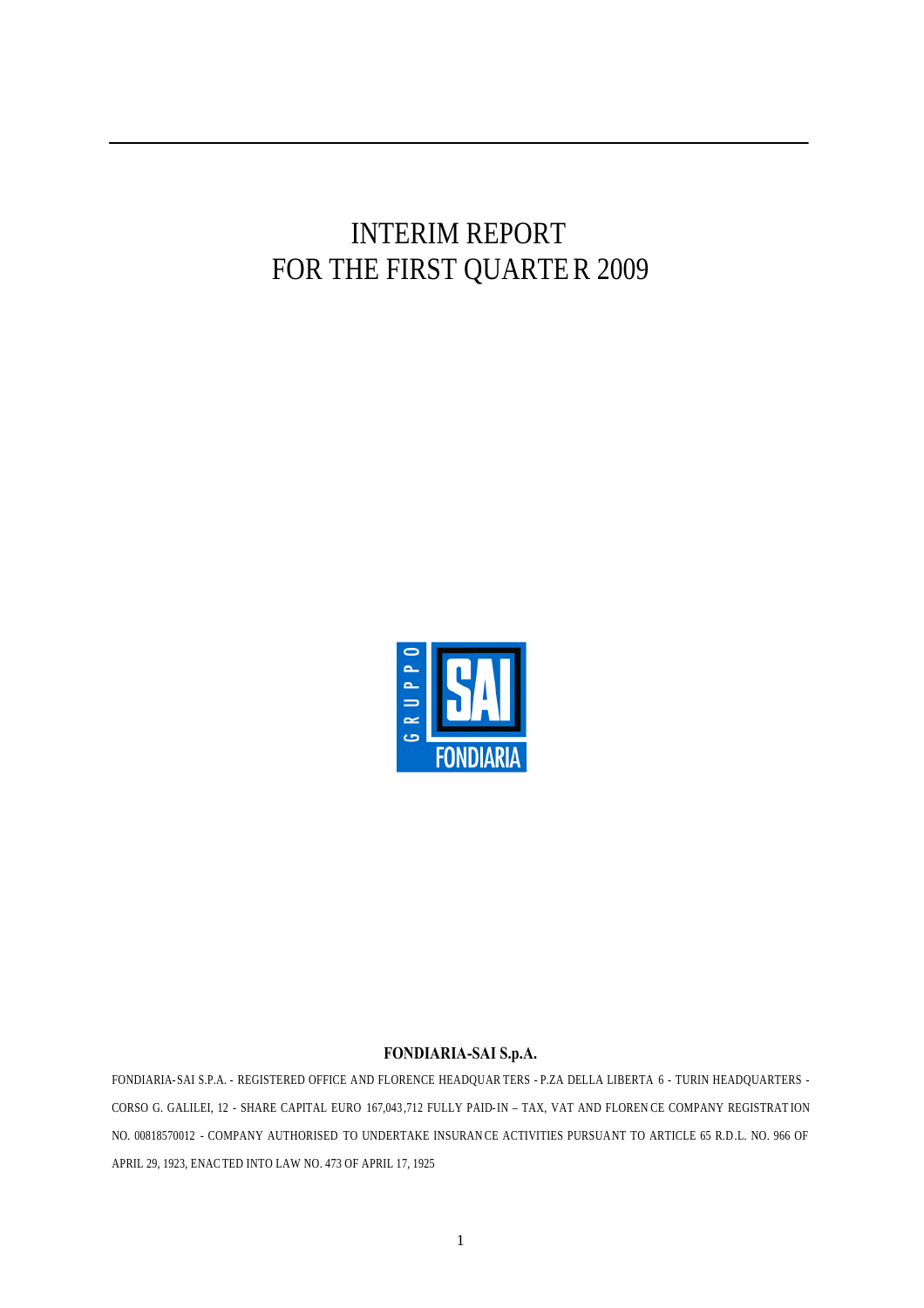# **CORPORATE BOARDS OF FONDIARIA-SAI S.p.A.**

# **BOARD OF DIRECTORS**

Jonella Ligresti\* *Chairman* Giulia Maria Ligresti\* *Vice Chairman* Massimo Pini\* *Vice Chairman* Antonio Talarico\* *Vice Chairman* Andrea Broggini Maurizio Comoli Francesco Corsi Carlo d'Urso Vincenzo La Russa\* Gioacchino Paolo Ligresti\* Lia Lo Vecchio Valentina Marocco Enzo Mei Giuseppe Morbidelli Cosimo Rucellai Salvatore Spiniello Sergio Viglianisi Oscar Zannoni

Salvatore Ligresti *Honorary Chairman*

Fausto Marchionni\* *Chief Executive Officer - General Manager*

Alberto Marras *Secretary of the Board and the Executive Committee*

# **BOARD OF STATUTORY AUDITORS**

Benito Giovanni Marino *Chairman* Marco Spadacini *Statutory Auditor* Antonino D'Ambrosio *Statutory Auditor* Maria Luisa Mosconi *Alternate Auditor* Alessandro Malerba *Alternate Auditor* Rossella Porfido *Alternate Auditor*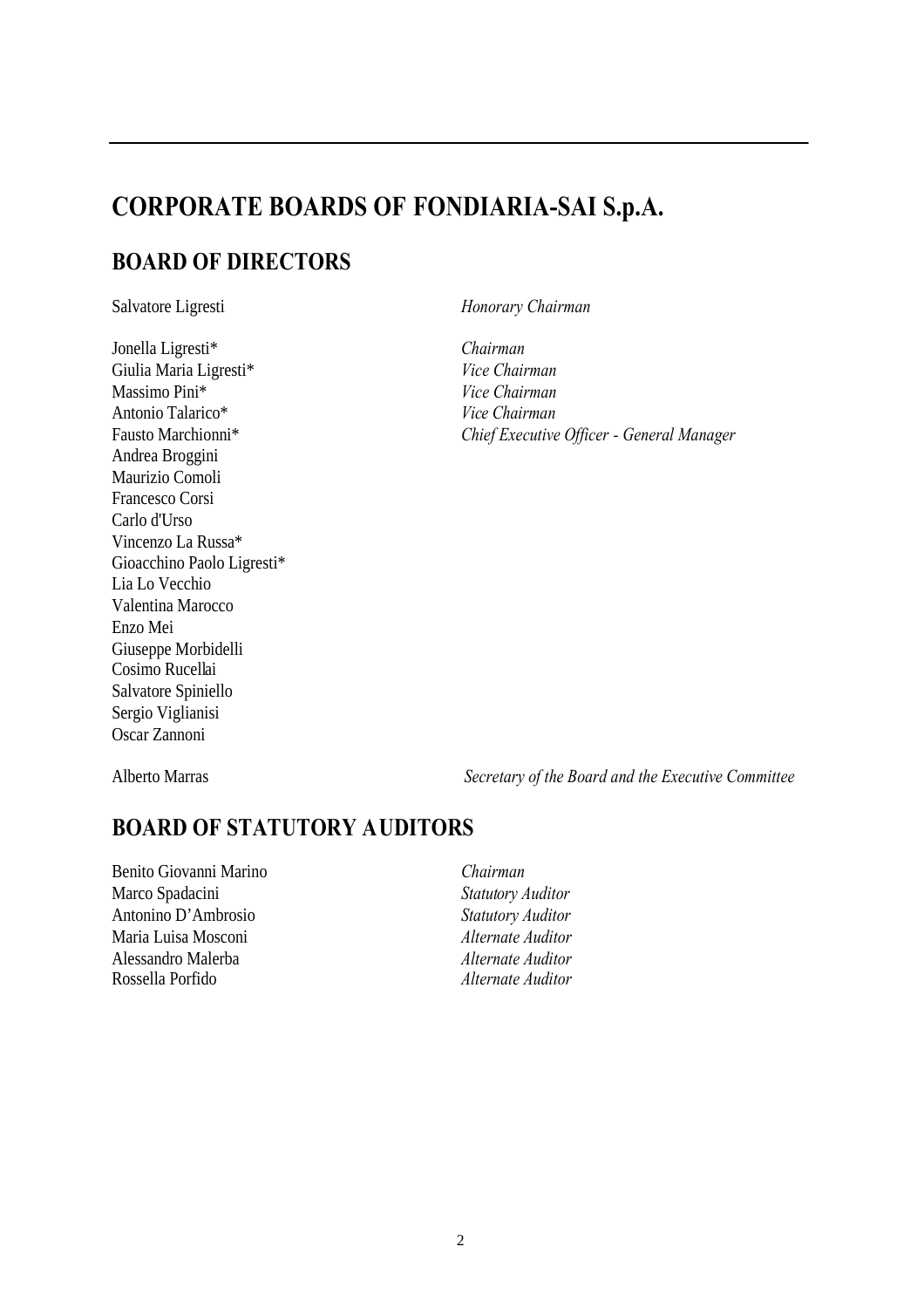# **INDEPENDENT AUDITOR**

DELOITTE & TOUCHE S.p.A.

# **GENERAL REPRESENTATIVE OF THE SAVINGS SHAREHOLDERS**

Sandro Quagliotti

# **GENERAL MANAGER**

Fausto Marchionni

# **EXEUCTIVE RESPONSIBLE**

*for the preparation of the corporate accounting documents* Pier Giorgio Bedogni

*\* Members of the Executive Committee*

The Chairman, Ms. Jonella Ligresti, and the Chief Executive Officer, Prof. Fausto Marchionni are the representatives of the company pursuant to article 21 of the Company By-Laws and have all ordinary and extraordinary administrative powers with all rights thereto, to be exercised in single signature and with possibility to confer mandates and proxies, with the exclusive exception of the following powers:

- sale and/or purchase of property above the value of Euro 15 million for each operation;
- sale and/or purchase of investments above the value of Euro 30 million for each operation and, in any case, of controlling interests;
- obtaining of loans above Euro 50 million for each operation;
- provision of non-insurance guarantees in favour of third parties.

The Chairman and the Chief Executive Officer report to the Executive Committee or to the Board of Directors in each meeting in relation to the exercise of the above powers, with particular regard to atypical, unusual or operations with related parties (where not reserved to the Board) and, in general, on the most significant operations.

The Executive Committee has all the powers not already attributed to the Chairman and to the Chief Executive Officer, except for those which for law or the company by-laws are the exclusive competence of the Board of Directors, while providing that - in accordance with the principles of correct conduct in relation to operations with related parties approved by the Board of Directors' meeting of February 18, 2009 - the exclusive competence to the Board of all deliberations in relation to the transactions with related parties which for subject, payment, terms, conditions and time period may have effects on the safeguarding of the company assets or on the completeness and correctness of the information, including accounting, relating to the issuer, with the exclusion of the operations made between subsidiary companies and subsidiary companies with associated companies. The attribution of exclusive duties to the Executive Committee in relation to specific types of operations or operations with limited amount does not exist. The Committee reports to the Board of Directors at each meeting on the exercise of its powers.

The Board of Directors was appointed by the Shareholders' Meeting of April 24, 2009.

The Board will expire, together with the Board of Statutory Auditors, with the shareholders' meeting for the approval of the financial statements for 2011.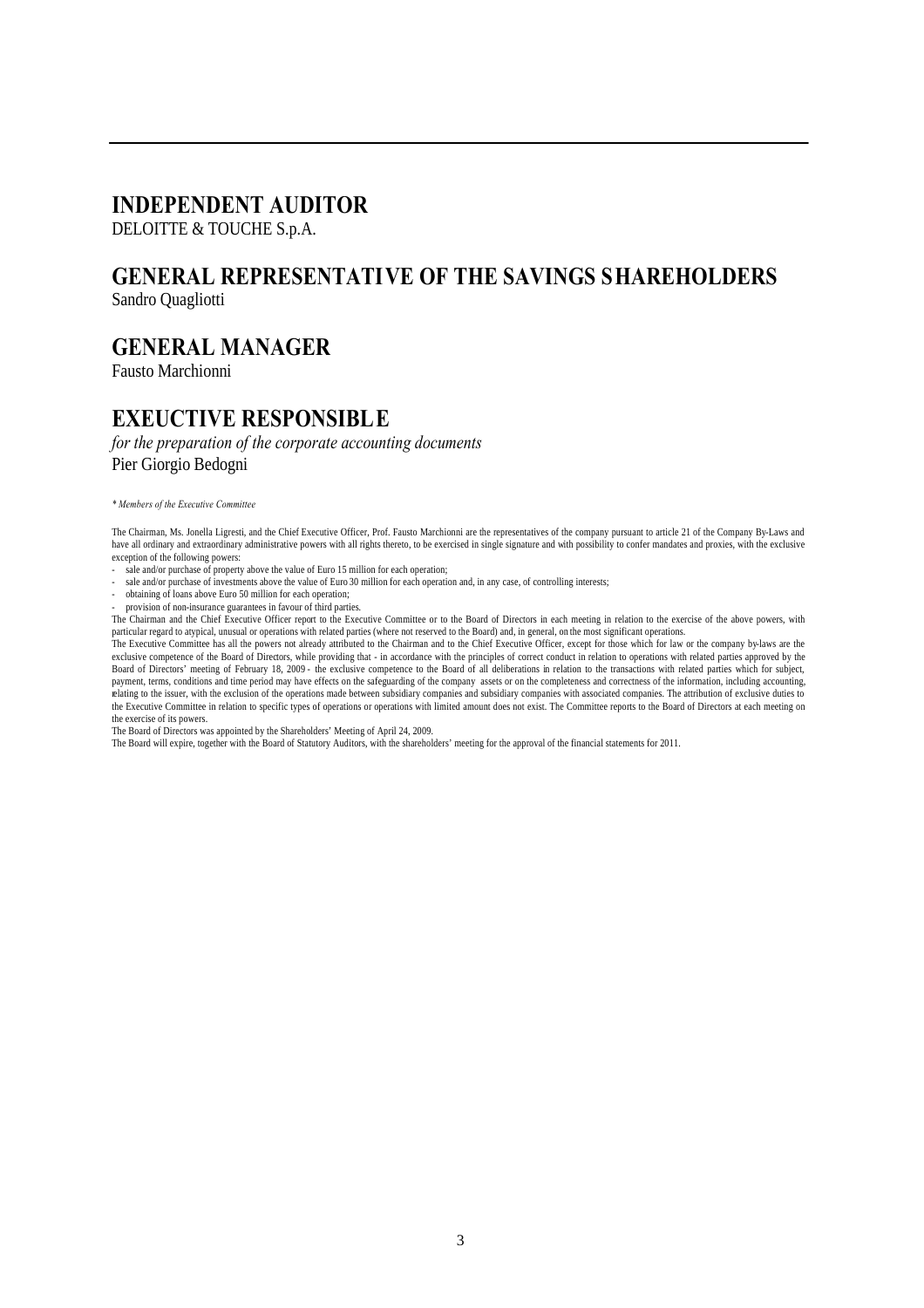# **CONTENTS**

| ECONOMIC OVERVIEW AND                        |  |
|----------------------------------------------|--|
|                                              |  |
|                                              |  |
|                                              |  |
|                                              |  |
|                                              |  |
|                                              |  |
|                                              |  |
|                                              |  |
|                                              |  |
|                                              |  |
|                                              |  |
|                                              |  |
|                                              |  |
| - TREASURY SHARES, SHARES OF THE             |  |
| HOLDING COMPANIES AND ITS SUBSIDIARIES  47   |  |
|                                              |  |
| SIGNIFICANT EVENTS AFTER                     |  |
|                                              |  |
|                                              |  |
| DECLARATION OF THE EXECUTIVE RESPONSIBLE  51 |  |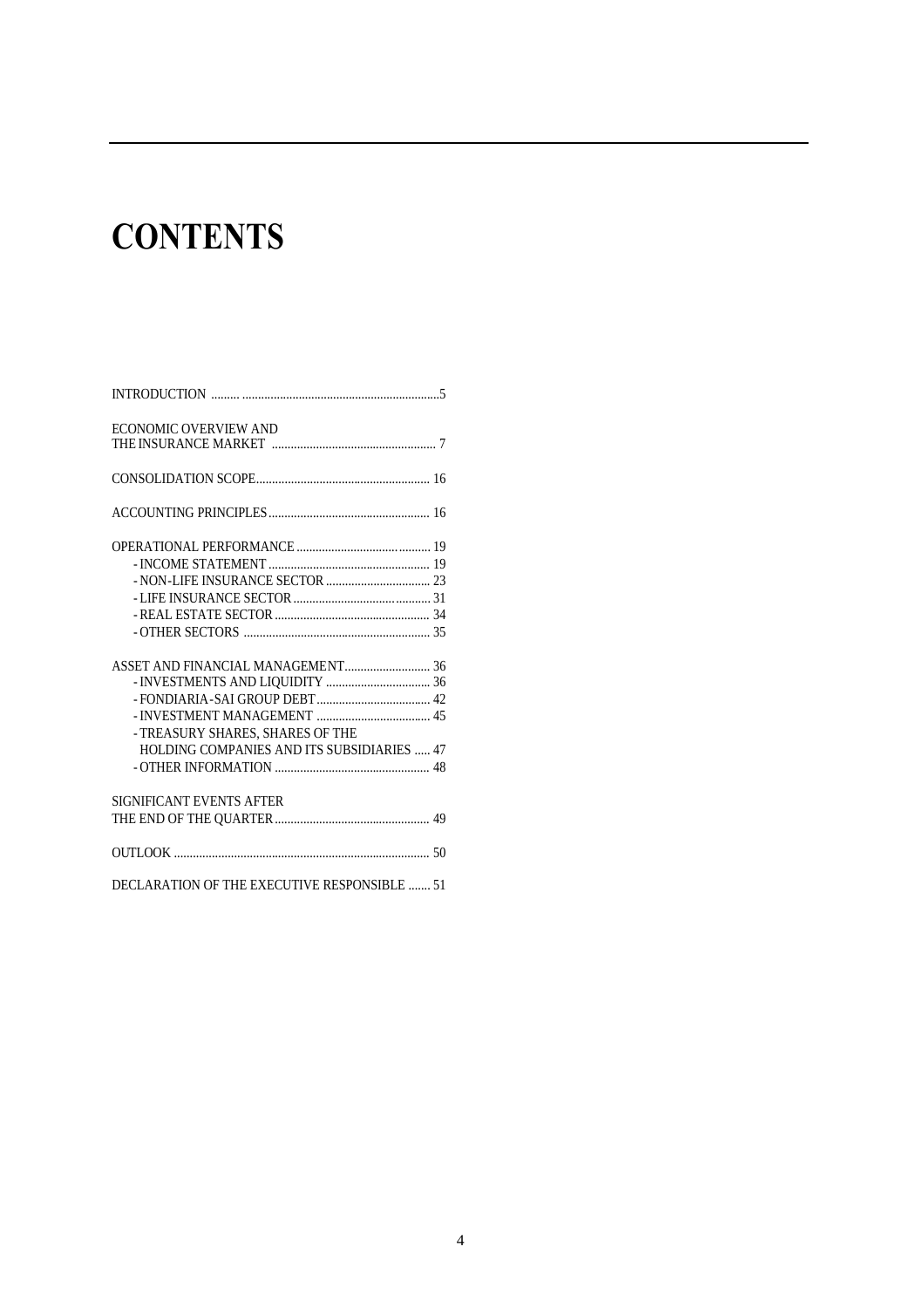# **INTRODUCTION**

The present quarterly report at 31/3/2009 (Interim report pursuant to article 154 ter of Legislative Decree No. 58/98) was prepared on a consolidated basis, in accordance with the provisions contained in the abovementioned Legislative Decree as supplemented, as well as Consob Issuers' Regulations.

Due to the adoption of EU Directive 109/2004 (Transparency), Consob, on April 6 issued Regulation No. 16850 which, among others, modified Issuers' Regulation No. 11971/99, article 82 concerning Interim Reports and clarified unequivocally that the regulatory norms for the quarterly report must comply with article 154 ter, paragraph 5 of Legislative Decree No. 58/98.

The most appropriate technical form of the quarterly reports is currently being evaluated, in order to provide the information and disclosures on the balance sheet and the results for the period in accordance with the above-mentioned directive and related applicable regulations.

These considerations should also take into account the best practices at a European level among insurance companies with a so-called "operational" approach where the operational performance is highlighted through specific performance indicators rather than by the "accounting" result for the period. This latter in fact, due to the particularity of the insurance sector whereby, in particular in the preparation of the quarterly reports, there is clearly greater recourse to estimates and simplification and results may not be representative of the actual performance of the insurance companies. These considerations also have greater significance in the presence of the "particular" financial-economic situation which we are currently facing and, therefore, require greater detailed information.

While awaiting implementation of a new "format", in accordance with the provisions of Consob Communication No. 8041082 of April 30, 2008, which provided some general principles in relation to the publication of quantitative data on the economic and financial performance of the company, it was decided for this quarter to present the data in continuity with that contained in the previous regulation, in order to ensure comparability with the previous interim and annual accounts, while at the same time continuing to provide specific operational indicators.

In particular:

- in the preparation of the income statement and net financial position, consideration was taken of the instructions for the format of the consolidated financial statements as per Isvap Regulations No. 7/2007;
- all the data and accounting statements are prepared on a consolidated basis. The income statement data is compared with the relative data of the same period of the previous year; the balance sheet and financial position data are compared with the end of the previous quarter and the previous year.

In order to facilitate comparison, the same accounting principles were utilised as for the last consolidated financial statements. The present report was prepared in accordance with International Accounting Standards IAS/IFRS issued by the IASB, approved by the European Union, and on the current interpretation by the official organisations;

The quarterly financial statements have not been audited.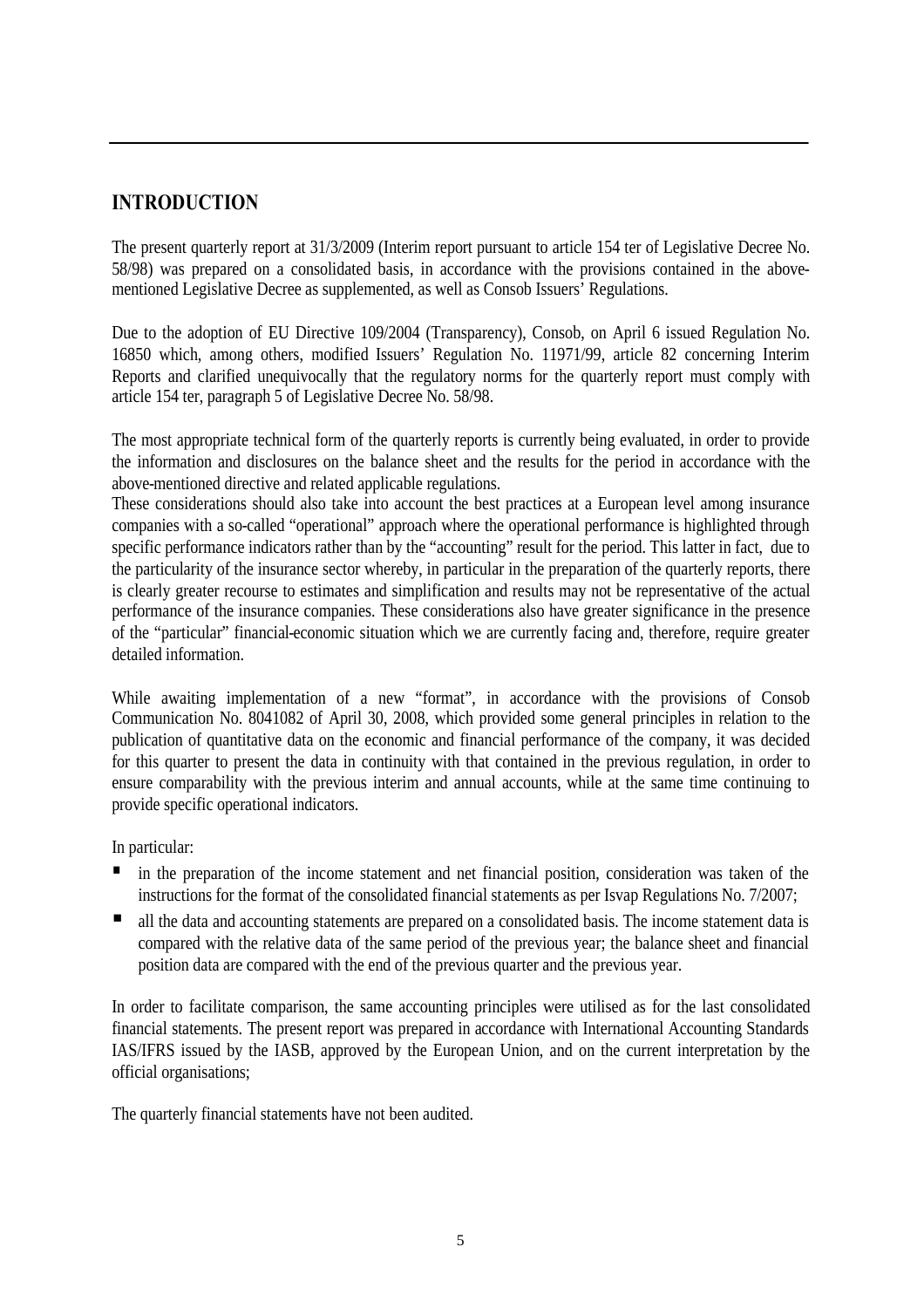# **Key Group data**

| (in Euro millions)                                                                                                                                                                                                                                                                      | Q1 2009    | Q1 2008    |
|-----------------------------------------------------------------------------------------------------------------------------------------------------------------------------------------------------------------------------------------------------------------------------------------|------------|------------|
| Net profit $(*)$                                                                                                                                                                                                                                                                        | 31         | 155        |
| Total Gross premiums written<br>of which:                                                                                                                                                                                                                                               | 2,560      | 3,004      |
| Gross Non-Life premiums written                                                                                                                                                                                                                                                         | 1,813      | 1,850      |
| Gross Life premiums written                                                                                                                                                                                                                                                             | 747        | 1,154      |
| Investment policies written                                                                                                                                                                                                                                                             | 17         | 159        |
| $APE$ <sup>(**)</sup>                                                                                                                                                                                                                                                                   | 65         | 100        |
| Combined ratio – Non-Life sector                                                                                                                                                                                                                                                        | 96.2       | 92.0       |
| Expense ratio of the Non-Life sector                                                                                                                                                                                                                                                    | 20.9       | 20.4       |
| Expense ratio of the Life sector                                                                                                                                                                                                                                                        | 5.4        | 6.4        |
| (in Euro millions)                                                                                                                                                                                                                                                                      | 31/03/2009 | 31/12/2008 |
|                                                                                                                                                                                                                                                                                         |            |            |
| Investments                                                                                                                                                                                                                                                                             | 33,651     | 33,438     |
| Net technical reserves - Non-Life division                                                                                                                                                                                                                                              | 10,475     | 10,645     |
| Net technical reserves - Life division                                                                                                                                                                                                                                                  | 18,064     | 17,843     |
| $\sqrt{8}$ and $\sqrt{8}$ and $\sqrt{8}$ and $\sqrt{8}$ and $\sqrt{8}$ and $\sqrt{8}$ and $\sqrt{8}$ and $\sqrt{8}$ and $\sqrt{8}$ and $\sqrt{8}$ and $\sqrt{8}$ and $\sqrt{8}$ and $\sqrt{8}$ and $\sqrt{8}$ and $\sqrt{8}$ and $\sqrt{8}$ and $\sqrt{8}$ and $\sqrt{8}$ and $\sqrt{8$ |            |            |

*(\*) The result includes the minority interest share.*

*(\*\*) Sum of the first premiums of the new annual premium contracts, plus one tenth of the new single premium contracts.*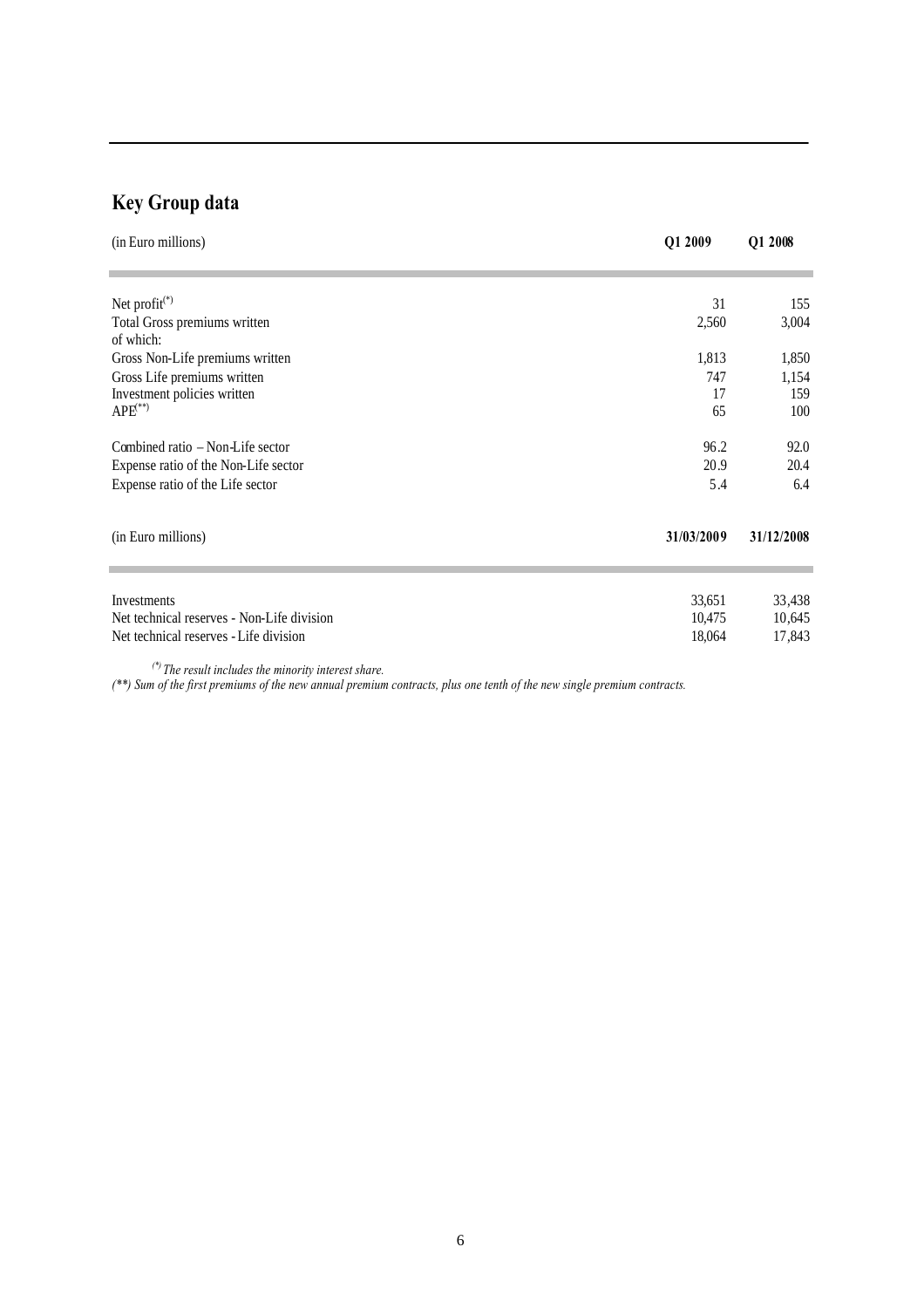# **ECONOMIC OVERVIEW AND THE INSURANCE MARKET**

# **International economic overview**

The world economy is undergoing the deepest recession in decades. Fortunately, thanks to the quality and the depth of the measures undertaken by the individual governments, the strong depression which characterised the markets in the 1930s did not materialise. Recent indications also suggest a slowdown in the rate of the decline in the economy, thanks to some signs of stabilisation reported by the authorities.

However, the Ocse forecasts a drop in global GDP in 2009 of 2.7% which, although with small growth in 2010 (+1.2%), will remain below potential growth, with a gap double that recorded during the recession at the beginning of the 1980s.

In the USA, the contraction in GDP, although sharp in the short-term at around 4%, will continue during the year but at lower rates, thanks to the fiscal stimulus, to the progressive stabilisation of the financial markets and to the lower negative impact from the real estate sector, bottoming out in 2010.

The situation in Japan is even worse, where due to the strong fall in exports and inadequate equilibrium of the stimulus on internal demand, the GDP is forecast to reduce by 6.6% in 2009, will a small drop also in 2010 (-  $0.5\%$ ).

# **The European and Italian markets**

The economies in the Eurozone will also record a strong contraction in GDP, which is estimated by Ocse to fall by 4.1% in 2009, followed by a further moderate decrease of 0.3% in 2010. Unemployment in Europe is expected to rise to 9.9% in 2009, with a further increase to 11.5% in 2010.

In particular, the Study Centre of Confindustria further lowered the estimates of Italian GDP, which are expected to contract by 3.5% in 2009, with a slight recovery of 0.8% in 2010.

Even the EU Commission cut the forecasts for growth in Italy: the GDP in 2009 is forecast to decrease by 4.4% and return to a small growth in 2010 (+0.1%). The EU Commission also forecasts an unemployment rate in Italy of 8.8% in 2009 and 9.4% in 2010.

In March, the national index of consumer premiums reported an increase of 0.1% compared to the previous month, while the annual growth rate was 1.2% (1.6% in February). The sharp slowdown in inflation is principally related to the significant shift in prices both in the goods segment (+0.8% compared to 1.2% in February) and in services (from 2.2% in February to 1.7% in March).

After successive months of decreases, in April consumer confidence rose, recording the best results since December 2007, with the ISAE index up to 104.9 from 99.8. In April, the confidence of businesses also improved, thanks to more favourable expectations on orders and on the economy.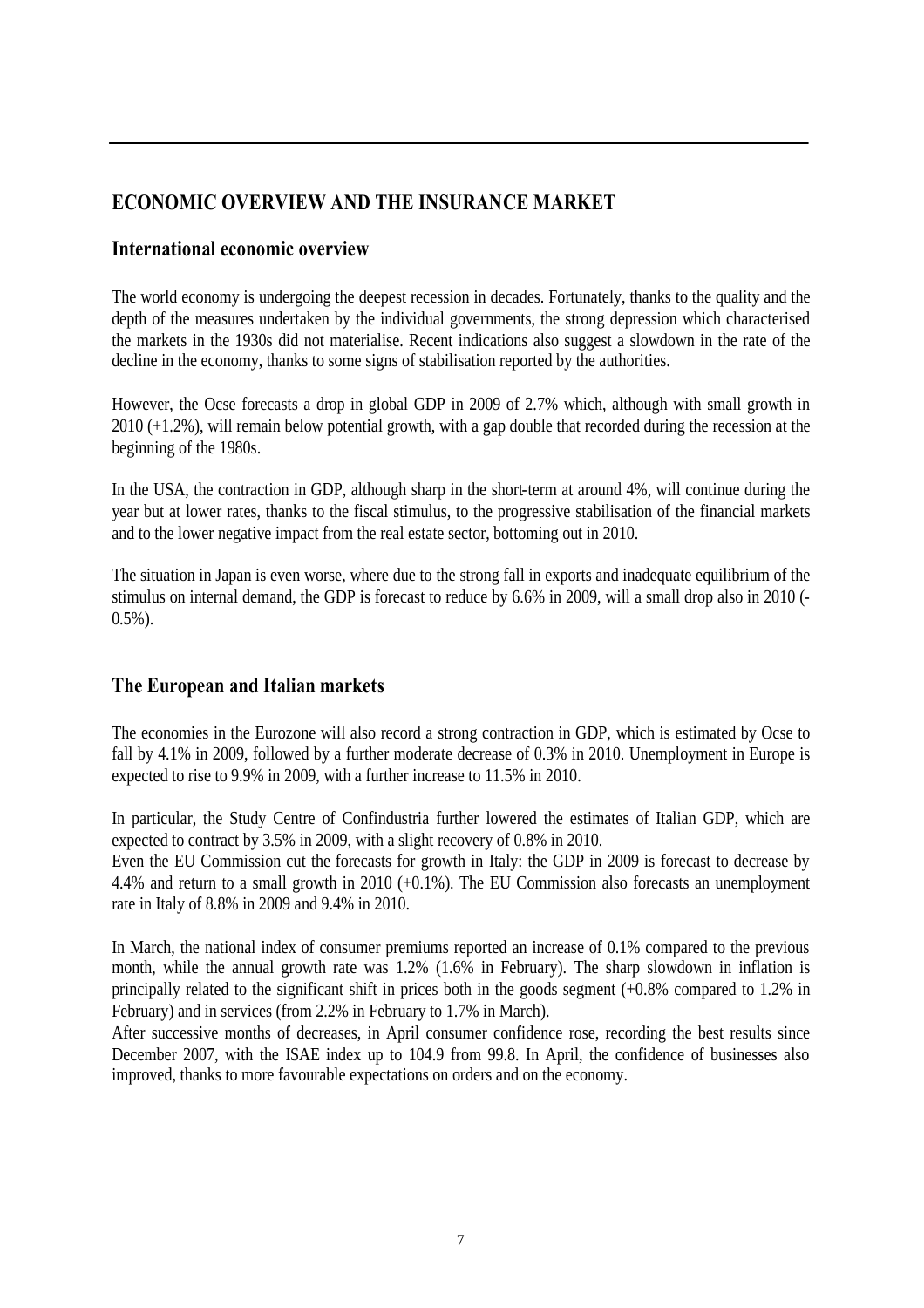**Graph 1 – Consumer confidence levels**



*Source: ISAE – April 2009*

In May, the European Central Bank, in an attempt to reduce the negative effects of the global recession, further reduced the cost of lending, bringing it to a historical minimum of 1% following a further reduction of 50 basis points for a total reduction of 325 basis points since October 2008.

#### **The insurance sector**

According to data published by Ania, in 2008 total premiums written by Italian insurance companies amounted to Euro 92 billion, a decrease of 7.2% in nominal terms compared to 2007. This result was impacted by the slowdown in the Life sector (-11.2%) and the substantial stability of premiums in the Non-Life sector (-0.6%).

With particular reference to the classification of direct Italian premiums prepared by the insurance association, in 2008 Fondiaria-SAI rose from  $3<sup>rd</sup>$  to  $2<sup>nd</sup>$  place with premiums written of Euro 11,660 million (+0.5% on 2007) and a total market share of 12.67% (calculation made for Group of companies, in accordance with the principle of "sole control").

Finally we report that, in difficult market conditions, only a few insurance companies recorded a rise in premiums in 2008.

The Fondiaria-SAI Group, in addition to the total direct premiums written as described above, is one of the few operators to have recorded a positive performance in the Life segment (Euro 4,498 million, +4.8% on 2007).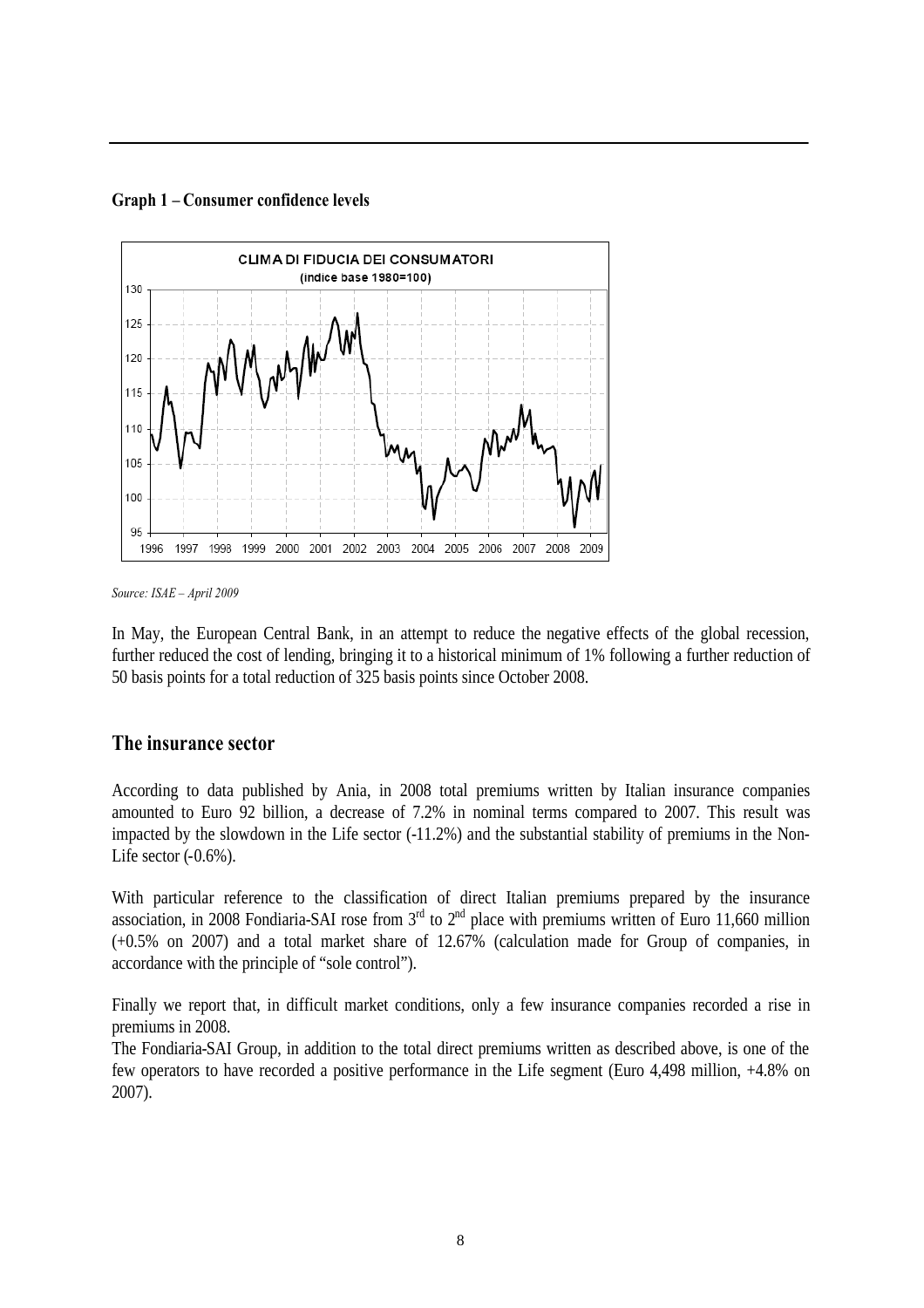## **The Non-Life Insurance Sector**

In 2008, premiums written in the Non-Life Sector amounted to Euro 37.5 billion, a slight decrease in nominal terms of 0.6% on 2007. The decrease is due to a drop in the premiums written in the Motor TPL segment of 3.3% (drop of 1.0% in 2007), accounting for 47.1% of the total Non-Life premiums (48.4% in 2007). The land vehicle class also reported reduced premiums (-2.4%). In relation to the other Non-Life Classes, the premiums increased by 2.8% in 2008, compared to 3.8% in 2007 with growth principally in the Health Class (+5.3%) and in the other Property Damage Class (+6.1%).

In March, the new motor registrations in Europe (European Union including Iceland, Liechtenstein, Norway and Switzerland) fell by 9% on an annual basis, equal to 1,506,249 units (-18.3% in February), with a small increase in the Italian market (+0.2% compared to -24.4% in February), thanks to the Government incentives. In the first quarter of 2009, the automotive market in the EU (27 countries including Efta) reported a drop of 17.2%, equal to 3,439,720 new registrations. Particularly effective incentives facilitated an excellent performance in the first three months in Germany (+39.9%), as in France (+0.8%) and in Italy (+0.2%, in line with the monthly increase).



**Graph 2 – New motor registrations in the principal countries**

*Source: Eurostat, new automotive registrations, non seasonal data*

Finally, we report that from January 1, 2009 the optional regime became obligatory based on which also the so-called "reciprocal" or "natural" claims (in which the two vehicles involved in the claim are insured by the same insurance company which assumes the role of management company of the vehicle damaged as well as creditor of the insured party responsible) are covered by the CARD Convention and, consequently, are no longer excluded from the Clearing House.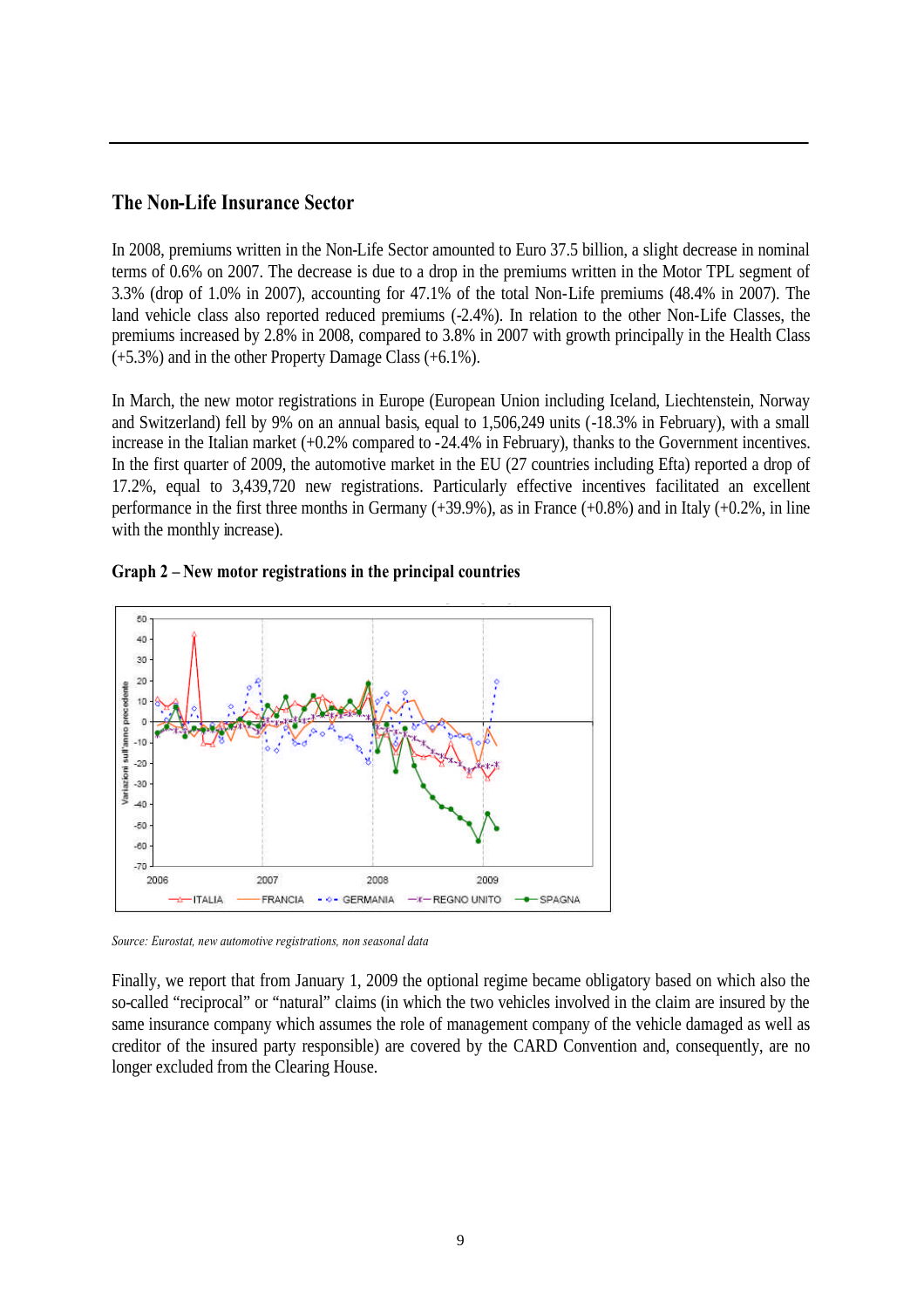# **The Life Insurance Sector**

Premiums written in the Life Sector in 2008 amounted to Euro 54.6 billion, a reduction in nominal terms of 11.2% on 2007. This trend principally reflects the reduction in the sale of Class III – Linked policies which, due to the turbulence on the financial markets, recorded a sharp contraction (-36.1%, with total premium volume of Euro 18.6 billion). A similar performance was seen for the premiums in Italy by companies providing intermediary services and which principally offer Class III – Linked policies: it is estimated that the turnover in 2008 of these companies reduced by approx. 40% and the premiums written are approx. Euro 6 billion (Euro 10.0 billion in 2007).

Premiums in Class I – Human life however recorded an increase of 15.7%, thanks to the expansion of the new traditional policies. In relation to the Class VI - Pension funds, premiums increased by 88.3%, amounting to Euro 1.4 billion. As a consequence of the changes in the premiums written, also the mix of Life policies written in 2008 changed: the market share of Class I - Human life policies increased from 44.2% in 2007 to 57.6% in 2008 while the Class III – Linked policies decreased from 47.3% to 34.0%.

In February, new Life business - individual policies sector - recorded premiums written of Euro 3.8 billion, a slight increase of 1.5% on the same month in 2008. In the first two months of the year, premiums in Life new business amounted to Euro 6.8 billion, an increase of 7.3% on the same period of the previous year.

There was also a sharp drop (-72.9%) in the premiums written of the financial promoters in the month analysed; from January the premiums written by this channel (just over Euro 200 million) reduced by 66.1% on 2008. Premiums written by the non-profit insurance companies also contracted, amounting to Euro 114 million, a fall of 43.7% compared to February 2008. A similar trend was recorded in the first two months of 2008. With Euro 463 million, premiums written by the agents grew (+7.7% on February 2008). However since the beginning of the year, premiums fell (-6.8%) and amounted to Euro 769 million. The bank and postal offices brokered total new premiums of approx. Euro 3 billion, an increase of 15.9% compared to the same month of 2008; the result improved from the beginning of the year (+23.4%) with Euro 5.6 billion of premiums.

In February the new "linked" policies recorded another strong contraction of 83.8% compared to February 2008 with total premiums of Euro 316 million. Since the beginning of the year, Class III has recorded a drop of 76.6% with total premiums of Euro 761 million. Class I, with new premiums of Euro 3.3 billion doubled compared to the same month of the previous year; this result is in addition to the strong growth in January, with total premiums since the beginning of the year of Euro 5.5 billion. Although much lower, the premiums in Class V (Euro 192 million) increased by 43.6% on February 2008. The average single premium was Euro 21,500, while the average annual and recurring premiums were Euro 1,270 and Euro 4,000 respectively.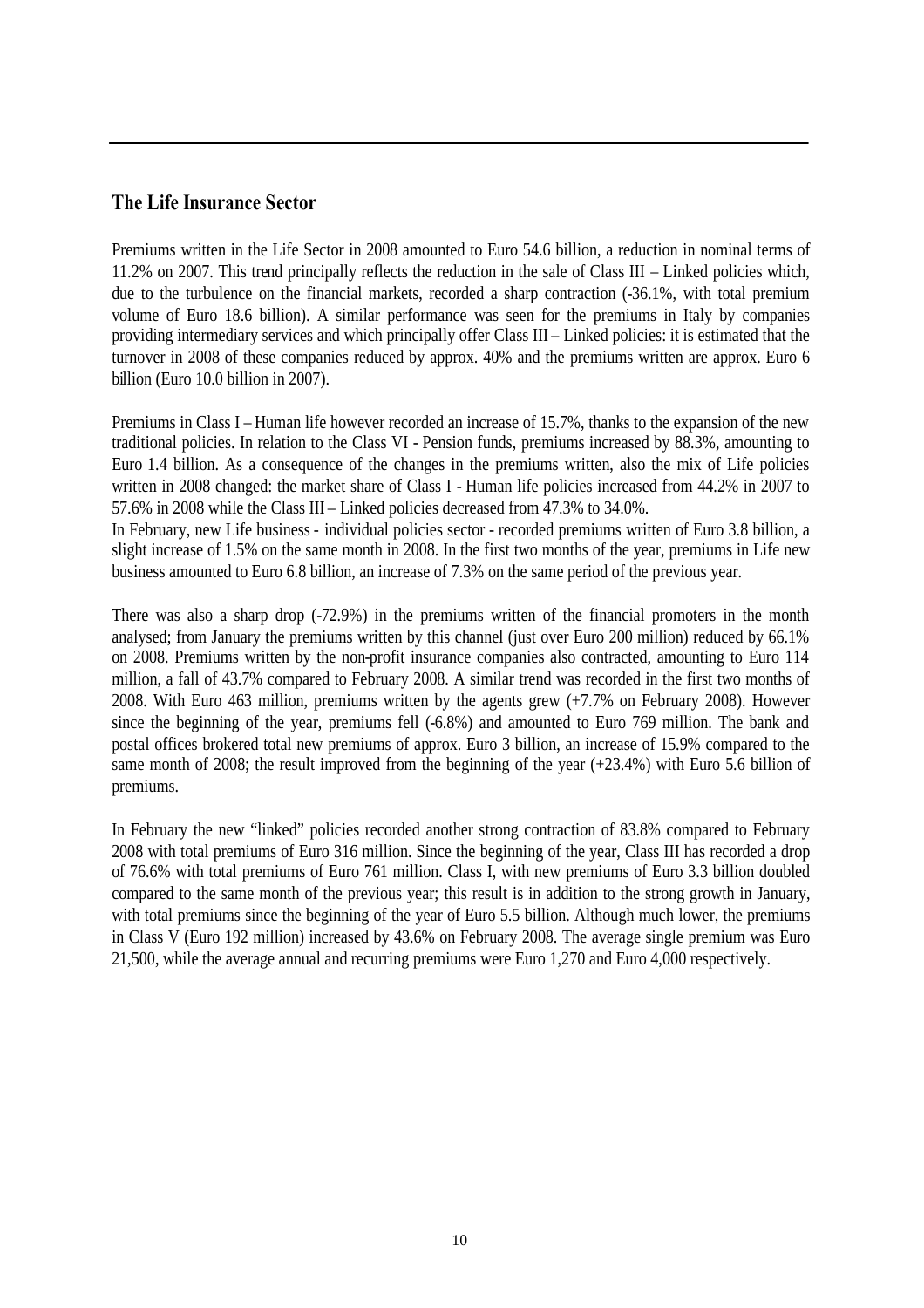# **Asset Management**

In March, the outflow from open funds amounted to Euro 5.1 billion. Differing from the redemptions, the capital contracted by Euro 2 billion, from Euro 388 billion in the previous month to the current Euro 386 billion. The data recorded by Assogestioni reports a total increase in outflows for all categories. Liquidity funds are close to breakeven, which recorded total redemptions of Euro 139 million. The category reported growth in assets under management on the previous month, amounting to over Euro 87 billion - 22.6% of the total assets.

The Balanced and Equity products reported outflows of Euro 420 million and 490 million respectively. At the end of the month, the assets of the Balanced funds reported a small decrease compared to the previous month and amounted to Euro 16.2 billion, 4.2% of assets managed. The assets of the Equity funds amounted to Euro 63.9 million, accounting for 16.6% of the assets invested in open funds. The redemptions of the Hedge funds amounted to Euro 677 million. The assets held by the category, equivalent to 4.6% of the total assets managed, were just above Euro 17.8 billion at the end of the month.

The Flexible funds category reported redemptions in the month of Euro 701 million and at the end of the month accounted for 12.9% of assets managed, amounting to a little under Euro 50 billion. The outflows of the Bond products are considerably higher than the other categories. The outflows from these funds in the month amounted to over Euro 2.7 billion. At the end of the month, this category accounts for 39.1% of assets managed, amounting to Euro 151 billion.

In March, the outflows from Italian funds amounted to Euro 3.3 billion. The assets invested in domestic products promoted by Italian and foreign groups currently amount to Euro 204 billion, 52.8% of the total assets invested in open funds.

#### **Investment management**

Even though the markets recently reported some signs of improvement, the conditions in the financial sector are extremely fragile.

The Financial Stability Board, the organisation created by the G7 on April 2 to counter the global crisis, led by the Governor of the Bank of Italy, outlined the guidelines to reform the financial system.

For further details on the Investment Management, reference should be made to the section "Asset and Financial Management".

#### **Real Estate management**

The real estate market reflects the deterioration in the international economic environment. The number of purchases/sales of homes fell in 2008 by 15.1%, with a drop in prices, for the first time in at least a decade, of an average 2%. In particular: -2.2% for new homes, -2.4% for second hand homes, -1.5% for offices, -2% for shops, -1.9% for warehouses, while garages were the only category to record a small gain (+0.9%).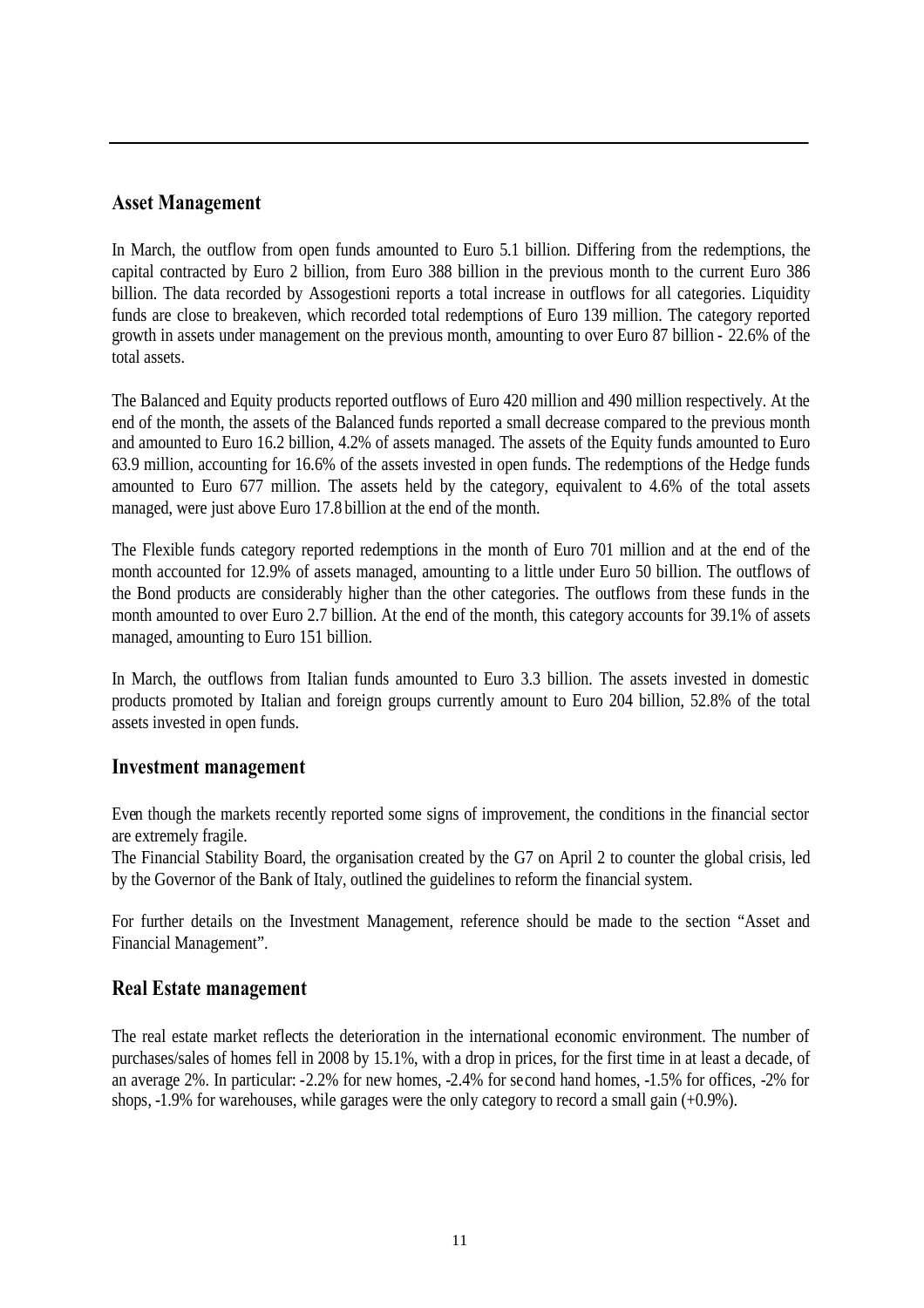The services sector, with the transactions for offices, recorded a similar reduction. For 2009, the forecast is a further reduction in the number of transactions for homes in the order of 8-10%, thus total sales-purchases of homes of approx. 620-630 thousand units with a decrease in the value estimated at around 7-8%.

The downgrading in the estimates of economic growth in general also have an impact on future performance, to the extent that a further deterioration for 2010 cannot be excluded.

The rental sector partially benefits from the crisis in the sales-purchases market, with an indication of greater interest at least until the availability of credit returns and the prices drop further, given the deflation expectations on the real estate market. Rents however report a drop as supply is abundant and the income capacity of the households currently remains flat.

# **Regulatory framework**

With reference to the principal regulatory norms concerning the Italian insurance market in recent months, the following information is provided. The information is outlined in greater detail in the annual accounts.

#### **Direct compensation**

Presidential Decree No. 28 of February 8, 2009 published in the Official Gazette of April 2, 2009 modifies article 13 of the Regulation enacting the procedure for the direct compensation between insurance companies (Pres. Decree No. 254/2006). The amendment to paragraph 2 of article 13 provides that the compensation between companies participating within the direct compensation system can also be made on the basis of differentiated average costs for large vehicles in addition to, as in the current system, for physical damage and property damage (this latter differentiated for a maximum number of three similar territorial macro areas).

For claims from January 1, 2009, the compensation will be regulated as follows:

- the following flat rates for the three geographic areas, for damage to the vehicle and other material damage belonging to the owner or the driver of the vehicle: Euro 1,658, Euro 1,419, Euro 1,162;
- the same flat rate established for 2008, both for minor damage suffered by the driver in the amount of Euro 3,250 and for the repayment of damage compensated to third parties (including personal damage and property damage) for Euro 3,300.

The differentiation criteria of the flat rate can be applied alternatively or jointly with the only limit to excessive fragmenting of the average cost to be used as a basis for the compensations. Each change to the compensation system must be for a period of not less than one year and will be established by decree of the Economic Development Ministry, having consulted ISVAP and the Technical Committee for the determination of the flat rate.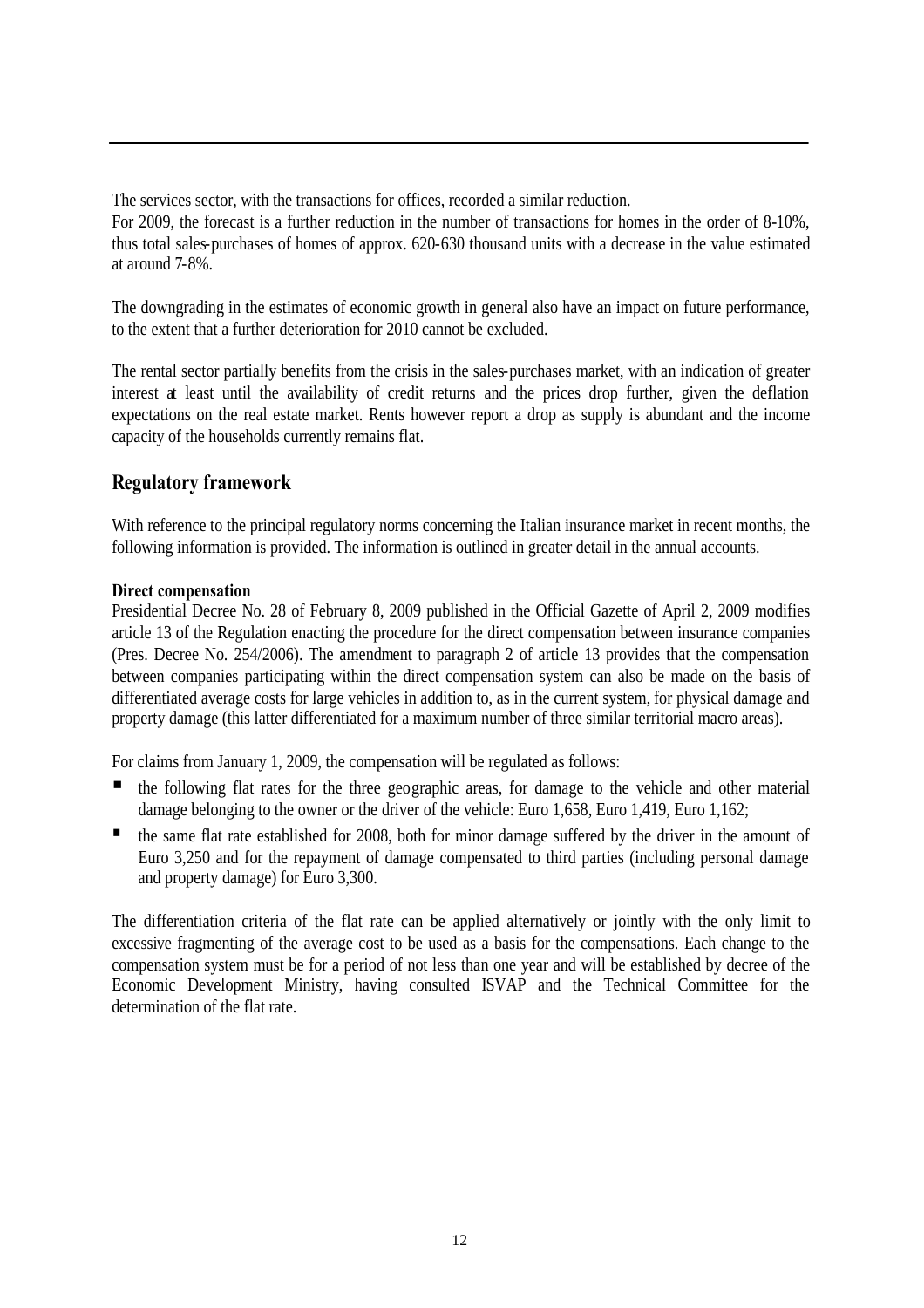With the new formulation of the regulation, the reference flat rates for the compensation between participating companies to the direct compensation system may be differentiated for those categories of vehicles (motorcycles and mopeds) which in the first two years of the direct compensation procedures were penalised by inadequate compensation values in relation to their frequency and average cost.

#### **Motor TPL claims databank**

In the first quarter, ISVAP has put to public consultation a Regulation which will introduce significant improvements in the utilisation and the functionality of the Motor TPL claims databank operated by the Authority.

The Regulation formalises the Private Insurer's Code and the Code for the protection of personal data which gives ISVAP the power to regulate the significant material aspects (method of transmission of data by the companies, organisational procedures and functioning procedures of the databank, consultation conditions by the judicial bodies and by relevant public administrations in relation to the prevention and fight against fraud within the sector and conditions of and limits to access by the insurance companies).

The text put to public consultation takes account of the observations and suggestions of the Privacy Authority, the evaluations of which were acquired in a consultative manner in consideration of the delicateness of the material.

In summary, the Regulation seeks to make the consultation of the databank faster and more efficient, with a significant improvement in the "visibility" of the information relating to claims recorded benefiting from a larger amount of parties involved and in particular of those from the settlement structures of the insurance companies.

Specifically, the Regulation:

- 1. reduces the information subject to the transmission obligation;
- 2. reorganises the manner of transmission of data by the company which manages the claim, guaranteeing a timely update in accordance with cost criteria;
- 3. restructures the output provided in relation to the new consultation online methods (with the immediate publication of the information) and batch information (deferred until the transfer of the file), in order to facilitate the systematic utilisation of the claims databank as an efficient and common instrument in the fight against fraud in the obligatory Motor TPL insurance sector.

#### **Multi-year policies**

We report that, at the current moment, the Senate Industrial Commission, through amendment No. 12.1, has reintroduced the option to propose multi-year insurance policies against a decrease in the premium. The new text provides that the "insurance company, as an alternative to an annual coverage, can propose a multi-year contract against a reduction of the premium compared to that for the same coverage of an annual contract".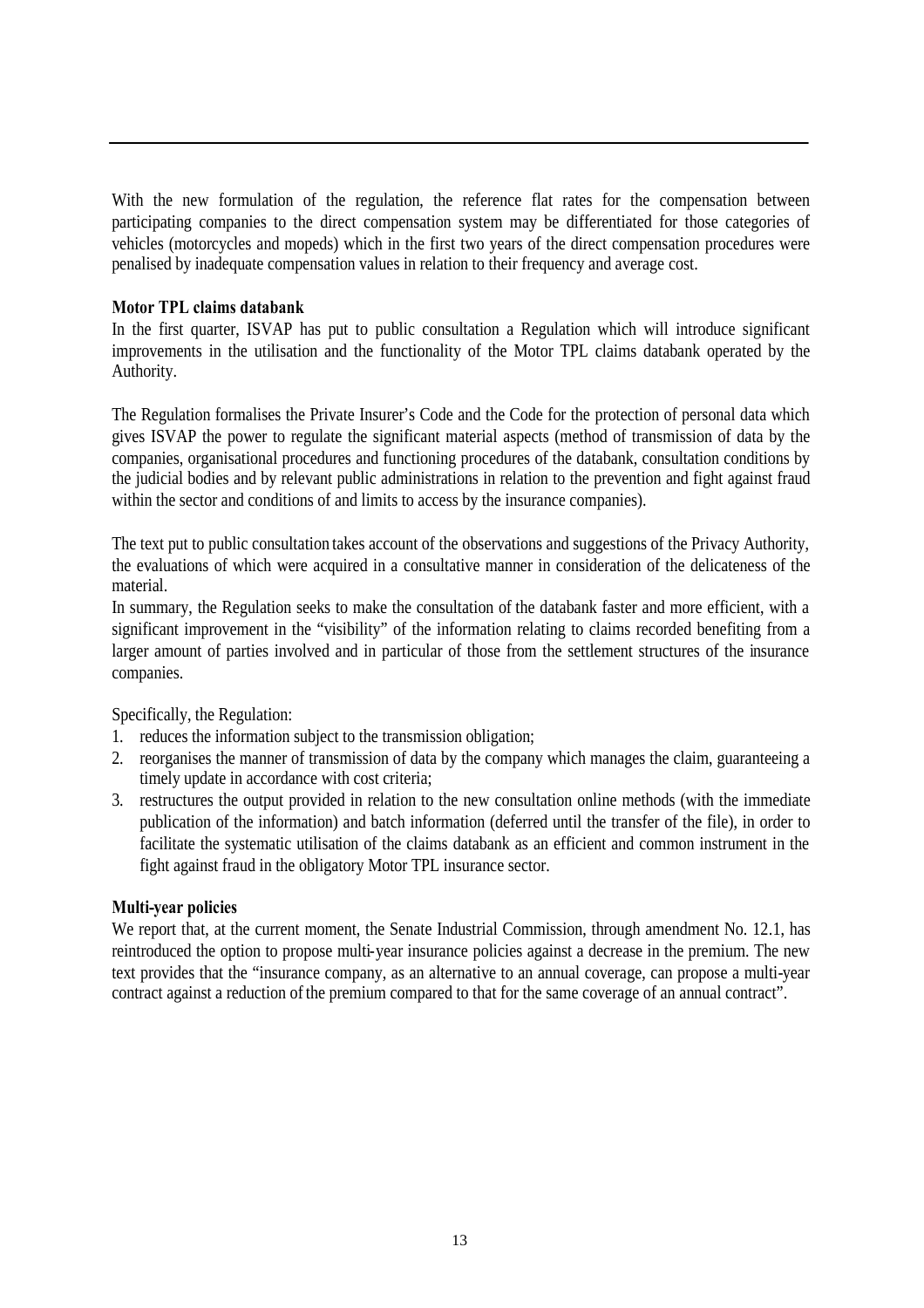#### **Motor TPL Estimator**

At the end of May it is expected that the Motor TPL estimator will be available on the Internet site of ISVAP and of the Economic Development Ministry. The electronic calculator will permit users to compare Motor TPL policies of over 70 companies operating in Italy.

The new instrument will be called "Your estimator" and the launch will be in conjunction with an information campaign informing policyholders of the new instrument. It is intended that this project will increase competitiveness in the sector.

#### **"Illiquid" products**

On March 2, 2009, Consob (with communication No. 9019104 of March 2, 2009) has introduced more rigorous regulations in terms of both transparency and conduct of the brokers involved in the distribution of financial products such as bank bonds, financial insurance policies, over-the-counter market brokered derivatives (and in general all "illiquid" products). This communication is included within the "level 3" measures on Brokerage regulation and is based on an interpretive reading of the general existing regulations, with specific reference to the dealing of illiquid financial products to retail clients.

A financial product is considered illiquid if the bearer of the same has difficulty to sell or resell it in a reasonable timeframe, at conditions which attract a reasonable degree of interest for purchase or sale. In the document, Consob has in fact re-stated the definition of "illiquid" also for the financial-insurance products (index-linked, unit-linked and securitisations).

As financial brokerage occurs in an unequal disclosure environment where the complexity of the operation, the costs of information and the financial disclosure culture renders a deficit of information for the client of the intermediaries, the degree of which is directly linked to the type of operation and the nature of the client; the retail client (often with less experience and financial knowledge) must place great trust in the assistance of the broker, with particular reference to the evaluation in the adequateness/appropriateness of the transaction and the setting out of the conditions to be applied to the same, in which he/she is not able to assess the suitability of the contract, and often even after the conclusion of the operation.

Moreover, the situation is often more complex due to the crossover of the role of the broker and issuer. The measures set out, aimed at protecting the most vulnerable clients, provides concrete guidelines for the maintenance of a correct relationship between the broker and client to preserve trust in the financial system, safeguarding any eventual undesirable consequences of innovation, without which development would be hindered.

The necessary verifications are currently taking place to evaluate – also based on the indications which will most likely be provided by ANIA – if the measures above render it opportune to revise the current organisational and procedural structures of the brokers.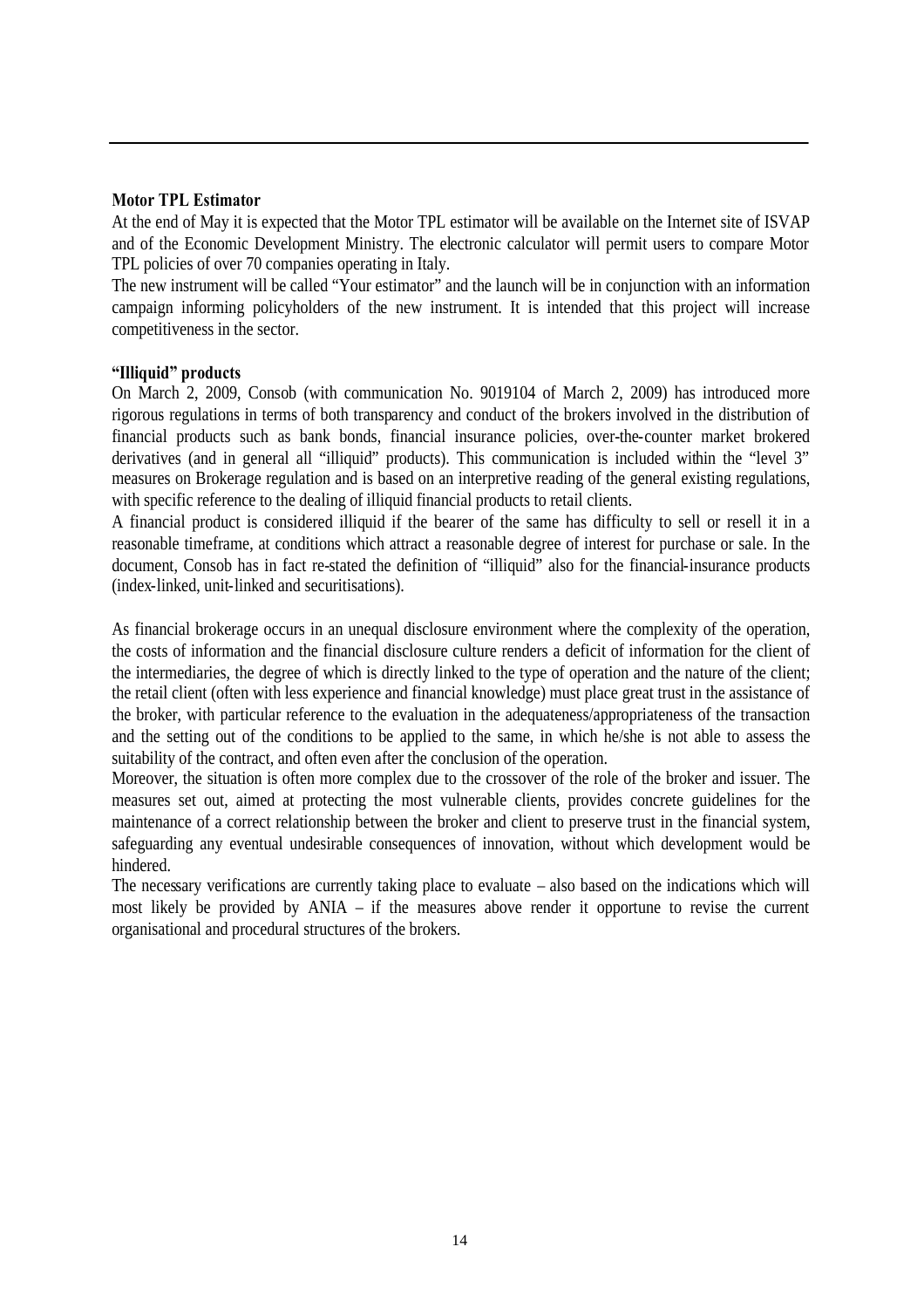#### **Class Action**

From July 1, 2008, the provisions on class actions will become law, approved by the 2008 Finance Act, demonstrating the increasing protection of consumers and the liberalisation process in course in recent years in Italy.

The Class Action may be taken out against unfair commercial practices, illegal non-contractual acts, anti competitive behaviour and violation of standard contracts. The premise is always that a large number of consumers and users must be harmed.

Only 11 Italian courts will accept Class Action cases: the courts located in the Regional capitals, with regrouping for smaller regions.

We report that, at the present moment, a majority amendment was presented to the Senate which no longer permits retrospective class action.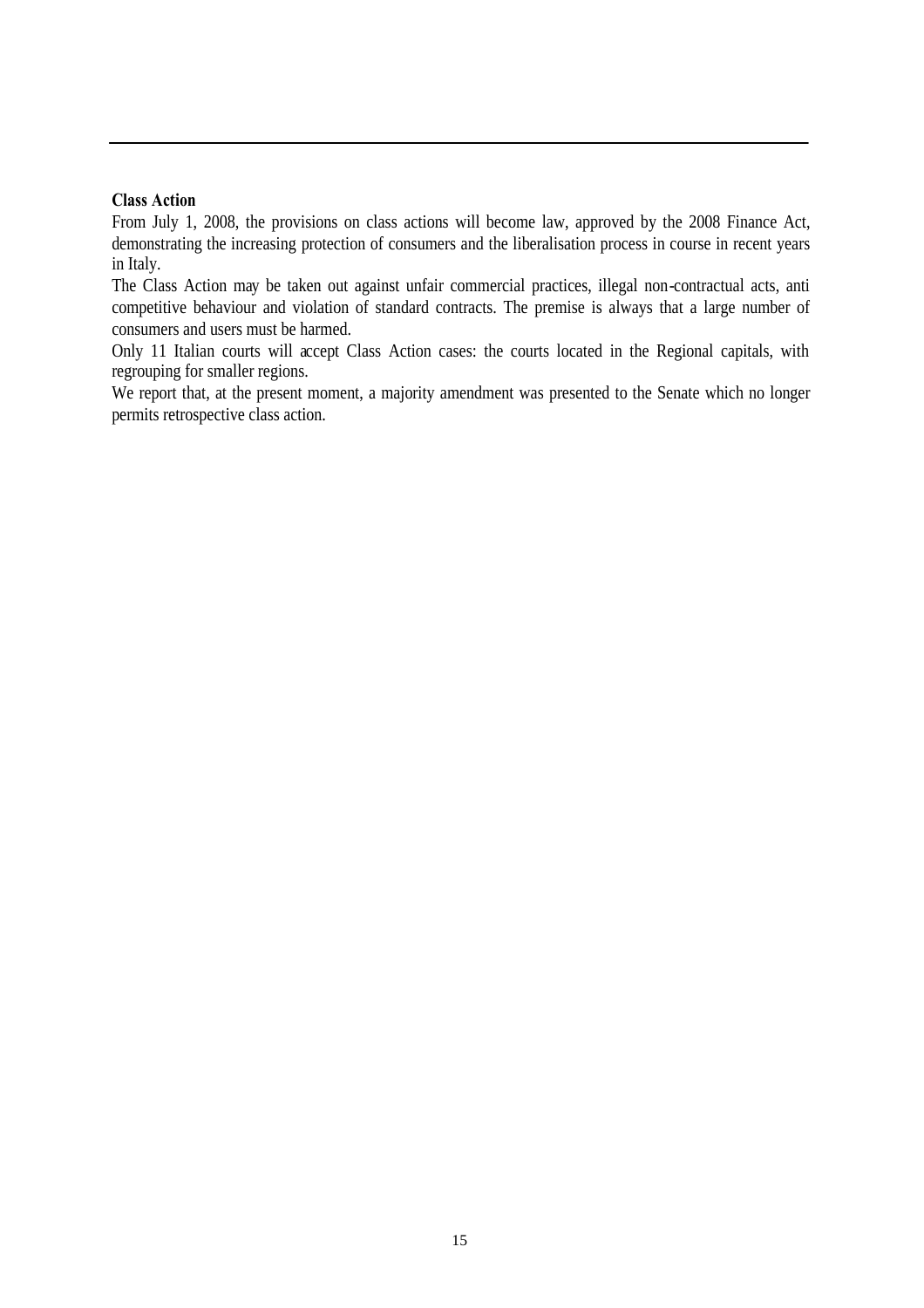# **CONSOLIDATION SCOPE**

At 31/3/2009, the Fondiaria-SAI Group, including the Parent Company, was made up of 117 Companies, of which 19 operated in the insurance sector, 2 in the banking sector, 51 in the real estate and agricultural sector and 23 in the financial services sector, while the remaining companies are various service companies. The company has 19 overseas offices.

The number of fully consolidated companies is 85, those consolidated under the Equity Method 19, while the remaining companies are maintained at cost due to limited size or the nature of the activities and are not significant for the purposes of a true and fair representation of the quarterly financial situation. There are 91 subsidiary companies, of which 38 are controlled directly by the Parent Company.

During the first quarter of 2009, the consolidation scope of the Fondiaria-SAI Group did not change significantly. We report however the incorporation of the service company CITTA' DELLA SALUTE Scrl and the incorporation by merger, into the Group company Fondiaria-SAI Servizi Scrl, of the companies STARVOX S.r.l. and SALEVOX S.r.l.

# **ACCOUNTING PRINCIPLES**

The quarterly report applied the IAS/IFRS accounting standards utilised for the preparation of the consolidated financial statements for the year ended 31/12/2008.

For detailed information on the accounting principles utilised, reference should be made to the consolidated financial statements at 31/12/2008.

However, the quarterly report is reflected by a more evaluative approach and includes the use of greater estimates and simplifications, whilst ensuring the correct application of the accounting principles.

In particular, for the direct technical reserves we report:

#### **Non-Life Premium Reserve**

In relation to this reserve, any component of the reserve for the risks in course is prudently maintained unchanged, in the Classes in which it was accrued where the claims ratio is stable compared to the previous report.

Where there is a deterioration of this ratio, in the calculation procedure as per ISVAP circular No. 360/D the data at March 31 is included. In the case of abnormal trends in the premiums, prudent provisions are made based on the expected claims.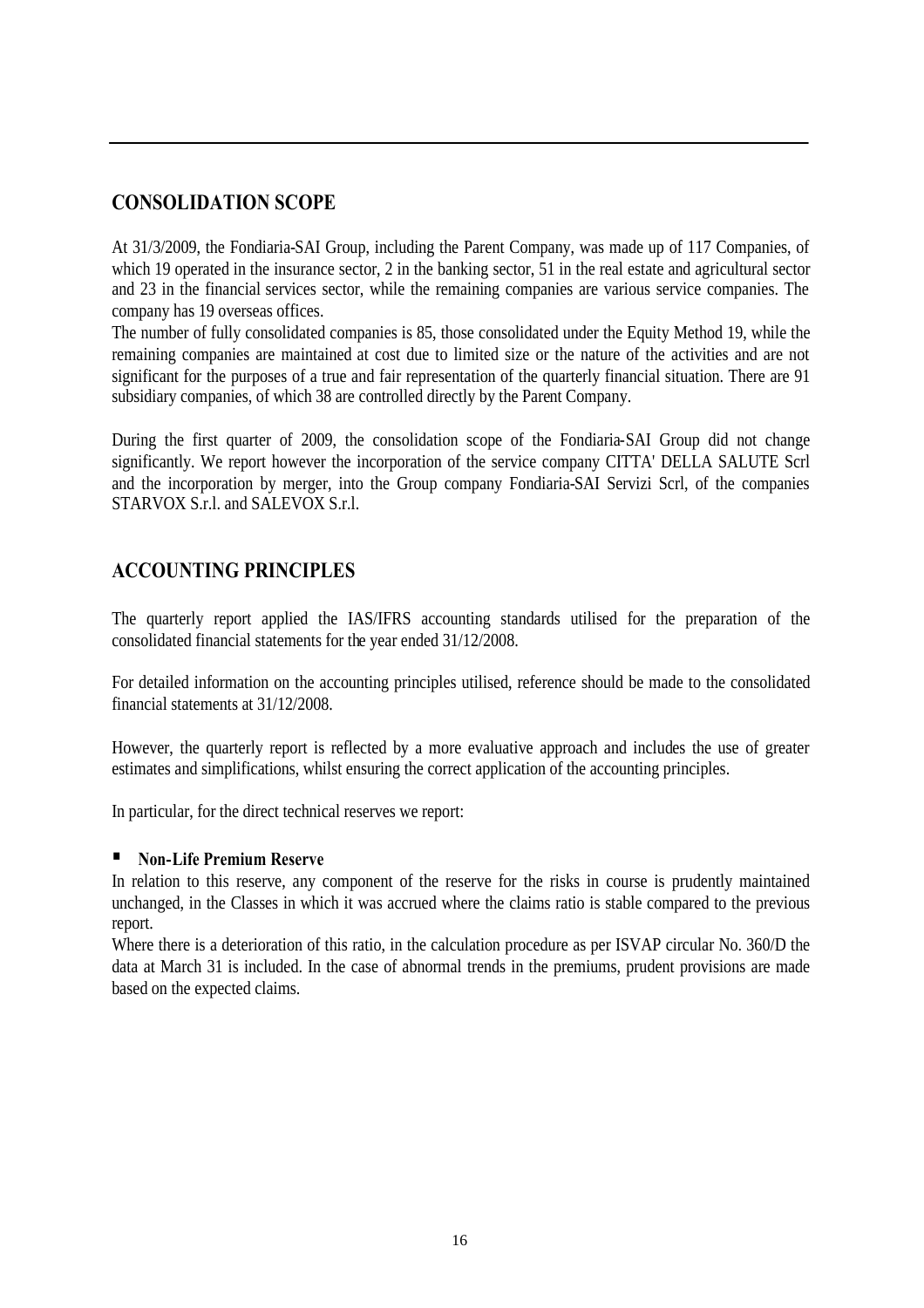#### **Non-Life Claims Reserve**

For the valuation of the technical reserves of the Motor TPL Class, we recall that from February 1, 2007, a new direct compensation procedure was put in place which, in the case of road accidents, permits nonresponsible claimants, or those only partly responsible, to be compensated directly by their insurance company. From January 1, 2008, the regulations for the calculation of the flat rate reimbursements were significantly modified. In particular, the single flat rate for the direct compensation convention was replaced by two separate flat rates, separately applied for Material Damage and for any personal injury to the driver. Shortly after the start-up of the new settlement procedures, a further element was introduced, which contributes to the difference in the historical data of the management indicators and requires further caution in expressing a definitive opinion on the economic impacts deriving from the new settlement regime.

In this context, the Motor TPL claims reserve was measured separately for the various types of management under the new regime. In particular:

- for the claims within the CARD Debtor regime, the valuation was made based on the differing flat rates, for 2007, 2008 and 2009, defined by the Technical Committee set up under Pres. Decree No. 254/2006;
- for the CARD Operator claims, the expected final cost was recorded net of the flat recoverable amounts;
- for the claims not covered by the new regime (essentially as they involve two vehicles or permanent personal injury greater than 9%), the valuation of the final cost of the claims in the current year was made revaluing the amounts indicated by the settlement offices, taking into account the average costs assumed for these type of claims, which are more costly. For the claims of previous years, already recorded in reserves, the trends relating to the claims settled in the period were noted, verifying the appropriateness of the reserves recorded at December 31, 2008.

In the Other Non-Life Classes, for both the current generation and previous generations, the technical offices estimate was supplemented utilising the parameters already utilised for the 2008 annual accounts, where there were not significant statistical changes compared to the consolidated trends.

The reinsurers' technical reserves are calculated based on the portion ceded for the proportional reinsurance and analytically for the excess claims and stop-loss reinsurance, on the basis of the information available and utilising the same criteria for the direct premium reserves, taking into account the contractual clauses.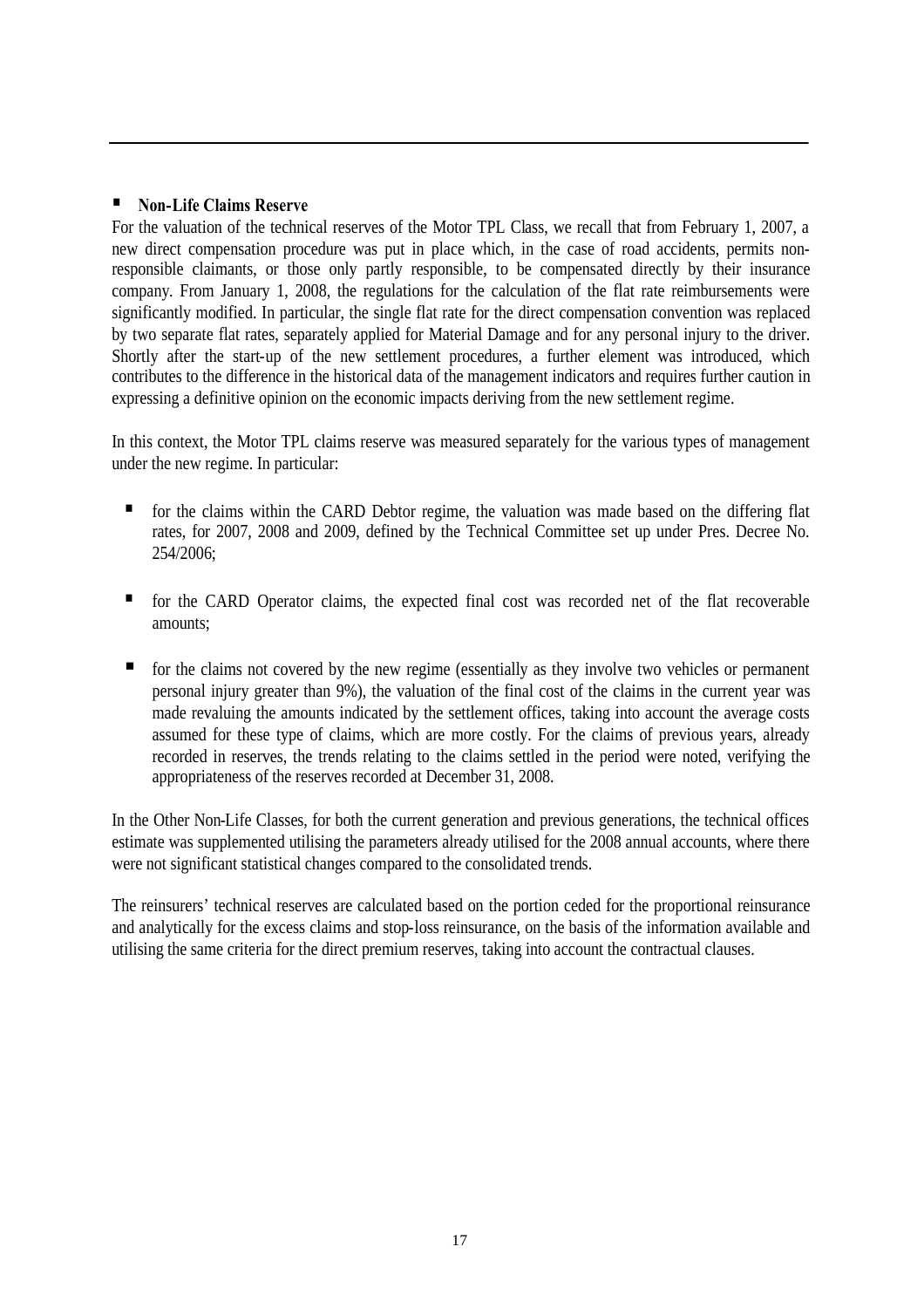#### **Valuation and impairment of financial instruments**

With reference to the valuation of financial instruments, reference should be made to the financial statements at December 31, 2008.

The "fair value policy" outlined therein did not incur changes and, therefore, with reference to the listed financial instruments in active markets, the stock exchange price at March 31, 2009 was utilised.

It is also reported that some valuation processes, such as those utilised to determine any losses in value (impairment) of financial assets available-for-sale, are - given their complexity - generally made in the preparation of the annual financial statements. However, the current financial crisis further complicated the valuation processes, requiring analysis, with reference in particular to the equity instruments, based not only on stock market movements, but also on values of fundamental use of these assets.

Consequently in this quarterly report, also due to the limited availability of all the necessary information, the losses in value of "AFS" financial instruments recorded due to the application of the automatic criteria as illustrated in the consolidated financial statements of December 31, 2008 were recorded in the income statement. Excluded are all the equity financial instruments for which the analytical and qualitative valuations made at the end of 2008 confirmed no impairment of the assets.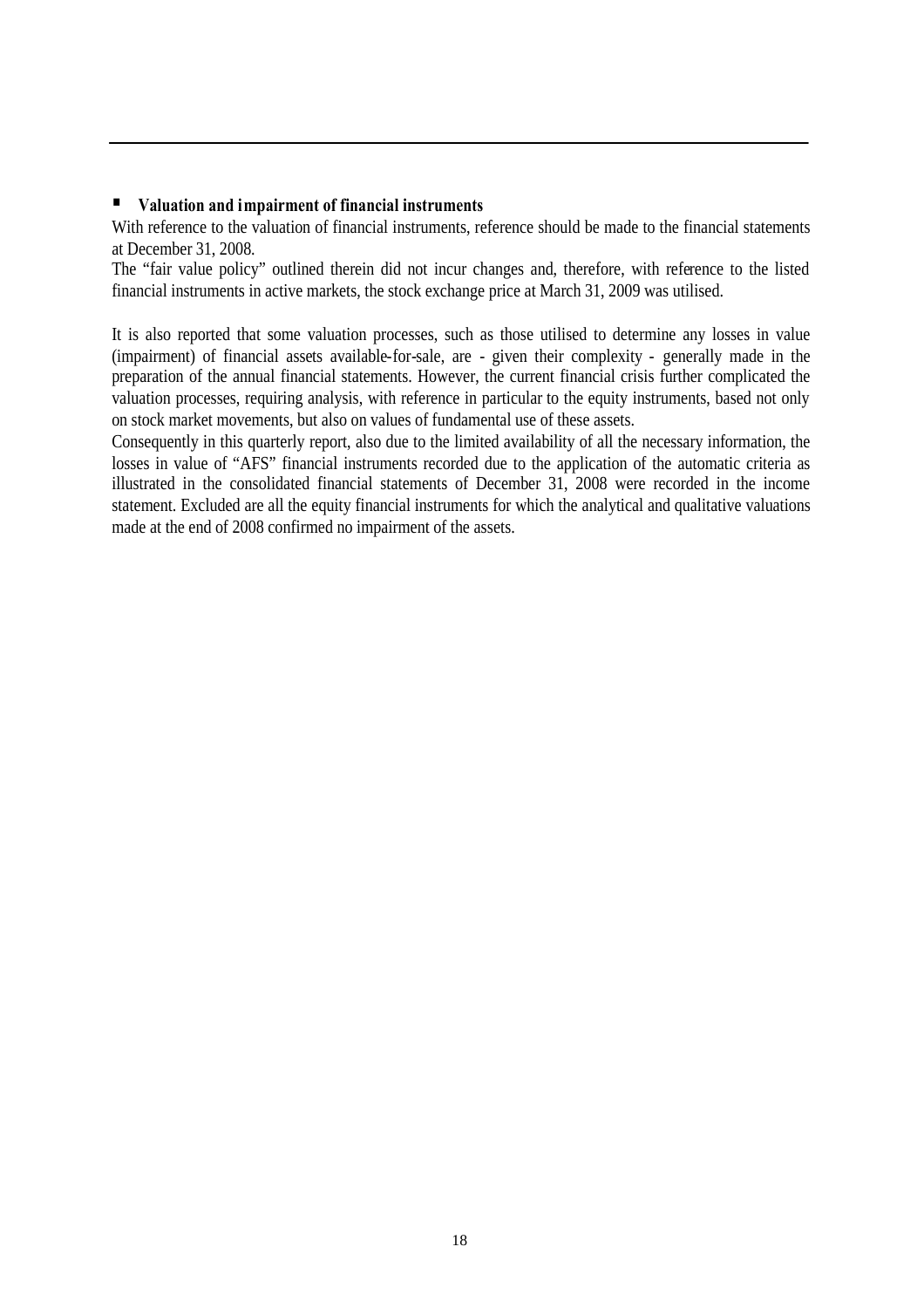# **OPERATIONAL PERFORMANCE**

# **INCOME STATEMENT**

The operational performance for the quarter compared to the same quarter of the previous year is shown below.

| (in Euro thousands)                                                                 | Q1 2009        | Q1 2008        | <b>FY 2008</b> |
|-------------------------------------------------------------------------------------|----------------|----------------|----------------|
| Net premiums                                                                        | 2,507,216      | 2,962,082      | 11,153,553     |
| Commission income                                                                   | 23,843         | 27,696         | 89,319         |
| Net Income from financial instruments recorded at fair value through profit or loss | 18,690         | (313, 881)     | (341, 548)     |
| Income from investments in subsidiaries, associates and joint ventures              |                | 30,304         | 38,062         |
| Income from other financial instruments and property investments<br>$\ddot{\cdot}$  | 313,411        | 316,061        | 1,413,772      |
| - Interest income                                                                   | 217,071        | 217,191        | 924,990        |
| - Other income                                                                      | 43,207         | 44,392         | 262,623        |
| - Profits realised                                                                  | 53,068         | 54,446         | 225,710        |
| - Valuation gains                                                                   | 65             | 32             | 449            |
| Other revenues                                                                      | 211,604        | 101,351        | 460,392        |
| <b>TOTAL REVENUES</b>                                                               | 3,074,764      | 3,123,613      | 12,813,550     |
|                                                                                     |                |                |                |
| Net charges relating to claims                                                      | (2,156,568)    | (2,043,149)    | (8,965,047)    |
| Commission expenses                                                                 | (18, 654)      | (14, 813)      | (32,611)       |
| Charges from investments in subsidiaries, associates and joint ventures             | (1,311)        | (1,514)        | (7,236)        |
| Charges from other financial instruments and property investments                   | (183,602)      | (87, 333)      | (679, 962)     |
| - Interest expense                                                                  | (39,050)       | (28, 112)      | (144, 866)     |
| - Other expenses                                                                    | (29, 432)      | (16, 650)      | (71, 354)      |
| -Losses realised                                                                    | (41,059)       | (32,071)       | (193, 203)     |
| - Valuation losses                                                                  | (74,061)       | (10,500)       | (270, 539)     |
| Management expense                                                                  | (449,710)      | (481,905)      | (1,948,428)    |
| - Commissions and other acquisition expenses on insurance contracts                 | (338,713)      | (372,096)      | (1,478,826)    |
| - Investment management charges                                                     | (3,297)        | (2, 851)       | (17,932)       |
| - Other administration expenses                                                     | (107,700)      | (106,958)      | (451, 670)     |
| Other costs                                                                         | (210, 850)     | (256, 073)     | (1,005,774)    |
| <b>TOTAL COSTS</b>                                                                  | (3,020,695)    | (2,884,787)    | (12, 639, 058) |
| PROFIT BEFORE TAXES                                                                 | 54,069         | 238,826        | 174,492        |
| Income taxes                                                                        | (22, 870)      | (83,981)       | (83, 728)      |
| <b>NET PROFIT</b>                                                                   | 31,199         | 154,845        | 90,764         |
| PROFIT FROM DISCONTINUED OPERATIONS                                                 | $\blacksquare$ | $\blacksquare$ |                |
| <b>CONSOLIDATED PROFIT</b>                                                          | 31,199         | 154,845        | 90,764         |
| <b>GROUP NET PROFIT FOR THE PERIOD</b>                                              | 20,964         | 136,341        | 87,409         |
| <b>MINORITY INTEREST SHARE</b>                                                      | 10,235         | 18,504         | 3,355          |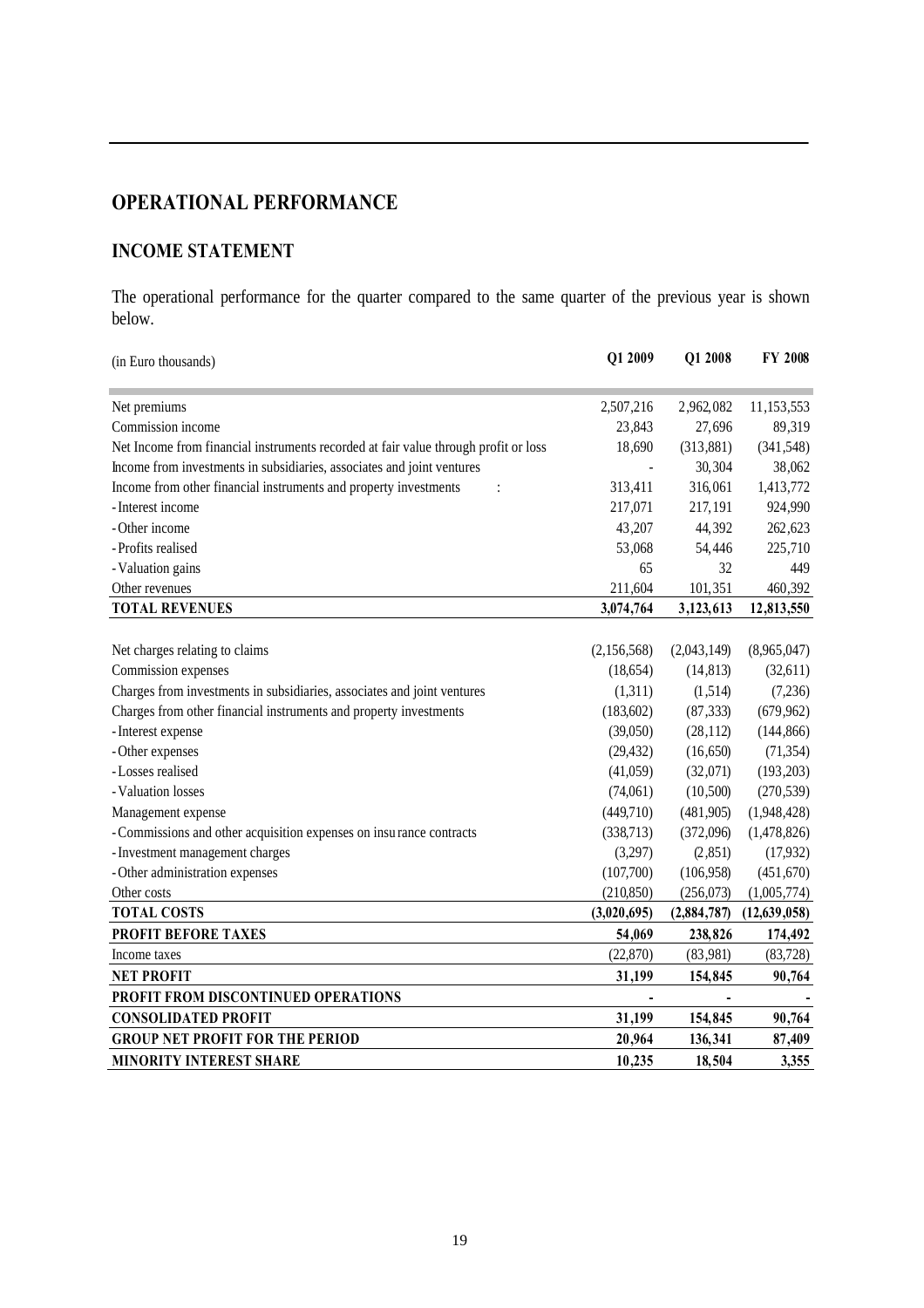The key financial results for the first quarter of 2009 are as follows:

The **consolidated profit** was Euro 31 million compared to Euro 155 million in the first three months of 2008; The result is still impacted by significant reductions in value of financial instruments available-forsale in portfolio of Euro 61.4 million for which the Group impairment policy was carried out (nil in first quarter of 2008).

However it should be noted that the result in the first quarter of 2008 included the gain of Euro 29 million from the sale of Po Vita;

The **Non-Life Insurance Division** reported a decrease of approx. 2% in premiums and a pre-tax profit of Euro 84 million (Euro 183 million in the first three months of 2008). The segment technical account, recorded in accordance with the traditional reporting statements, reports a profit of Euro 48 million (Euro 126 million in the first three months of 2008). The decrease of the technical management is due to lower premiums and the impact of the amortisation on the long-term commissions before 2008. In particular, this latter was not offset by a similar flow of new securitisations in consideration of the commercial decision taken by the Group to no longer make advance commission payments against long-term contracts. In addition, claims increased in the Land Vehicle and General Classes.

The Motor TPL Class remains moderately positive, benefiting from the drop in claims reported, although still penalised by the contraction in premiums, due to the decrease in the registration of new motor vehicles and the continued negative effects of the so-called Bersani bis law in relation to the application of the bonus-malus classes. The Land Vehicle Class recorded a breakeven result which was affected by negative atmospheric events at the beginning of the year.

The General Classes report a breakeven result and was negatively impacted by the Health Class;

 The **Life Insurance Division** reports a decrease in premiums of 35.3%, principally due to the significant lower contribution from the bancassurance channel.

In particular this channel was significantly affected in the first three months of the year by the uncertainties related to the current financial crisis with the consequent difficulties in reaching targets, although this decrease is also due to some seasonal factors. Premiums written through agency networks of traditional products remain positive.

The result before taxes was a loss of Euro 18 million (profit of Euro 53 million in the first quarter of 2008, which included the gain deriving from the sale of Po Vita) and was strongly impacted, for Euro 39.4 million, by the reduction in value recorded through profit and loss of financial instruments availablefor-sale in portfolio;

 The **Real Estate Division** reports a pre-tax loss of Euro 8 million (Euro 4 million in the first three months of 2008), prevalently due to the Immobiliare Lombarda group in relation to management costs and interest expense not offset by significant sales.

Following the positive outcome of the takeover bid of Immobiliare Lombarda in 2008 the internal restructuring plan is at an advanced study phase in order to rationalise and control the operating activities of the real estate activities;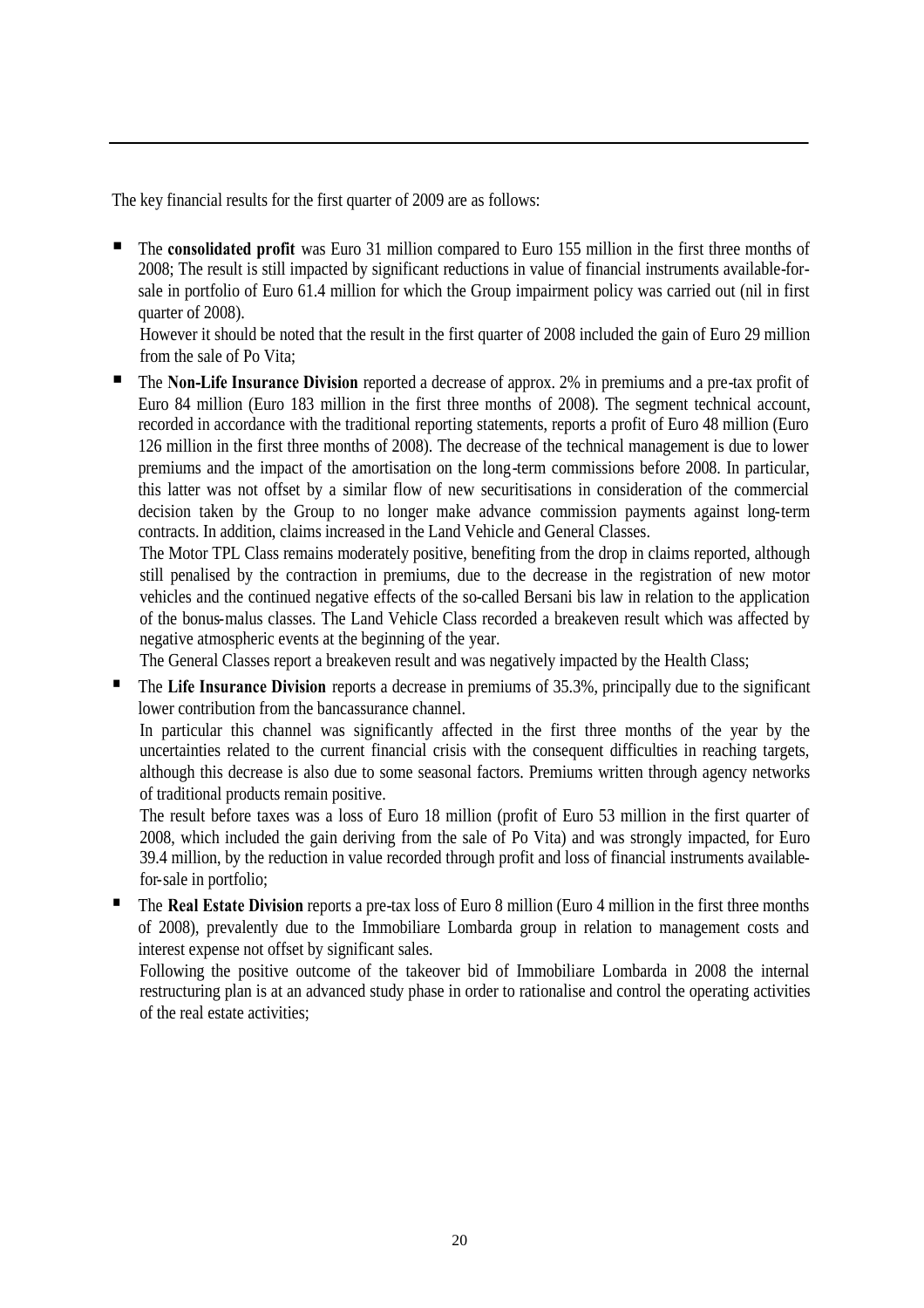- The **Other Activities sector,** which includes the companies operating in the financial and asset management sectors, report a pre-tax loss of Euro 4 million (profit of Euro 7 million in the first three months of 2008). This sector also includes the lower results from financial activities and further impairment on the RCS shares held by the subsidiary Sainternational compared to the share price at December 31, 2008, with an income statement effect of Euro 3.1 million. The result from brokerage and asset management commissions, although lower, remained stable;
- **Management expenses** amounted to Euro 450 million (Euro 482 million in the first quarter of 2008), a decrease of 6.7%, principally due to the lower charges on premiums written and, secondly, to the commencement of the containment policy of general expenses whose effects will be seen fully through the year;
- Excluding the contribution of the financial instruments recorded at fair value through profit or loss and interest expense, the **total net income from investments** amounted to Euro 169 million (Euro 257 million in the first three months of 2008). This amount consists of Euro 217 million of interest income, Euro 14 million of net income and net profits to be realised on real estate and securities of Euro 12 million. Net valuation gains and losses was a loss of approx. Euro 74 million;
- **Interest expense** amounting to approx. Euro 39 million (Euro 28 million in the first three months of 2008) refers almost entirely to financial debt;
- **Financial instruments recorded at fair value through profit or loss** amounted to a profit of Euro 19 million (a loss of Euro 314 million in the first three months of 2008). This account includes the net income from financial assets where the risk is borne by the policyholders (positive for Euro 123 million although offset by the correlated increase in net charges relating to Life Division claims) as well as the adjustment to the fair value of financial instruments belonging to the sector;
- **Income from investments in subsidiaries, associated and joint venture compan ies** amounts to Euro 1.3 million (in March 2008, it related principally to the above-mentioned gain realised on the sale of the investment in Po Vita);
- **Other revenues and costs** amounted substantially to breakeven at Euro 0.8 million (net charge of Euro 155 million in the first quarter of 2008). This residual balance includes technical and non-technical income and charges not classified elsewhere, in addition to depreciation other than on investment properties, prior year income and charges as well as net changes in risk provisions. The account includes amortisation and depreciation on intangible and fixed assets totalling Euro 19 million. The reason for the break-even result in the period is due to the reversal of Euro 150 million during the quarter relating to the provision made in the previous year by the subsidiary Popolare Vita against restructuring charges of the index linked policies with underlying securities of Lehman Brothers, charges whose amount become certain only in the first part of the present year.

The counter-entry to this amount is the write-down to the recovery rate estimated by the Group of the Lehman securities to service the above-mentioned index policies, whose effects were already prudently recorded in 2008 through the accrual in the afore-mentioned provision;

 The **tax rate** is not representative, given that the accounts for the period do not include significant income items which are exempt from tax, such as dividends.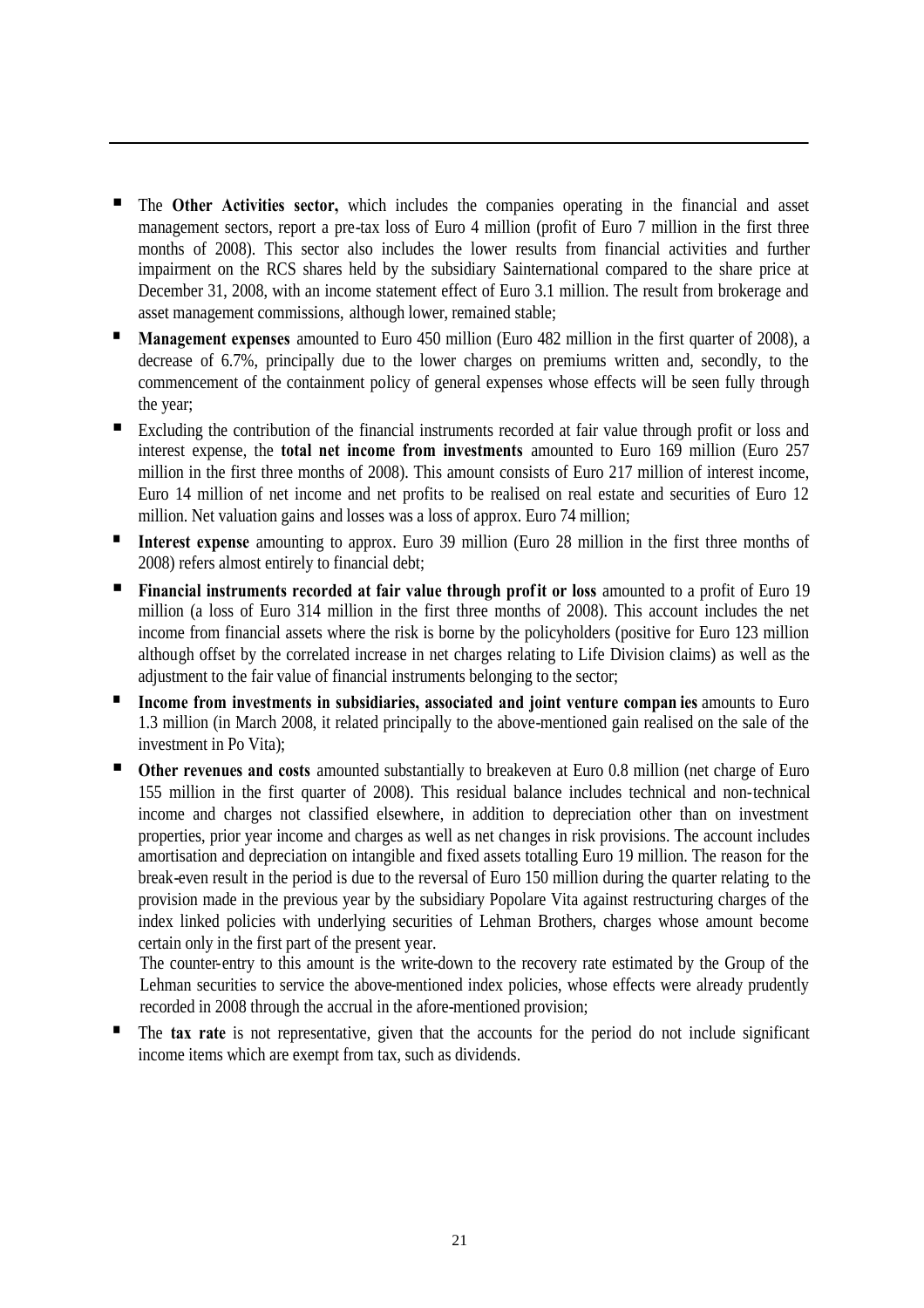The table below shows the profit before taxes in each sector. The real estate sector principally refers to the results of the Immobiliare Lombarda Group, of the subsidiary Nit S.r.l., and of the Tikal R.E. Closed Real Estate Fund. The Other Activities sector relates to the subsidiary companies operating in the financial services and banking sector, among which BancaSai, Banca Gesfid, SAI Mercati Mobiliari, Saifin-Saifinanziaria and Sainternational.

| (in Euro thousands)                                                  | Non-Life                  | Life           | <b>Real Estate</b> | <b>Other</b><br><b>Activities</b> | IC                       | <b>Total</b><br>Q1 2009      | Total<br>Q1 2008 |
|----------------------------------------------------------------------|---------------------------|----------------|--------------------|-----------------------------------|--------------------------|------------------------------|------------------|
| Net premiums                                                         | 1,767,588                 | 739,628        |                    |                                   |                          | 2,507,216                    | 2,962,082        |
| Net charges relating to claims                                       | $(1,223,612)$ $(932,956)$ |                |                    |                                   |                          | $-(2,156,568)$ $(2,043,149)$ |                  |
| Net commission<br>Net income from subsidiary and associated          |                           | (1,864)        | $\overline{a}$     | 7,158                             | (105)                    | 5,189                        | 12,883           |
| companies                                                            | (51)                      | $\blacksquare$ | (1,260)            |                                   | $\overline{\phantom{a}}$ | (1,311)                      | 28,790           |
| Net income from investments<br>Net Income from financial instruments | 11,343                    | 115,949        | (3,915)            | 6,432                             |                          | 129,809                      | 228,726          |
| recorded at fair value through profit or loss                        | 41,251                    | (25,607)       | (26)               | 3,072                             |                          | 18,690                       | (313, 881)       |
| Management expenses                                                  | (388, 833)                | (41,730)       | (97)               | (19,050)                          |                          | (449,710)                    | (481,906)        |
| Other income and charges                                             | (123, 618)                | 128,292        | (2,597)            | (1, 428)                          | 105                      | 754                          | (154, 722)       |
| Profit (loss) before taxes                                           | 84,068                    | (18, 288)      | (7,895)            | (3, 816)                          |                          | 54,069                       | 238,823          |
| Income taxes for the period                                          |                           |                |                    |                                   |                          | (22,870)                     | (83,981)         |
| <b>Net Profit</b>                                                    |                           |                |                    |                                   |                          | 31,119                       | 154,842          |
| Profit from discontinued operations                                  |                           |                |                    |                                   |                          |                              |                  |
| <b>Consolidated profit</b>                                           |                           |                |                    |                                   |                          | 31,199                       | 154,842          |
| Minority interest profit                                             |                           |                |                    |                                   |                          | 10,235                       | 18,501           |
| Group profit                                                         |                           |                |                    |                                   |                          | 20,964                       | 136,341          |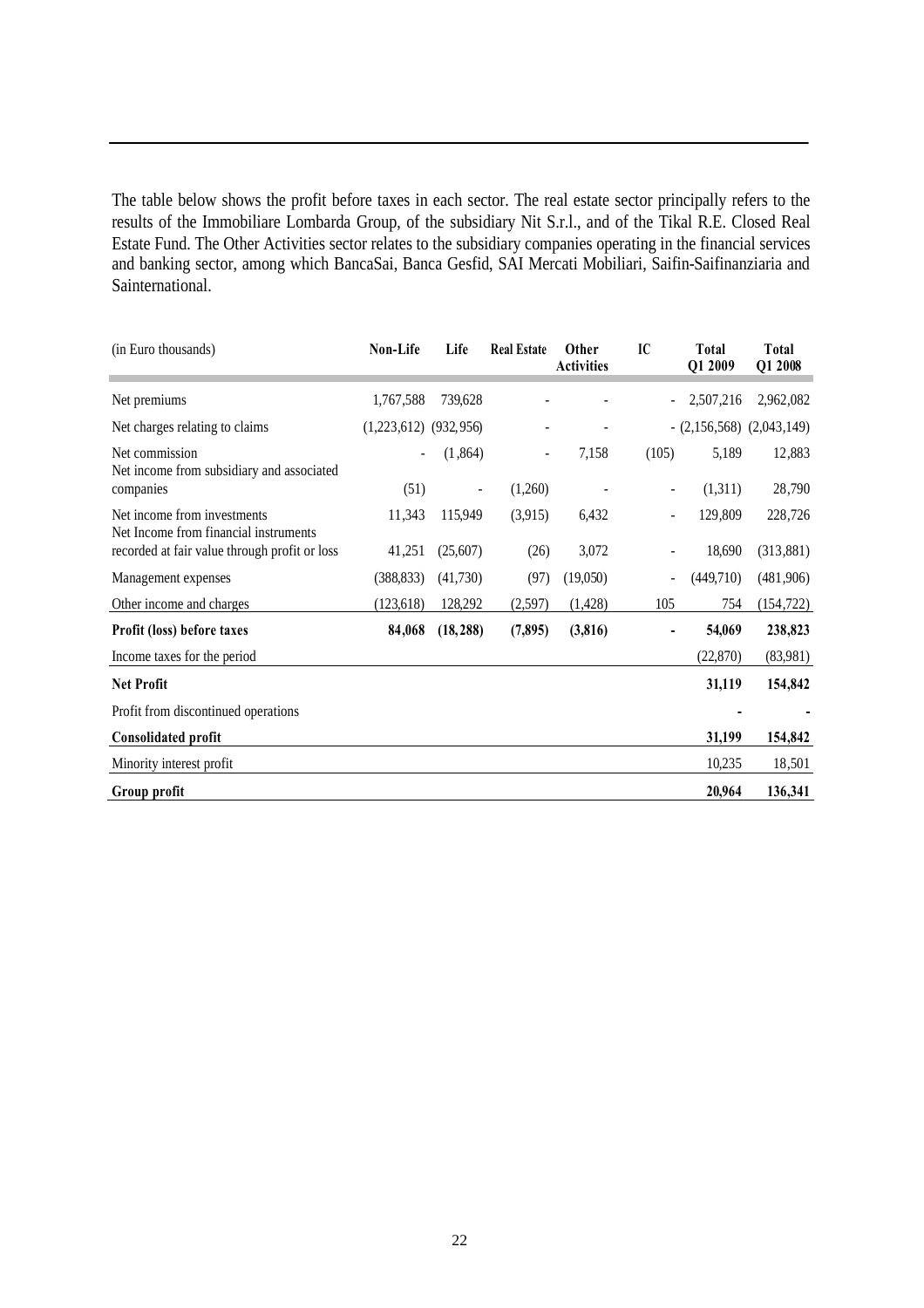#### **NON-LIFE INSURANCE SECTOR**

The Fondiaria-SAI Group, in the first quarter of 2009, recorded premiums of Euro 1,813 million (-2.01% on the first quarter of 2008). The breakdown by Class is shown in detail in the following table:

| (in Euro thousands)                      | Q1 2009   | Q1 2008   | Cge. $%$ |
|------------------------------------------|-----------|-----------|----------|
| <b>NON-LIFE DIVISION</b>                 |           |           |          |
| Accident & Health                        | 183,017   | 178,998   | 2.25     |
| Marine, aviation and transport insurance | 57,568    | 61,668    | (6.65)   |
| Fire and other property damage           | 199,526   | 204,548   | (2.46)   |
| General TPL                              | 139,595   | 125,151   | 11.54    |
| Credit & Bonds                           | 23,690    | 24,963    | (5.10)   |
| General pecuniary losses                 | 8,891     | 5,234     | 69.87    |
| Legal expenses                           | 4,927     | 4,550     | 8.29     |
| Assistance                               | 12,600    | 10,669    | 18.10    |
| TOTAL OTHER NON-LIFE DIVISION            | 629,814   | 615,781   | 2.28     |
| Land vehicle TPL                         | 997,717   | 1,042,250 | (4.27)   |
| Motor vehicles – other classes           | 183,385   | 189,273   | (3.11)   |
| <b>TOTAL MOTOR</b>                       | 1,181,102 | 1,231,523 | (4.09)   |
| <b>TOTAL DIRECT PREMIUMS</b>             | 1,810,916 | 1,847,304 | (1.97)   |
| <b>INDIRECT PREMIUMS</b>                 | 1,663     | 2,425     | (31.42)  |
| <b>TOTAL NON-LIFE DIVISION</b>           | 1,812,579 | 1,849,729 | (2.01)   |

The decrease in premiums written in the Motor Classes (-4.1%) continued in the first three months of 2009, due to the highly competitive environment within the sector and the continual drop of new motor vehicle registrations.

The decrease in premiums written is also due to the Group leadership position in the sector and the consequent greater exposure to competition. In this context however measures are currently being implemented to protect the profitability in the segment and the market share.

In relation to the General Classes, the growth in premiums (2.3%) is supported by the commercial planning measures implemented, which will be further strengthened to extend insurance cover to those parties, such as small and medium size businesses, historically underinsured.

The Parent Company in the first quarter of 2009 recorded total direct premiums of Euro 915.0 million (- 1.58%), of which 603.8 million (-4.23%) in the Motor Classes.

The subsidiary Milano Assicurazioni S.p.A. recorded premiums at group level of Euro 816 million (-2.99% on like-for-like terms not including SASA and Liguria), recording a decrease of 4.1% in the Motor Classes and a decrease of 0.4% in the other Non-Life Classes.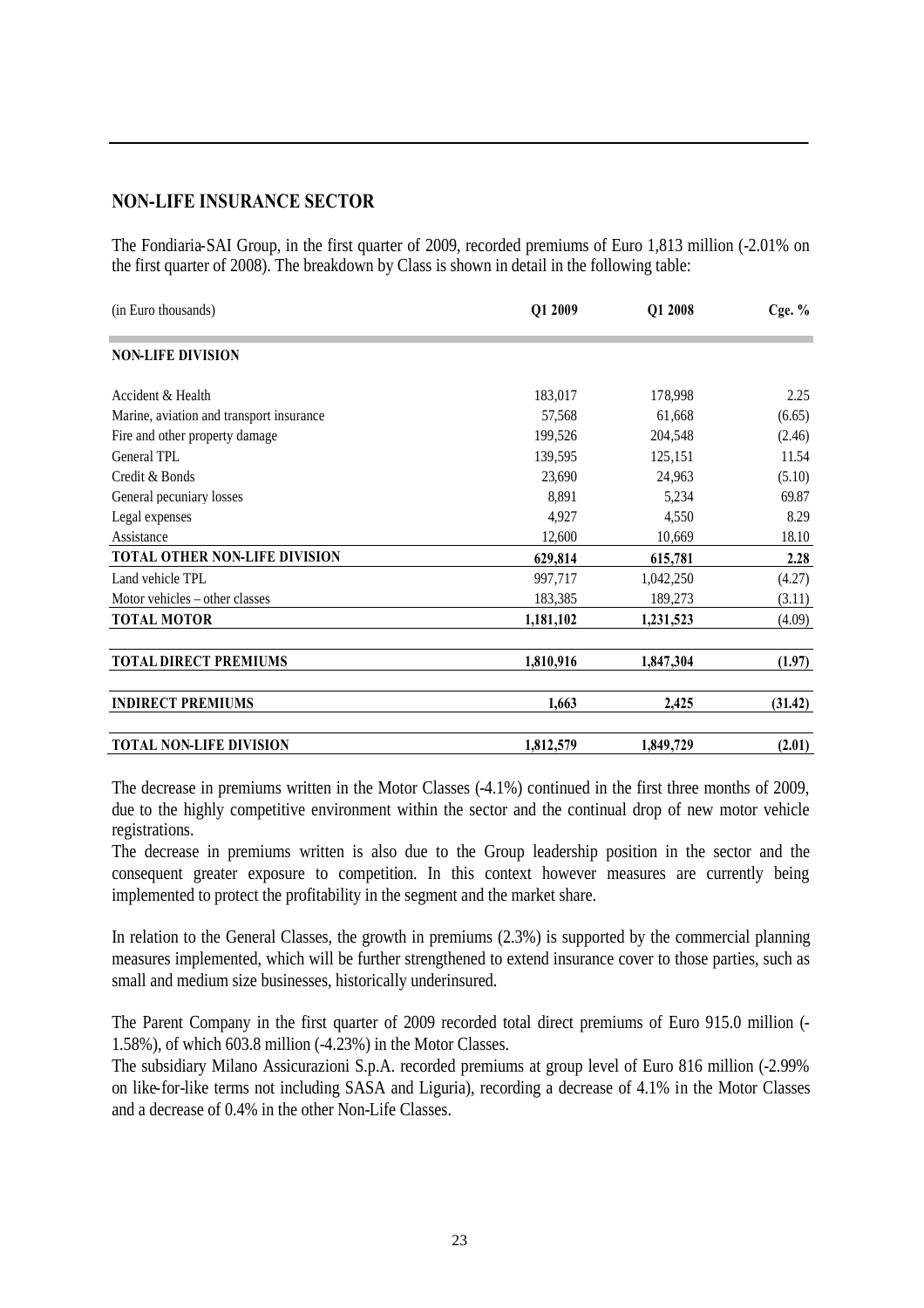The claims paid of the direct business in the first quarter of 2009 amounted to Euro 1,315 million (+4.3%), of which Euro 721 million related to the Parent Company (Euro 713 million in the first quarter of 2008).

From the third quarter 2008, the Fondiaria-SAI Group has revised the presentation of some of its technical efficiency ratios among which the Combined Ratio, the Combined Operating Ratio and the Expense Ratio, excluding from the calculation the amortisation of the long-term commissions capitalised in previous years. In fact the abolition, due to the Bersani bis Decree, of the long-term contract obligation on the Other Class policies results in higher charges for the amortisation of these commissions - charges which in turn are not offset by new capitalisations.

It is evident that this factor introduces, in the trend of the technical indicators, distortive elements and provides discontinuity which does not adequately allow the analysis of the operational activities. In line with the decision adopted for the present year, the March 2008 ratios were restated to provide uniform figures.

The table below shows the principal technical indicators in the first quarters of 2009 and 2008:

| Data shown in $\%$       | 31/03/2009 | 31/03/2008 |  |
|--------------------------|------------|------------|--|
| Loss ratio               | 69.2       | 64.7       |  |
| Expense ratio            | 20.9       | 20.4       |  |
| Combined operating ratio | 90.1       | 85.1       |  |
| OTI ratio $(*)$          | 6.1        | 6.9        |  |
| <b>Combined ratio</b>    | 96.2       | 92.0       |  |

(\*) Includes the balance of the other technical accounts.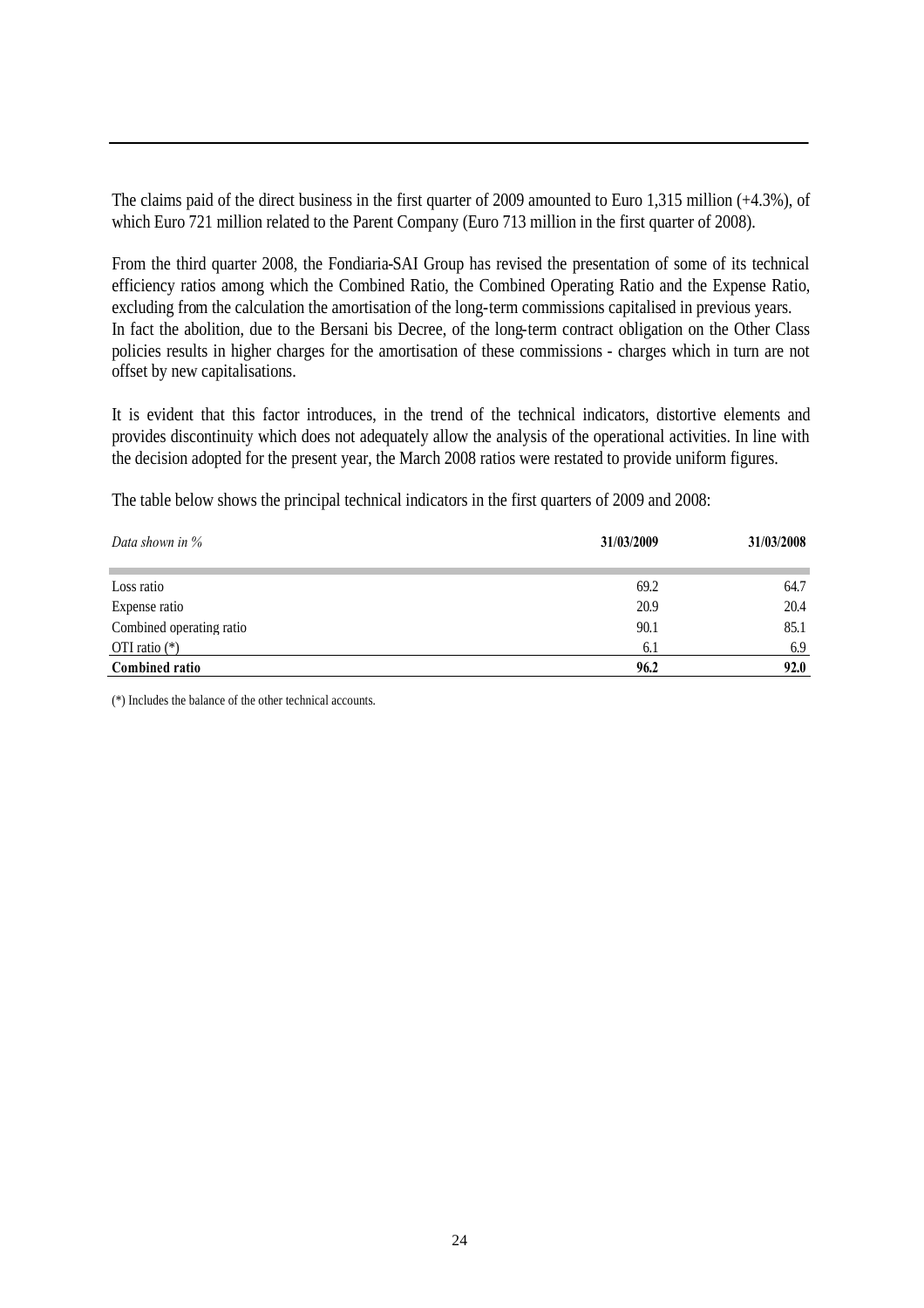# **Claims paid and reported**

A breakdown of the claims reported and paid on direct Italian business, including the expenses directly attributable to the claim and indirect expenses relating to the settlement structure are shown below:

|                                                          |                 | Claims paid<br>(in Euro thousands) |                |               | Claim reported<br>(Number) |               |
|----------------------------------------------------------|-----------------|------------------------------------|----------------|---------------|----------------------------|---------------|
|                                                          | Q12009          | Q1 2008                            | Cge. $%$       | Q1 2009       | Q1 2008                    | Cge. $%$      |
| Accidents                                                | 59,090          | 52,494                             | 12.57          | 27,322        | 25,926                     | 5.38          |
| Health                                                   | 45,459          | 45,214                             | 0.54           | 61,517        | 54,704                     | 12.45         |
| Railway                                                  |                 | 4                                  | 75.00          |               |                            |               |
| Aviation                                                 | 30              | 36                                 | (16.67)        | 5             | 10                         | (50.00)       |
| Maritime                                                 | 3,563           | 1,587                              | 124.51         | 119           | 85                         | 40.00         |
| Merchandise transport<br>Fire and other natural elements | 4,783<br>67,867 | 2,538<br>49,975                    | 88.46<br>35.80 | 614<br>19,353 | 612<br>11,810              | 0.33<br>63.87 |
| Other property damage                                    | 68,232          | 55,204                             | 23.60          | 41,484        | 35,124                     | 18.11         |
| <b>Aviation TPL</b>                                      | 13              | 1,517                              | (99.14)        | 5             | 4                          | 25.00         |
| Maritime TPL                                             | 370             |                                    |                | 69            |                            |               |
| General TPL                                              | 96,444          | 83,290                             | 15.79          | 28,219        | 22,928                     | 23.08         |
| Credit                                                   | 128             | 36                                 | 255.56         | 1             |                            |               |
| <b>Bonds</b>                                             | 12,551          | 7,558                              | 66.06          | 377           | 348                        | 8.33          |
| Pecuniary losses                                         | 2,807           | 980                                | 186.43         | 860           | 934                        | (7.92)        |
| Legal expenses                                           | 519             | 399                                | 30.08          | 464           | 485                        | (4.33)        |
| Assistance                                               | 5,492           | 4,317                              | 27.22          | 19,981        | 20,843                     | (4.14)        |
| TOTAL OTHER NON-LIFE DIVISION                            | 367,355         | 305,149                            | 20.39          | 200,390       | 173,813                    | 15.29         |
| Motor TPL                                                | 857,006         | 920,549                            | (6.90)         | 243,761       | 254,723                    | (4.30)        |
| Land vehicles                                            | 118,045         | 93,165                             | 26.71          | 86,585        | 72,432                     | 19.54         |
| <b>TOTAL MOTOR</b>                                       | 975,051         | 1,013,714                          | (3.81)         | 330,346       | 327,155                    | 0.98          |
| <b>TOTAL NON-LIFE DIVISION</b>                           | 1,342,406       | 1,318,863                          | 1.79           | 530,736       | 500,968                    | 5.94          |

*(\*) The table excludes the data of DDOR Novi Sad*

The Motor TPL Division includes the claims paid for the charges incurred for the management of the claims as "Operator" within the new direct compensation system, net of those recovered as a flat-rate in the CONSAP compensation procedure. With reference to claims reported it is noted that they only refer to claims caused and do not include the relative number of claims in the "Card Operation" system.

With reference to the operating performance of the Motor TPL Class it should be noted that the data for the first quarter of 2009 is not sufficiently indicative of the trend for the entire year. However it is reported that the contraction of the average premium and the need to maintain an adequate level of reserves for the No Card claims does not permit profit margins in the quarter comparable with the first quarter of 2008.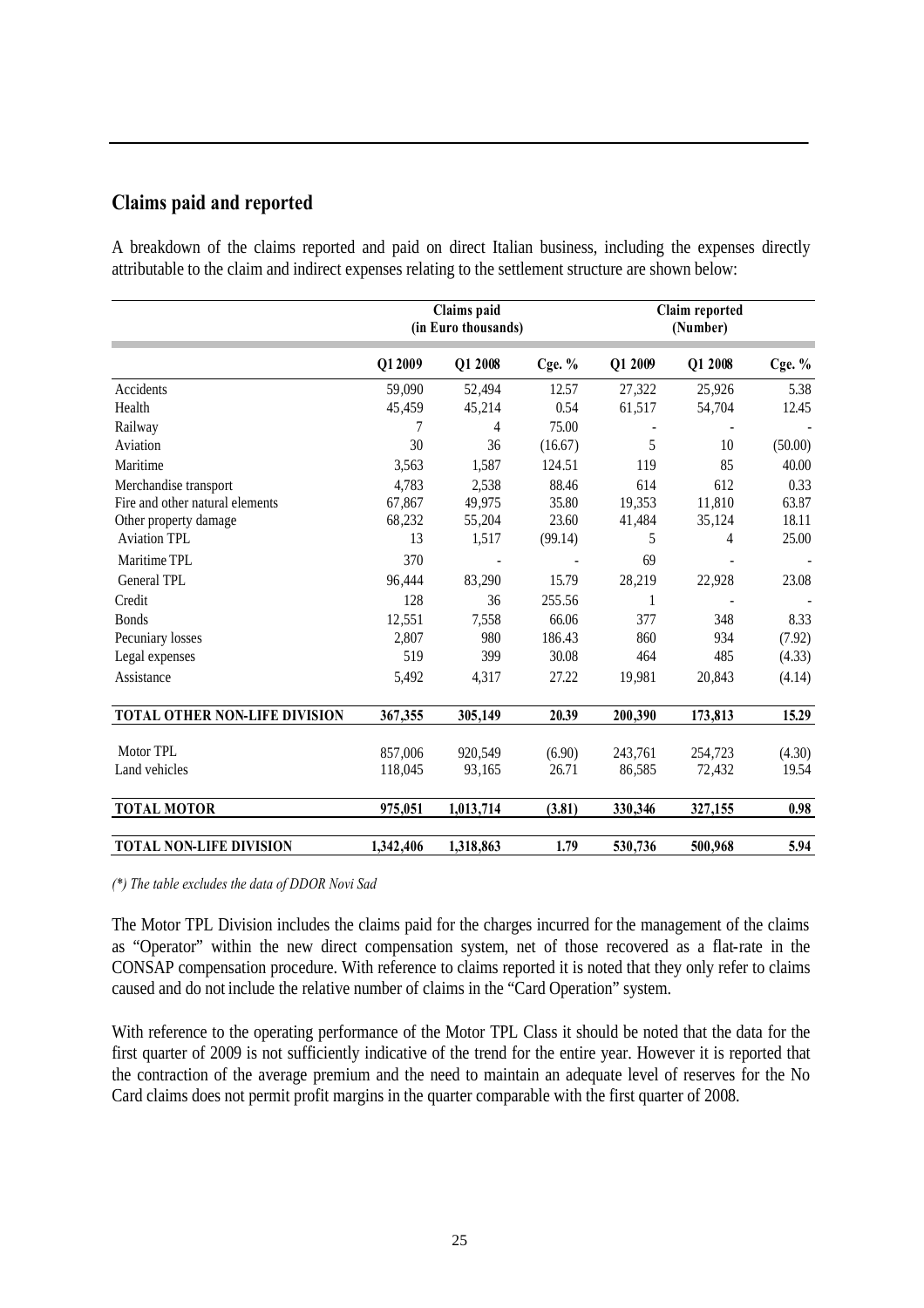The number of claims of the **Parent Company Fondiaria-SAI** recorded in the period was 124,409, a decrease of 4.9%. The number of claims paid was 116,768 (+12.7%).

For the Motor TPL class, the claims/premiums ratio, net of the costs for the Guarantee Fund for Road Victims, was 83.5% for the current quarter and 72.8% at global level.

The speed of settlement of the current generation on the claims managed (No Card Claim + Managed Card Claims) was 50.3% for the claims in the first three months and 40.2% for the claims in previous years.

On the claims caused, the speed of settlement was 43.9% for the current quarter and 37.2% for the previous years.

In the first quarter of 2009, the claims reported and accepted from our policyholders (including late claims) within the new compensation regime (so-called CARD Managed claims system) amounted to 88,843, of which 49,899 were fully paid.

The reported claims from the clearing houses with CONSAP, in relation to the claims in which our policyholders were in full or in part responsible (so-called CARD Debtor) amounted to 82,287 - of which 41,916 gave rise to the full payment of the indemnity and 43,741 resulted in the recording of a reserve.

For accounting purposes, up to March 31, 2009 recharges were received for a value of Euro 136 million from the clearing house. The amount of the credits received was Euro 132 million.

There was a strong decrease in profitability in the Land Vehicle Class which was strongly impacted by the adverse atmospheric conditions in January and February.

With reference to the Non-Motor Classes of the Parent Company the direct Italian premiums written amounted to Euro 311 million, an increase of 4.0% compared to the first quarter of 2008. The number of claims reported increased by approx. 18%. Claims reported in the Fire Class increased largely due to the adverse atmospheric conditions in the first quarter of 2009 with coverage in numerous accessory guarantee packages within the above-mentioned Class (e.g. snow overloading).

The technical performance reports a strong deterioration compared to the first quarter of 2008, although the limited period does not permit the use of this data as a projection for the full year.

With reference to the **Milano Assicurazioni** Group, direct premiums written in the first quarter amounted to Euro 816.2 million, an increase of 24.6% on the first quarter of 2008 due to the corporate restructuring at the end of the previous year, which resulted in the incorporation of Sasa Assicurazioni into Milano Assicurazioni and the entry into the consolidation area of Liguria Assicurazioni, following the conferment, by Fondiaria-SAI of the investment.

On like-for-like terms, premiums decreased by 3% (-4.1% in the Motor Classes and -0.4% in the Other Classes). In particular:

 Premiums written in the Motor Classes amount to Euro 561.8 million, of which Euro 487.2 million refer to the Motor TPL Class (-3.9% compared to first quarter of 2008 on like-for-like basis) and Euro 74.6 million relating to the Land Vehicle Class (-5.3%).

These performances are again impacted by the drop in new motor vehicle registrations, which in March began to report some improvements following the state scrapping incentives. Strong competition on prices has also affected premiums through increased personalisation of tariffs and the application of discounts.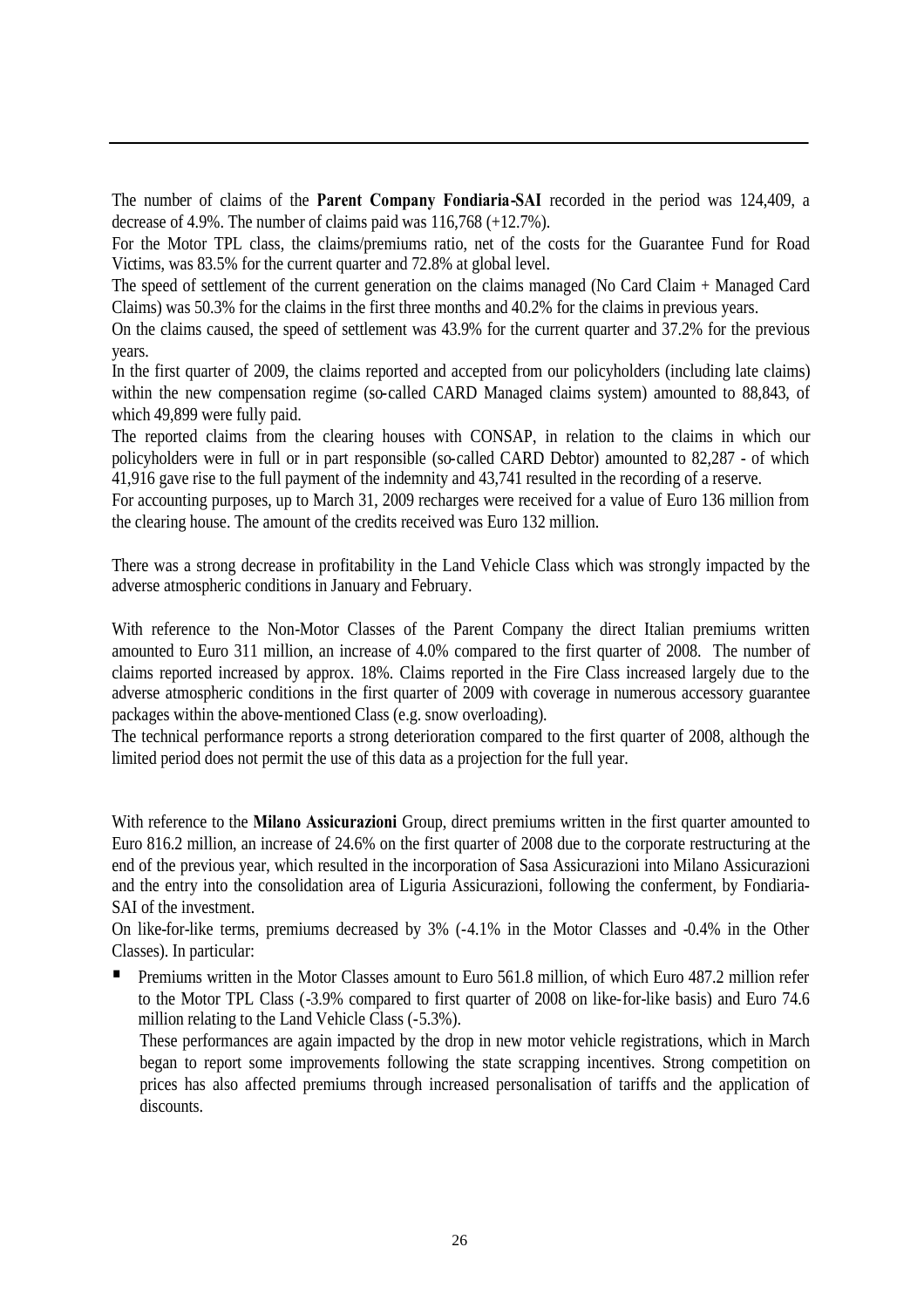Premiums written in the Other Non-Life Classes amounted to Euro 254.4 million. The substantial stability compared to the first quarter of 2008 illustrates the already stated wish to implement an underwriting policy which ensures portfolio profitability through the application of correct technical parameters and selection of risks. The commercial initiatives will be primarily directed at the Retail sector, with adequate profitability while, in the Corporate sector greater caution will be applied in underwriting risk.

The Motor TPL class benefited from the good performance of claims reported and records a positive technical balance, however within a market which continues to be impacted by the contraction of new motor registrations, strong competition following increased price flexibility and the penalising effects of the socalled Bersani bis Law in terms of bonus-malus class application.

The technical balance in the Land Vehicles Class was also positive but was significantly impacted in the quarter by a large amount of claims relating to adverse atmospheric conditions.

The Other Non-Life Classes report a largely positive overall technical balance within an increase in claims reported, especially in the Fire, Other Property Damage and General TPL Classes.

The brevity of the period under examination however means the data is easily influenced by seasonal factors and it is therefore appropriate to await results over a longer time period to make more expansive considerations on the various trends.

In the telephone and Internet channels, the actions continued supporting **Dialogo Assicurazioni S.p.A.** (99.85% subsidiary of Milano Assicurazioni).

In particular, in the first quarter of 2009 the new advertising campaign contained in the industrial plan of the company began. The cost incurred in the quarter, amounting to Euro 1.8 million, was entirely expensed in the income statement.

The gross premiums recorded in the first quarter amounted to Euro 6.6 million and recorded an increase of 45.1% on the first quarter of 2008 (Euro 4.5 million).

The Motor TPL Class, which represents the largest part of the portfolio, reports an improvement in the claims to premiums ratio, decreasing to 93.3% compared to 96.5% in the first quarter of 2008.

The contribution of Dialogo Assicurazioni S.p.A. to the consolidated income statement of the period is a loss of Euro 3.2 million (Euro 2.1 million in the first quarter of 2008), due to the costs relating to the current advertising campaign and IT investments and greater structural costs necessary to support the growth of the company.

With reference to **Siat** the operational performance in the first quarter of 2009 compared to the same period of the previous year reports a contained deterioration in the overall technical balance, principally due to the deterioration in the non Transport Classes (in run-off phase) which continue to be affected by some revaluations of the claims reserves of previous years (prevalently delegated to third parties). The Transport Classes reported a positive performance although with a modest contraction (consequent of the economic crisis which resulted in a slowdown of international traffic).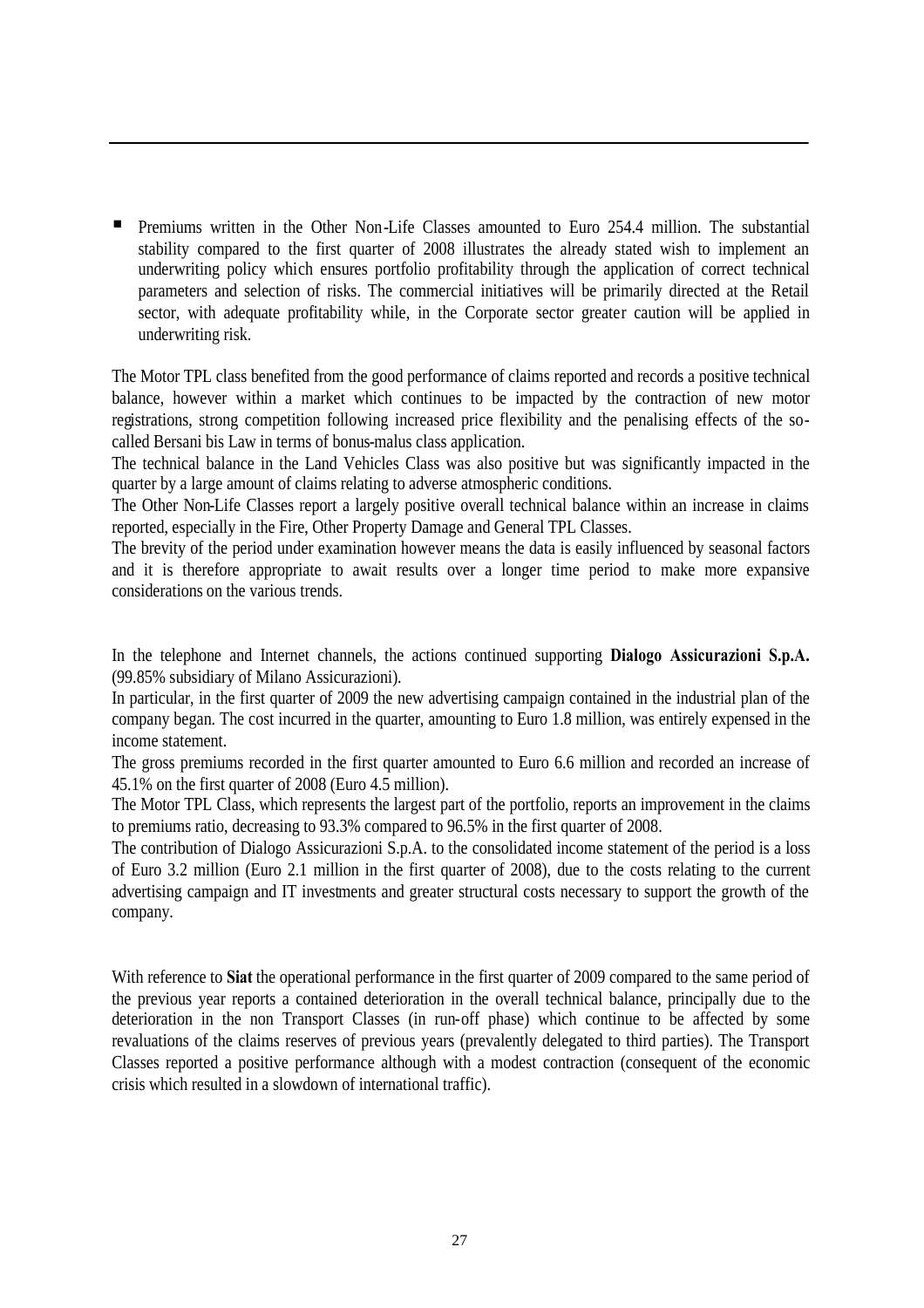In relation to the Hull sector, the situation improved moderately compared to the previous year. The reduction in the rates appears to have halted and the quotations have shown moderate signs of improvement. However, we report a significant reduction in the values insured and an increase in empty ships, both factors consequent of the lower commercial maritime traffic.

In relation to the Goods sector, the market reports the same difficulties which characterised the final part of 2008. Competition continues to be intense, traffic remains reduced and the prices of raw materials are still very low.

The premiums written amounted to approx. Euro 46 million, a marginal decrease compared to the same period of the previous year (approx. Euro 46.9 million). These values were positively affected by the appreciation in the United States Dollar compared to the Euro.

Relating to the claims, there were no serious events in the first quarter of 2009. At the same time, the claims reserve in the "Transport" sector did not see a significant change.

In relation to the outward reinsurance, there were no changes from the recent past, with the continued interest of the professional operators in the technical aspects of the policies underwritten.

With reference to **DDOR Novi Sad** the net loss of approx. Euro 928 thousand, recorded in the first quarter of 2009 and related to the drop in GDP in Serbia, and the deterioration in the general real economy, is principally due to a decrease of approx. 12% in the premiums written compared to the same period of 2008. The decrease is reported in almost all of the Non-Life Classes, such as Accidents (-4%), Motor TPL (-21%), Fire (-12%), Other Property Damage (-18%) and Other Motor Vehicle Classes (-11%). In particular, the decrease in the Motor TPL sector was also due to the increase in the tariffs in the autumn of 2008 and the prohibition of the issue of multi-year policies which entered into force in the summer of 2008, as well as the constant competitive pressures from other insurance companies operating in the sector. However, premiums in the Life Classes report strong growth of 34% compared to the same period of the previous year.

The amount of the total claims paid decreased by approx. 1.6% on the first quarter of 2008. There were particularly significant decreases for the Fire Classes (-43%), Other Property Damage (-22%) and Motor TPL Classes (-7.6%), while the other Motor Vehicle Classes reported an increase of approx. 18.5% principally due to the increase in non material expenses for claims sent to court.

The increase recorded in the claims reserve, amounting to approx. Euro 802 thousand, is due to the increase of 7.5% in insurance and coinsurance commissions for the claims open but not yet paid, while the IBNR claims increased marginally (+0.2%).

The general expenses recorded a decrease (-2.3%) compared to the first quarter of 2008.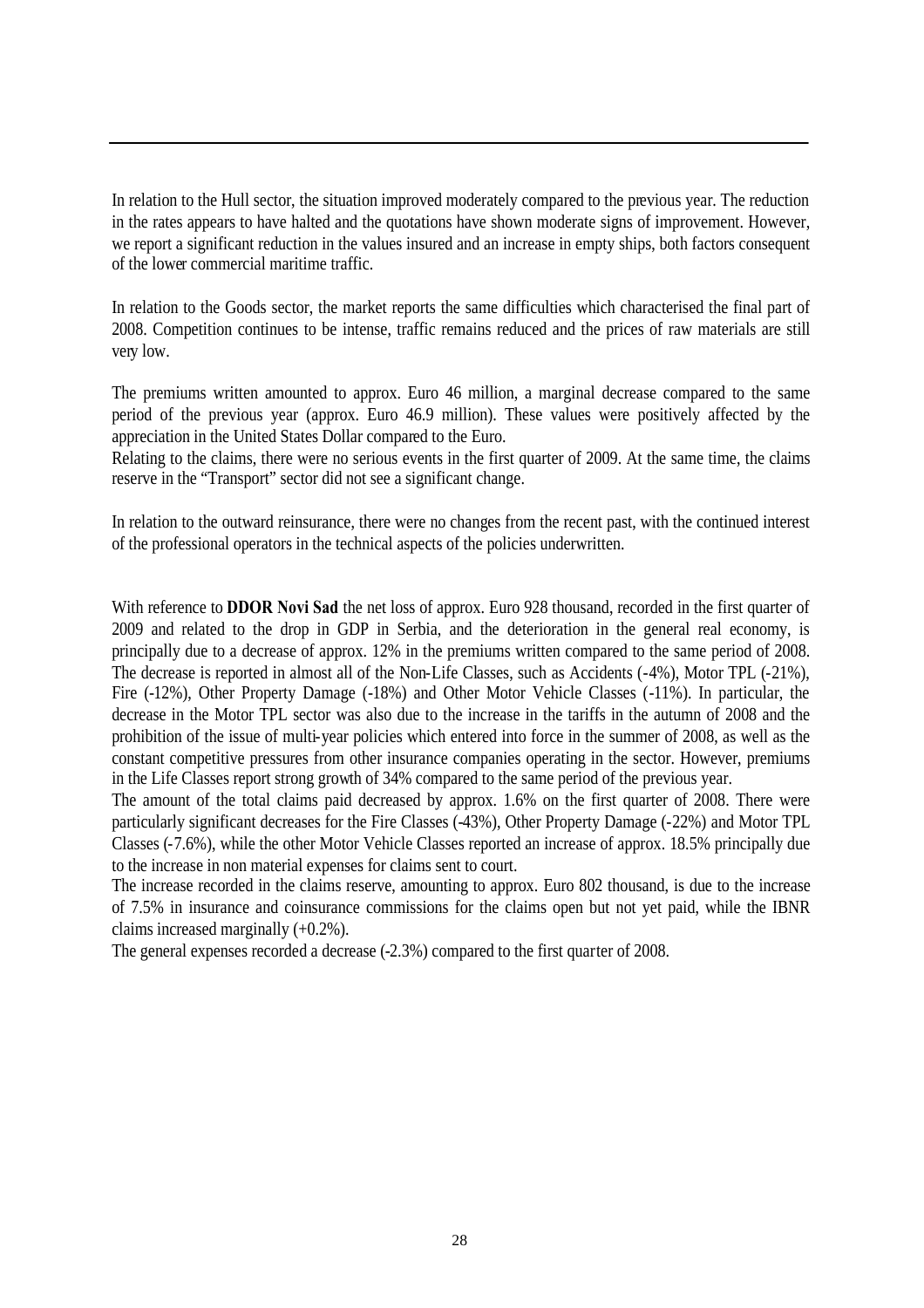# **Motor Repair Project**

Direct compensation offers the insurance department both the possibility to reduce the cost of the claim, thanks to greater saving opportunities (through the channelisation of car repair workshops of one's choice for the repair of the vehicle) and the loyalty of the Client, through a high level of settlement service/repair of the vehicle.

The high level of management of the auto repair process therefore becomes a strategic objective in the relationship with the Client.

The Fondiaria-SAI Group decided to avail of these new opportunities on three fronts:

- 1. increasing the channels of the claims;
- 2. intervening in the Supply Chain, through agreements and partnerships with repairs and spare part suppliers;
- 3. ensuring control, thanks to the unification of the time/price calculator, statistical analysis of the experts and the level of service.

Fondiaria-SAI established a special purpose vehicle controlled 100%, called Auto Presto & Bene S.r.l. to be utilised for the realisation of a project to launch the new auto repair management system, which will permit the Company to avail of the opportunities deriving from the introduction of the new direct compensation regime.

The management channels of the claims cycle provided by the new regulation provides an opportunity for the creation of value, together with the possibility to control the level of service and to participate in the supply chain through agreements with suppliers and workshops. The objective is to pay the "correct price" and offer a high level of service. The project will permit the reduction of labour costs and of spare part costs. The first step to reduce the repair costs is to ensure an adequate control in order to identify the critical actions in the auto repair activities.

Given the complete diversity of the auto repair business to that of insurance, it was necessary - in line with that undertaken by other insurance Companies, to separate the two activities.

The new management model for car repairs generates value for all of the stakeholders involved in the process, creating advantages for:

- **the agencies, through the possibility of greater flexibility in the tariffs (based on the revision of the auto** repair network), thanks to the improvement in the Claims/Premiums ratio and loyalty of the clientele;
- the auto repair workshops, thanks to the increase in volumes and the possibility to work alongside qualified and certified personnel;
- for the automobile companies, through the increase in market share in the original spare parts segment, at the same time creating greater efficiency in the Supply Chain and with a single and reliable partner on large volumes:
- for Fondiaria-SAI which, thanks to the loyalty and satisfaction of the Clientele, achieves a sustainable competitive advantage, capable of generating a reduction in the average cost of repairs.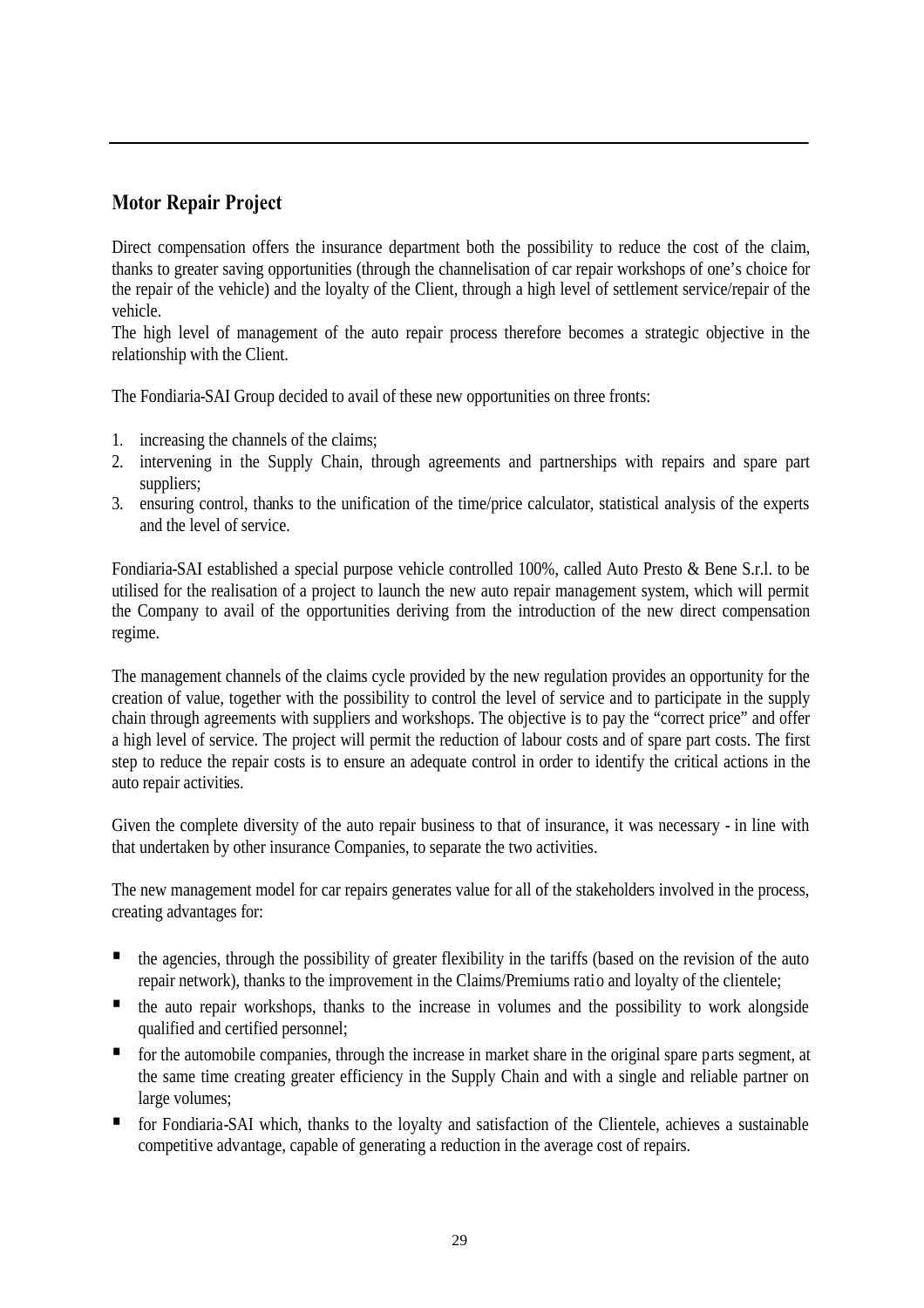Both the vehicle company and the development of models with high local integration could benefit partnerships and/or acquisitions.

The business model is versatile. The range of auto claims is in fact varied throughout the territory and local factors would suggest a variable approach with strong integration limited to the areas of high density in the centre-north of Italy.

In particular the new structure will permit:

- aggregation of the demand and negotiation with suppliers;
- control of repair costs through specialist resources;
- control of IT infrastructure;
- control of the working capital and the equilibrium of the inventories.

We report that, at the present moment, there are approx. 500 Auto Presto & Bene workshops throughout Piedmont, Lombardy, Valle d'Aosta and Lazio, with an expected completion of the national network in the first half of 2009.

The provision of additional services not contained in the policies, such as vehicle replacement and breakdown assistance, are currently being evaluated.

Finally, as guaranteeing a service of excellence is fundamental for the success of the project, it was considered essential to commence the monitoring of the customer satisfaction of the policyholders which have had their motor vehicles repaired. The verification on the level of service of the policyholders reported a satisfaction rate of over 98%.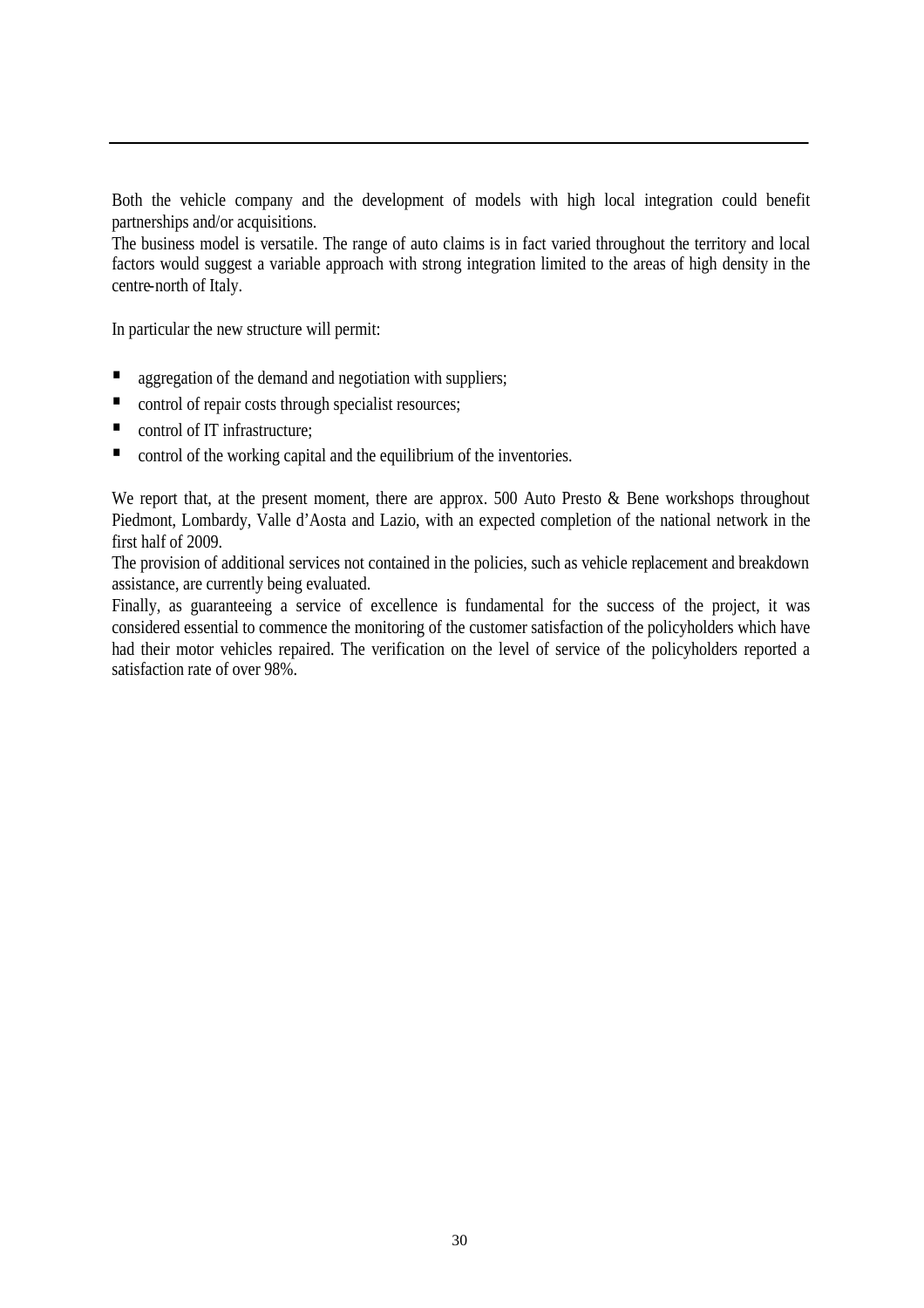#### **LIFE INSURANCE SECTOR**

The premiums written in the Life Division amounted to Euro 747.5 million, a decrease of 35.2 % compared to the first three months of 2008.

The breakdown by category of activity is shown below:

| (in Euro thousands)                                           | Q1 2009 | Q1 2008   | Cge. $%$ |
|---------------------------------------------------------------|---------|-----------|----------|
| <b>LIFE DIVISION</b>                                          |         |           |          |
| I – Insurance on human life expectancy                        | 525,920 | 414,976   | 26.74    |
| III - Insurance as per points I and II                        |         |           |          |
| linked to investment funds                                    | 124,596 | 626,810   | (80.12)  |
| IV - Health insurance as per art. 1 letter d) EU Dir. 79/267  | 20      | 369       | (94.58)  |
| V – Securitisations as per art. 40, legislative decree 174/95 | 96,555  | 112,085   | (13.86)  |
| <b>TOTAL</b>                                                  | 747,091 | 1.154.240 | (35.27)  |
| <b>INDIRECT PREMIUMS</b>                                      | 437     | 441       | (0.91)   |
| <b>TOTAL</b>                                                  | 747.528 | 1.154.681 | (35.26)  |

The total premiums, including the investment contracts of the Life Division, amounted to Euro 764.6 million, a decrease of 41.8%.

A breakdown by Class and type of the sums paid in the direct Life segment is shown below:

| (in Euro millions)                                                               |      | Claims Redemption<br>S | <b>Maturity</b> | <b>Total at</b><br>31/03/2009 | <b>Total at</b><br>31/03/2008 |
|----------------------------------------------------------------------------------|------|------------------------|-----------------|-------------------------------|-------------------------------|
| I – Insurance on human life expectancy<br>III - Insurance as per points I and II | 16.8 | 200.8                  | 199.0           | 416.6                         | 492.8                         |
| linked to investment funds                                                       | 3.7  | 144.9                  | 78.0            | 226.6                         | 126.2                         |
| IV - Health insurance<br>V – Securitisations as per art. 40, legislative decree  |      |                        |                 |                               | 6.9                           |
| 174/95                                                                           | 0.8  | 120.1                  | 8.6             | 129.5                         | 201.4                         |
| <b>Total</b>                                                                     | 21.3 | 465.8                  | 285.6           | 772.7                         | 827.3                         |

The gross Life sums paid, including inward reinsurance, amount to Euro 779.1 million (Euro 833.1 million in 2008), a decrease of 6.5%.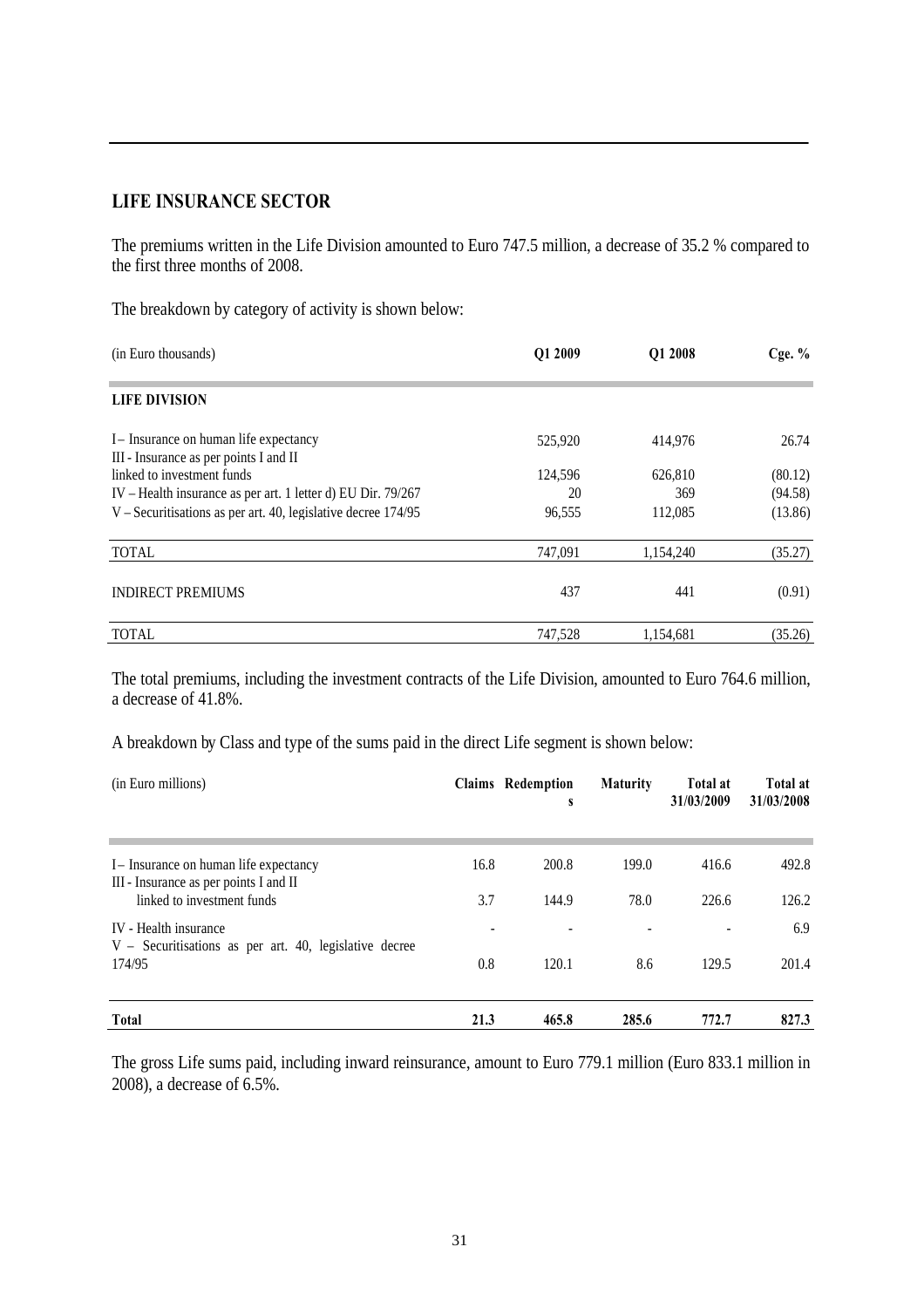The direct premiums written by the Parent Company in the first quarter of 2009 amount to approx. Euro 263 million (-9%). The decrease of the premiums written by the Parent Company is a consequence of the reduction of premiums (prevalently in class V) from large Corporate clients, whose profit margins and remuneration are no longer attractive for the Company.

The new business, according to the "Annual Premium Equivalent" ("APE") for the Fondiaria-SAI Group, relating to the products covered by the application of IFRS 4, excluding therefore the contracts treated under the "deposit accounting" method, recorded a decrease of 35.1%, amounting to Euro 65.2 million compared to Euro 100.4 million in the first three months of 2008. Bancassurance contributed Euro 41 million compared to Euro 75.8 million in the first three months of 2008 (-45.8%).

Relating to the basis of the calculation of the APE, consideration was taken of the amount of new annual premiums and 10% of the single premiums.

The total new business in the segment, which takes account of the investment contracts not included within the scope of IFRS 4 amounted to Euro 65.2 million compared to Euro 113.7 million in the first three months of 2008, a decrease of 42.6%.

In the first quarter of 2009, the individual Life business of the distribution networks were directed almost completely towards fixed return rate policies with coverage of the contractual commitments realised through a specific asset (the third edition of CERTAIN VALUE): with a yield decisively more contained compared to the versions in 2008, and towards products related to the Separated Management, as characterised by minimum guaranteed returns and investment protection, both in the single premium form, with particular attention to the Life policy capital maturing segment and securitisation, and in the constant annual premium form (the marketing of the OPEN PIU' product launched in 2008 continues to report good results with very good results also from the launch of the product OPEN BRAVO to younger clients, available from the first quarter of 2009).

The good placement continues of the DEDICATA policies (Term Life) introduced in the previous year with differentiation for policyholders' smoking habits.

In relation to the complementary pension segment, implemented through the Individual Pension Plans, in the first three months of the year there was a slowdown in the new contracts on the previous year.

In the first quarter of 2009 – for the "corporate" segment – there was a reduction in the advanced redemptions of **securitisation products** by institutional Clients and at the same time, in spite of the continued evident financial and liquidity problems, signs were evident, although still sporadic, of a renewed interest in the insurance investment, which could be competitive again despite the continued drastic reduction in market rates.

This situation requires particular caution for any underwriting not only from a profitability viewpoint, but also to protect the future equilibrium of the Special Managements for which a recurring monitoring action is in place of significant outflows (advanced redemptions) and unusual inflows.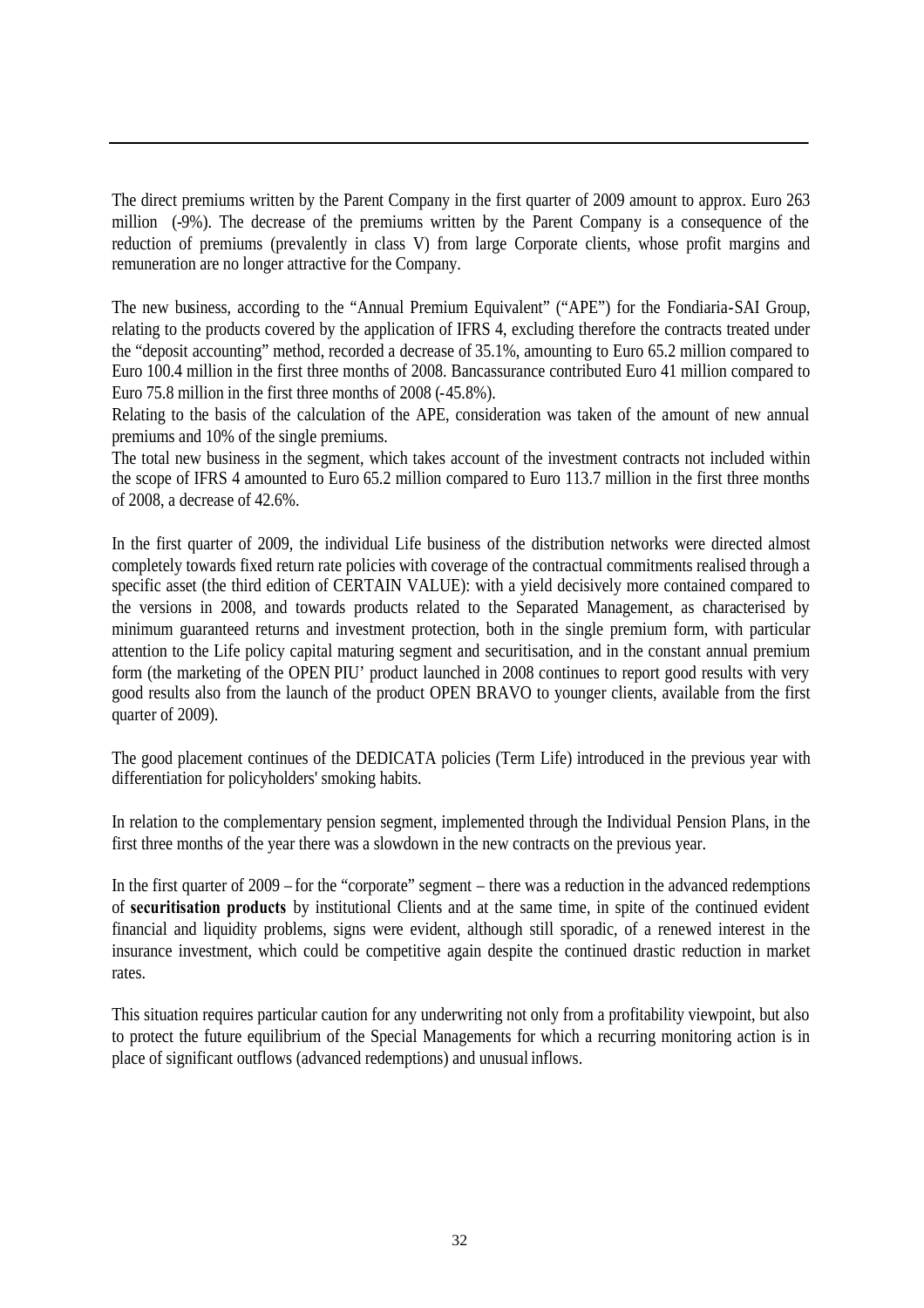Good results continue in the insurance conventions agreed by the **Pre-existing Pension Funds** for employees with a view to maintaining the level of subscribers, providing incentives to remain in the fund, thanks to the possibility (contained in the legislation) to continue within the plan even after the termination of employment, and a greater inflow of voluntary contributions from individual subscribers, related to the fiscal benefit, for which updating of specific IT procedures are being implemented similar to those contained in the law on Open Pension Funds and on PIPs.

In the same sector, the implementation of the necessary tariff reforms to adjust the financial and demographic bases to the updated statistical recordings also continued, and, again in the pension sector, the conclusion of some conventions for the provision of annuities on maturity of financial type pension plans: this latter type is currently considered within future services.

In relation to the Open Pension Funds, in the first quarter of the year new subscriptions continued, although contained, with a small drop in contribution inflows.

For the products related to the leaving indemnities (**VALORE TFR** and **VALORE TFM**), distribution was substantially maintained, both for new and recurring annual premiums of the previous contracts, although in the presence of the noted restrictions (obligation to allocate to the Inps Treasury Fund for companies with at least 50 employees).

For the risk coverage segment, the market share of the insurance deriving from collective negotiations was maintained, with renewal for the year in course of the coverage and a substantial maintaining of the portfolio, while agreements for the coverage of loans improved, despite the current stagnation in the real estate sector and the relative bank lending; some possibilities exist in relation to accessory coverage of the pension funds.

Direct premiums written of the **Milano Assicurazioni Group** in the first quarter of 2009 amounted to Euro 246.1 million and recorded a decrease of 7.7% on the first quarter of the previous year on like-for-like terms and therefore taking into account the contributions deriving from SASA VITA (incorporated into Milano Assicurazioni at the end of the previous year) and of Liguria Vita which is consolidated from the current quarter following the conferment to Milano Assicurazioni, by the parent company Fondiaria-SAI, and of the investment in Liguria Assicurazioni, also at the end of 2008.

The decrease is also due to the subsidiary **Dialogo Vita** which recorded premiums written of Euro 0.7 million in the quarter compared to Euro 20 million in the first quarter of 2008 and derived from the bancassurance agreement with UBS Italia S.p.A. This agreement in fact, following the sale of the company in the quarter, is currently operated by the Group company Systema Vita and no longer by Dialogo Vita, which operates through telephone and Internet channels.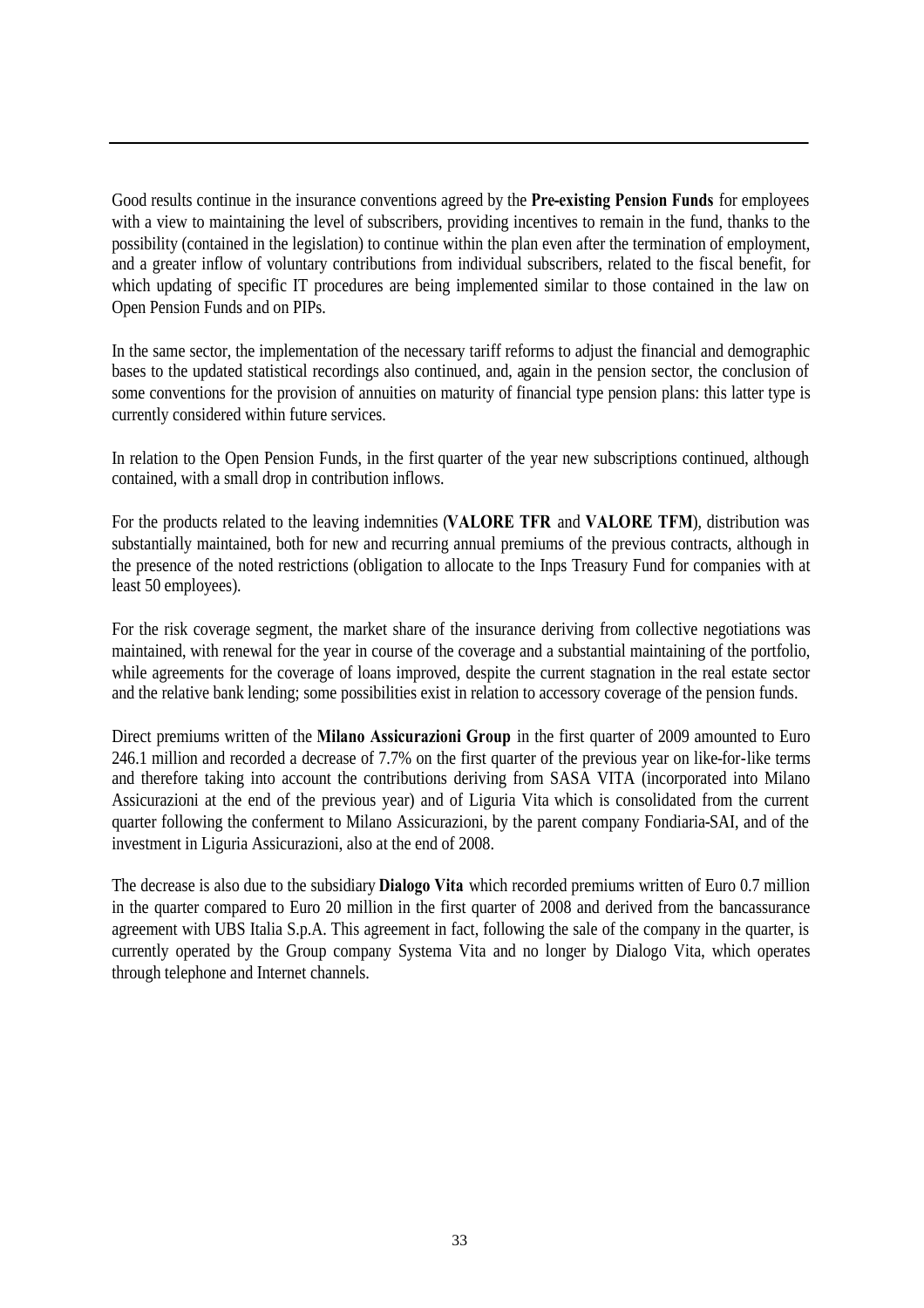In relation to the subsidiary **Popolare Vita S.p.A.** the premiums written, in accordance with IAS/IFRS accounting principles, amounted to Euro 243 million (Euro 597 million in the first quarter 2008). The premiums, including the investment contracts, increased to Euro 243 million (Euro 738 million in the first quarter of 2008). The distribution of the premiums by product type is absorbed for approx. half (51%) by Unit and Index-Linked type structures, which are preferred by the banking channel.

The result for the quarter in accordance with Italian GAAP was Euro 4 million, although recording a negative technical result, due to extraordinary charges consequent of the restructuring operation of the index policies with underlying securities of the Lehman Brothers Group.

The distribution network of the Company consists of 1,766 bank branches belonging to the Banco Popolare Group and, in relation to the post-sales, 33 branches of Credito Emiliano.

In relation to the activities of **Bipiemme Vita** (51% subsidiary of Milano Assicurazioni) premiums written amounted to Euro 126.4 million, substantially in line with the first quarter of 2008 and the rationalisation of its product portfolio continued with a view to better satisfying the needs of the clientele, in this period of strong financial turbulence.

#### **REAL ESTATE SECTOR**

The results of the real estate sector include the **Immobiliare Lombarda Group**, the subsidiary **Nit S.r.l.** and other minor companies, as well as the **Tikal R.E.** Closed Real Estate Fund.

The key data of the real estate sector is summarised below:

| (in Euro thousands)          | Q1 2009   | Q1 2008   |
|------------------------------|-----------|-----------|
| Profits realised             | 946       | 40        |
| Total revenues               | 33,298    | 38,190    |
| Interest expense             | 4,843     | 5,695     |
| Loss before taxes            | (7,895)   | (4,139)   |
| (in Euro thousands)          | Q1 2009   | Q1 2008   |
| Investment property          | 1,329,392 | 1,271,595 |
| <b>Financial liabilities</b> | 493,778   | 451,068   |

The pre-tax result of the sector was a loss of Euro 7.9 million compared to a loss of Euro 4.1 million in 2008. The result includes the depreciation and interest expense for the period, not offset by any income from sales.

No significant matters arose in the limited operations of the quarter: the activities were limited to the management of the existing assets.

The only exception was the purchase in January of an office building in Milan, via Crespi 57, by the subsidiary Meridiano Eur. The transaction amounted to Euro 55.8 million.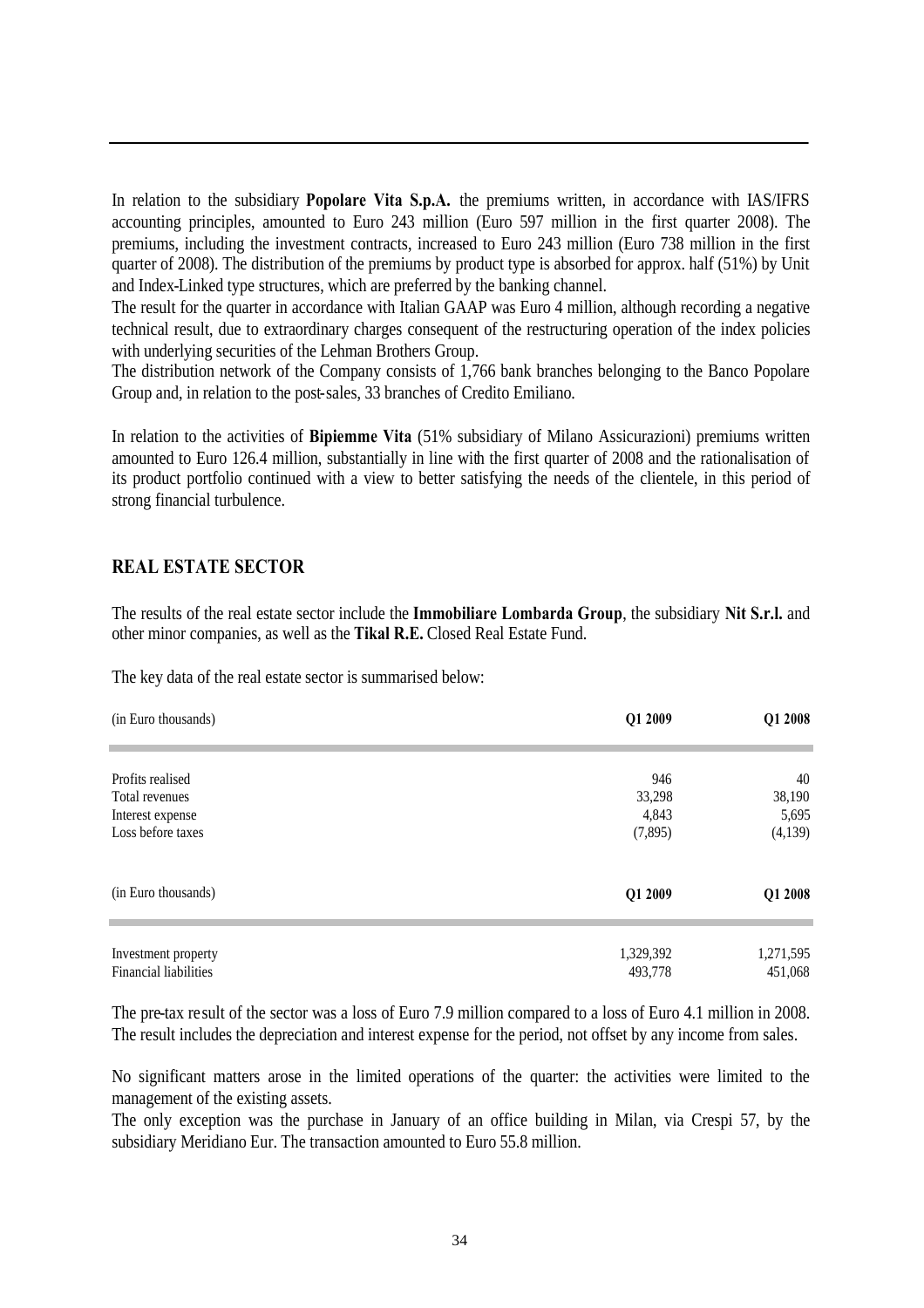#### **OTHER SECTORS**

This sector includes the companies of the Group operating in the asset management sector, the financial services companies and the subsidiaries **BancaSai** and **Banca Gesfid**.

The pre-tax result of the sector was a loss of approx. Euro 4 million (profit of Euro 7 million in the first quarter of 2008).

The sector is affected by the current financial crisis which resulted in a lower contribution of net commissions of Euro 7.2 million (Euro 8.3 million in the first quarter of 2008) and lower contribution of net investment income (Euro 9.5 million compared to Euro 16.1 million in the first quarter of 2008).

In particular, the quarterly result of **BancaSai** recorded a loss of Euro 1.3 million (loss of Euro 0.6 million in the first quarter of 2008).

The sector result also includes the loss of the subsidiary Sainternational due to the further impairment on the RCS shares held in portfolio for Euro 3.1 million, against the profits recorded in Banca Gesfid (Euro 1.1 million) and Italiberia (Euro 0.8 million).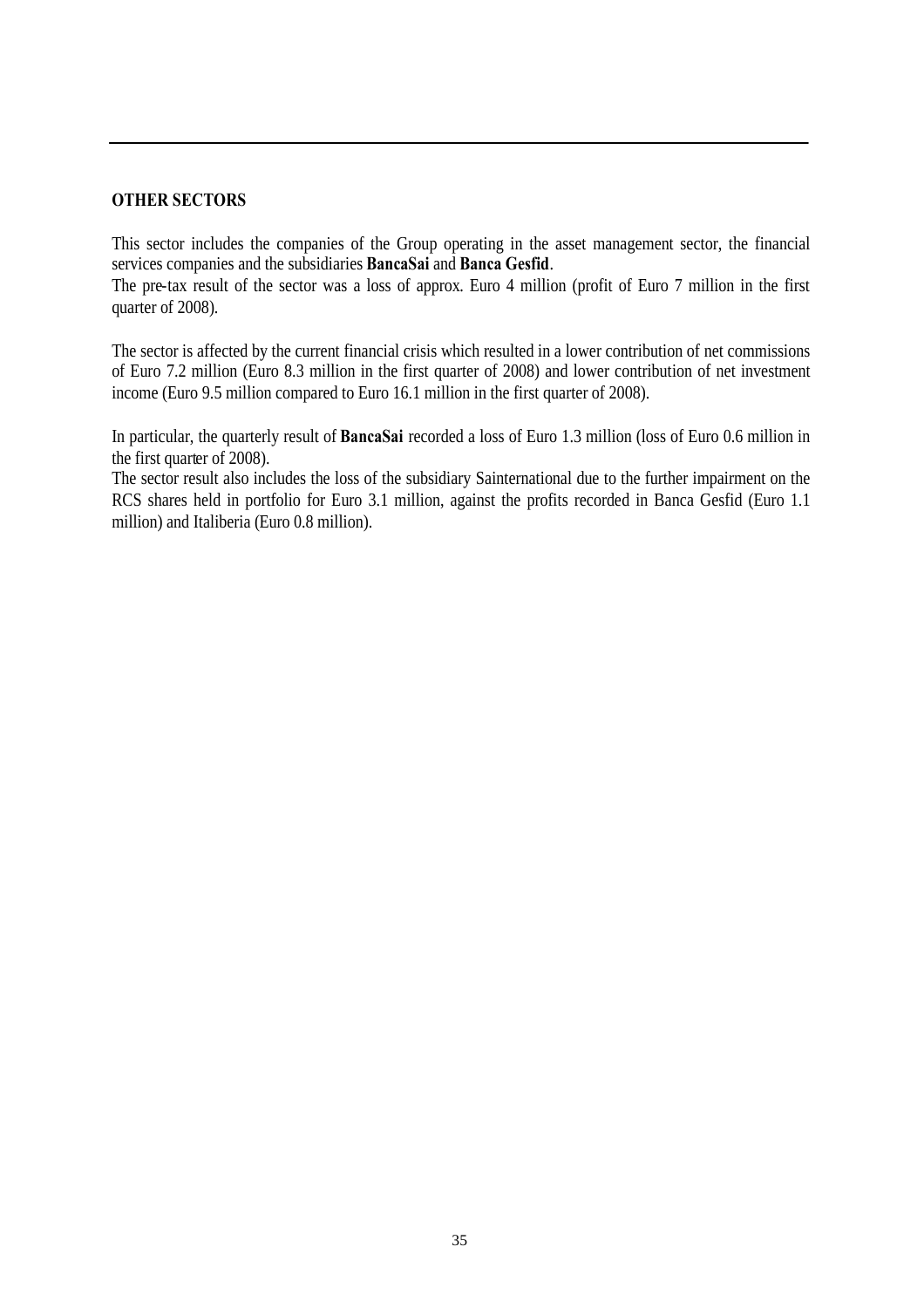# **ASSET AND FINANCIAL MANAGEMENT**

# **INVESTMENTS AND LIQUIDITY**

At 31/3/2009, the volume of investments amounted to Euro 33,651 million, compared to Euro 33,438 thousand at 31/12/2008, an increase of 0.64%.

| (in Euro thousands)                                       | 31/03/2009 | 31/12/2008 | $C$ ge. $%$ | 31/03/2008 |
|-----------------------------------------------------------|------------|------------|-------------|------------|
|                                                           |            |            |             |            |
| <b>INVESTMENTS</b>                                        |            |            |             |            |
| Investment property                                       | 2,523,316  | 2,459,751  | 2.58        | 2,176,279  |
| Investments in subsidiaries, associated and joint venture |            |            |             |            |
| companies                                                 | 295,876    | 292,879    | 1.02        | 287,876    |
| Investments held to maturity                              | 890,458    | 845.789    | 5.28        |            |
| Loans and receivables                                     | 2,737,664  | 1,776,024  | 54.15       | 1,808,997  |
| Financial assets available-for-sale                       | 19,190,102 | 19,982,715 | (3.97)      | 21,705,030 |
| Financial assets at fair value through profit or loss     | 8,001,727  | 8,080,675  | (0.98)      | 10,003,893 |
| <b>Total investments</b>                                  | 33,650,960 | 33,437,833 | 0.64        | 35,982,075 |
| Tangible fixed assets: Buildings and other fixed assets   | 1,251,921  | 1,244,217  | 0.62        | 1,260,896  |
| <b>Total non-current assets</b>                           | 34,902,881 | 34,682,050 | 0.64        | 37,242,971 |
| Cash and cash equivalents                                 | 519,789    | 760,072    | (31.61)     | 689,659    |
| Total non-current assets and cash equivalents             | 35,422,670 | 35,442,122 | (0.05)      | 37,932,630 |

The available-for-sale financial assets and the financial assets valued at fair value through profit or loss are as follows:

| (in Euro thousands)                                   | 31/03/2009 | 31/12/2008 | Cge. $%$ |
|-------------------------------------------------------|------------|------------|----------|
| Financial assets available-for-sale                   | 19,201,919 | 19,982,715 | (3.91)   |
| Equity securities                                     | 1,220,761  | 1,541,909  | (20.83)  |
| Fund units                                            | 895,153    | 859,797    | 4.11     |
| Debt securities                                       | 17,083,152 | 17,578,144 | (2.82)   |
| Other financial investments                           | 2.853      | 2.865      | (0.42)   |
| Financial assets at fair value through profit or loss | 8,001,727  | 8,080,675  | (0.98)   |
| Equity securities                                     | 72.418     | 74.888     | (3.30)   |
| Fund units                                            | 846,486    | 954.632    | (11.33)  |
| Debt securities                                       | 6.718.087  | 6,600,853  | 1.78     |
| Other financial investments                           | 364.736    | 450.302    | (19.00)  |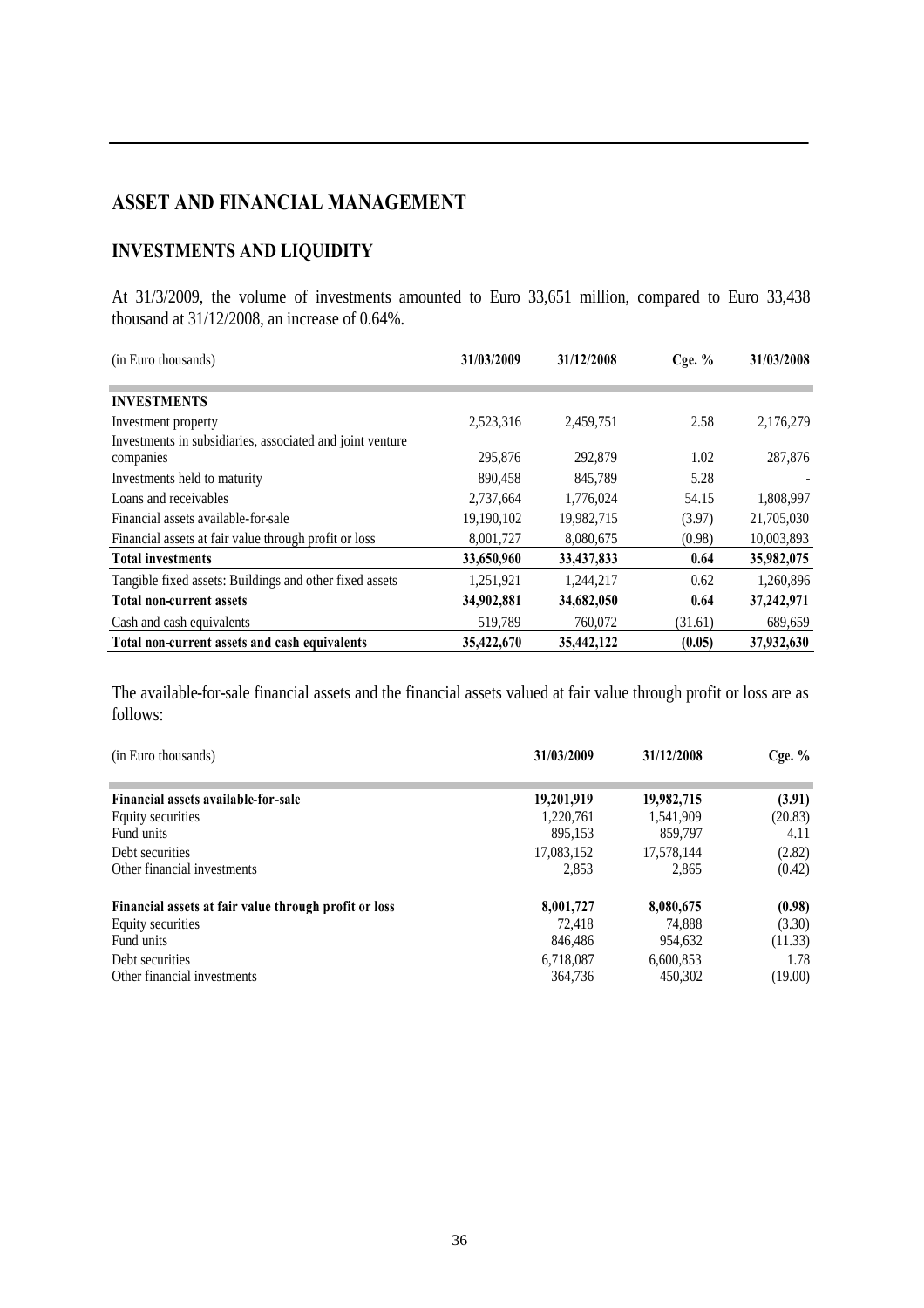The account **Investment property** includes the buildings held by the Group for investment purposes, therefore held for rental to third parties or for capital appreciation. The gross carrying value was Euro 2,838 million, of which Euro 837 million related to the land component, while the depreciation provision amounted to Euro 315 million. The increase in the first quarter of Euro 63 million essentially relates to the building in Milan, via Crespi, purchased by the subsidiary Meridiano Eur.

The account **Investments in Subsidiaries, Associates and Joint Venture Companies** includes the investments in associated companies, which were valued under the equity method, in addition to the carrying value of some investments in subsidiaries which are not fully consolidated, either due to the insignificant value for the purposes of a true and fair presentation of the accounts or as the companies are under restructuring or are non operating.

The most significant investments are those held by the Parent Company in the subsidiary Fin. Priv. S.r.l. for Euro 26 million and by the subsidiary Saifin-Saifinanziaria in the associated company Finadin S.p.A. for Euro 41 million, as well as that held by Immobiliare Lombarda in Igli (Euro 111 million), City Life (Euro 55 million) and Progetto Alfiere (Euro 10 million).

The **Loans and Receivables** includes debt securities of Euro 941 million (Euro 115 million at 31/12/2008), time deposit operations for Euro 395 million (Euro 297 million at 31/12/2008) and loans on life policies of Euro 63 million (Euro 64 million at 31/12/2008). They also include the reinsurance deposits at the ceding companies for Euro 31 million (Euro 31 million at 31/12/2008) and receivables from sub-agents for the indemnities paid to the former agents for Euro 207 million (Euro 219 million at 31/12/2008).

The account also includes loans provided by Finitalia to its customers for Euro 201 million (Euro 195 million at 31/12/2008), as well as the receivables of the subsidiaries BancaSai and Banca Gesfid from other credit institutions for deposits and loans to the bank's customers for Euro 634 million (Euro 540 million at 31/12/2008).

The account also includes a loan of approx. Euro 172 million (Euro 170 million at 31/12/2008) against the forward sale of Intesa Sanpaolo shares owned by the Parent Company through the mandatory convertible exclusively in Intesa Sanpaolo shares, issued by the subsidiary Sainternational in September 2004. This receivable was discounted, considering the time period of the maturity of the underlying forward sale of the mandatory issue. The positive effect on the income statement for the period was approx. Euro 1.3 million.

In relation to the increase in debt securities within the segment reference should be made to the paragraph below concerning the reclassification of financial instruments.

The **Investments held to maturity** amount to Euro 890 million (Euro 846 million at December 31, 2008) and include Euro 795 million of listed debt securities.

The **Available-for-sale financial assets** include bonds and equity securities not otherwise classified. Although a residual category, they represent the largest category of financial instruments, in line with the characteristics and purposes of the insurance activities.

In particular, the account includes debt securities of Euro 17,083 million (Euro 17,578 million at 31/12/2008), equity securities of Euro 1,221 million (Euro 1,542 million at 31/12/2008), as well as units in investment funds of Euro 895 million (Euro 860 million at 31/12/2008) and other financial investments of Euro 3 million (Euro 3 million at 31/12/2008).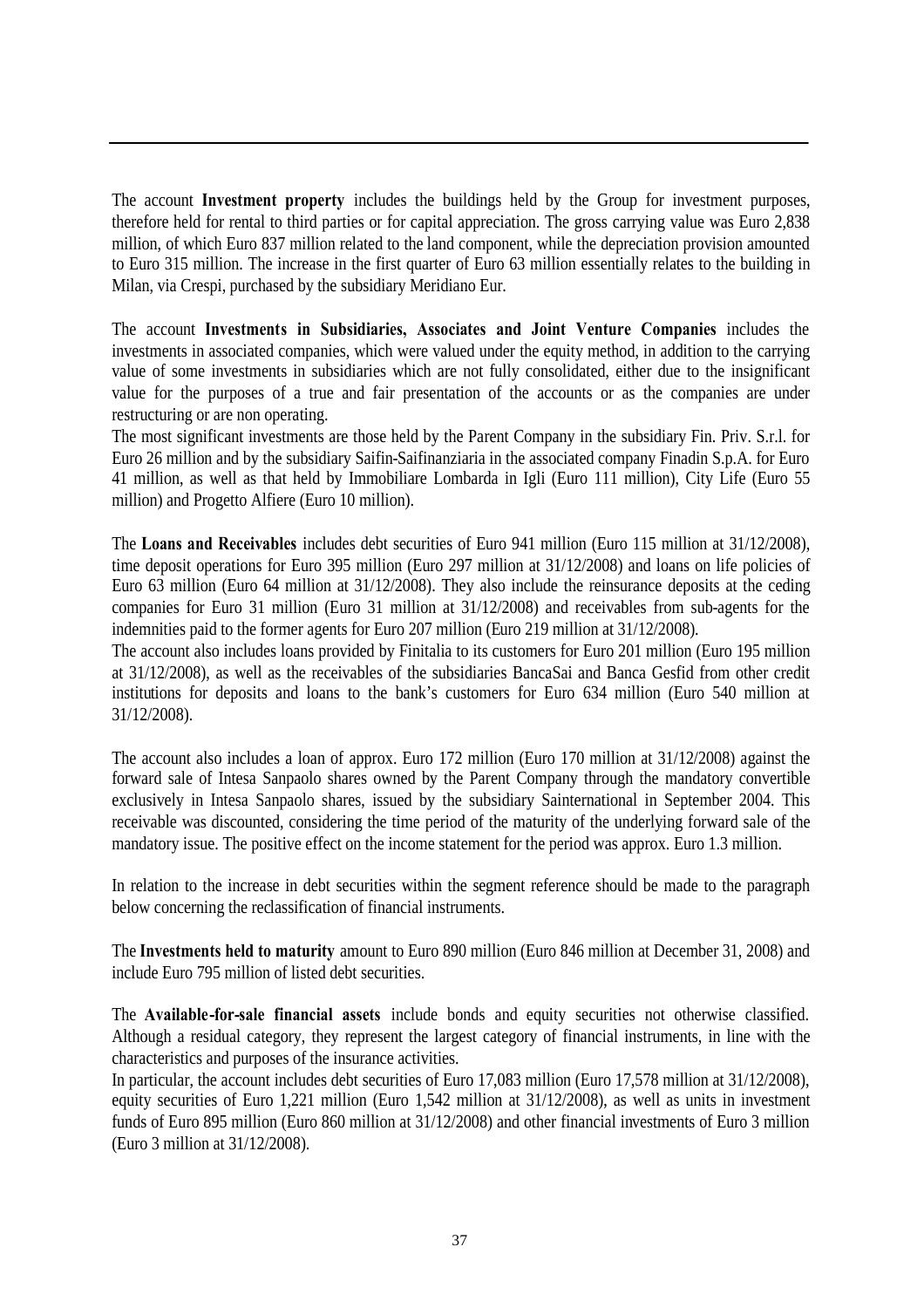The **Financial assets valued at fair value through profit or loss** includes the securities held for trading as well as those designated by the group in this category.

This account includes the investments and the financial instruments relating to insurance contracts or investments issued by insurance companies for which the investment risk is borne by the policyholder.

The account therefore includes debt securities of Euro 6,718 million (Euro 6,601 million at 31/12/2008), equity securities of Euro 72 million (Euro 75 million at 31/12/2008), units in investment funds of Euro 846 million (Euro 955 million at 31/12/2008) and other financial investments of Euro 365 million (Euro 450 million at 31/12/2008).

In relation to the composition of the financial instruments reference should be made to the table on the investment situation below.

The key results of the financial and real estate activities for the last year are shown below:

| (in Euro thousands)                                                                                                                                                                                                                     | 31/03/2009                        | 31/03/2008                        | 31/12/2008                           |
|-----------------------------------------------------------------------------------------------------------------------------------------------------------------------------------------------------------------------------------------|-----------------------------------|-----------------------------------|--------------------------------------|
| Net income from financial instruments recorded at fair value through profit<br>or loss<br>Income from investments in subsidiaries, associates and joint ventures<br>Income from other financial instruments and property investments of | 18,690                            | (313, 881)<br>30,304              | (341, 548)<br>38,062                 |
| which:<br>Interest income<br>Other income<br>Profits realised<br>Valuation gains                                                                                                                                                        | 217,071<br>43,207<br>53,068<br>65 | 217,191<br>44,392<br>54,446<br>32 | 924,990<br>262,623<br>225,710<br>449 |
| <b>Total income</b>                                                                                                                                                                                                                     | 332,101                           | 32,484                            | 1,110,286                            |
| Charges from investments in subsidiaries, associates and joint ventures                                                                                                                                                                 | 1,311                             | 1,514                             | 7,236                                |
| Charges from other financial instruments and property investments of<br>which:                                                                                                                                                          |                                   |                                   |                                      |
| Interest expense                                                                                                                                                                                                                        | 39,050                            | 28,112                            | 144,866                              |
| Other charges                                                                                                                                                                                                                           | 29,432                            | 16,650                            | 71,354                               |
| Losses realised                                                                                                                                                                                                                         | 41,059                            | 32,071                            | 193,203                              |
| <b>Valuation losses</b>                                                                                                                                                                                                                 | 74,061                            | 10,500                            | 270,539                              |
| Total interest expense and charges                                                                                                                                                                                                      | 184,913                           | 88,847                            | 687,198                              |
| <b>TOTAL NET INCOME</b>                                                                                                                                                                                                                 | 147,188                           | (56, 363)                         | 423,088                              |

The net income from financial instruments recorded at fair value through the profit and loss includes net income relating to contracts in the Life sector whose risk is borne by the policyholders for Euro 30,262 thousand (net charges of Euro 267,239 thousand in the first quarter 2008).

This increase is compensated by the corresponding change in the technical reserves of the Life sector relating to this class of activity.

In relation to the **Tangible fixed assets**, they include also property inventories for which the criteria of IAS 2 were applied. In particular, this account includes over Euro 754 million (Euro 745 million at 31/12/2008) relating to the investment properties of the subsidiary Immobiliare Lombarda S.p.A..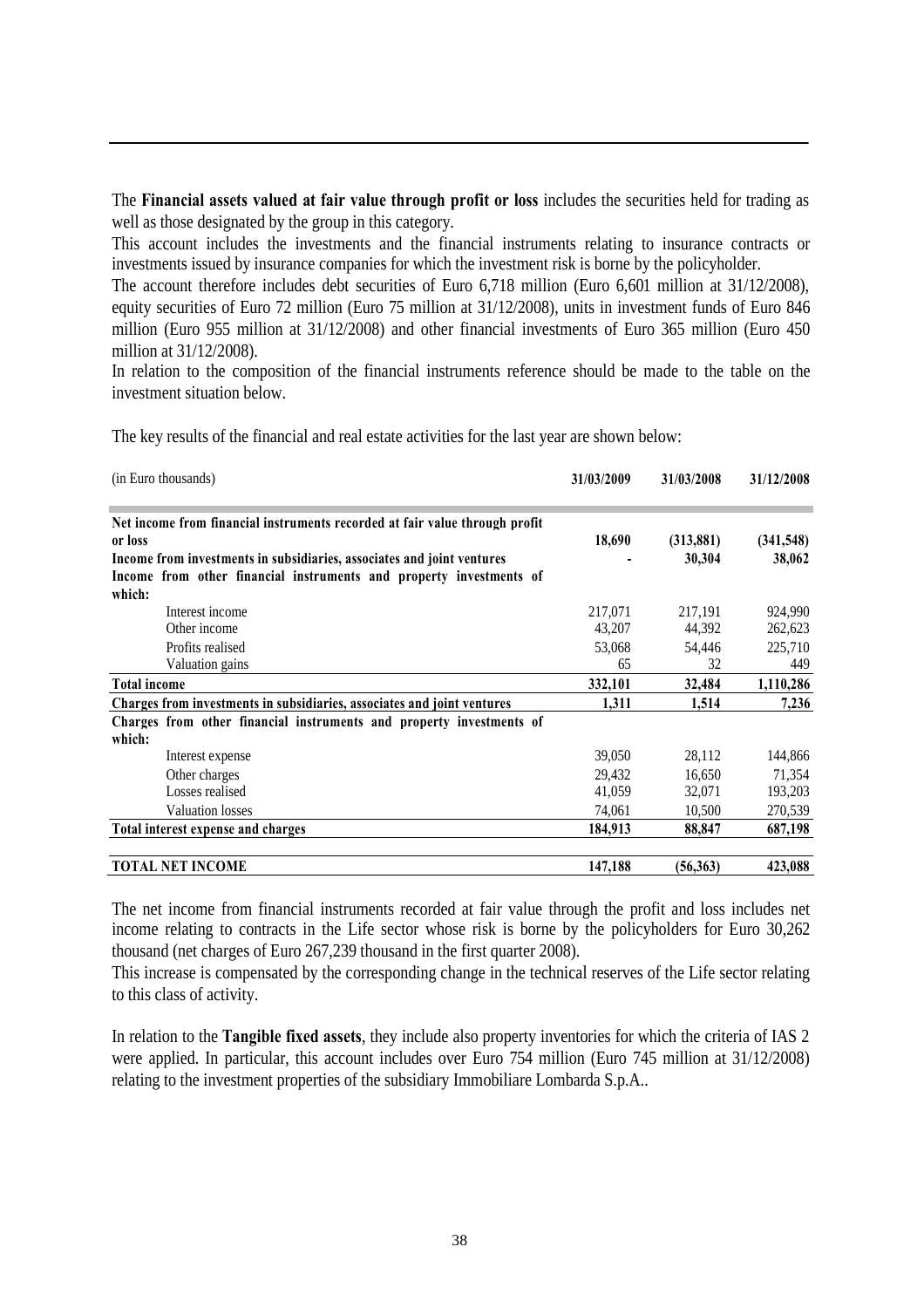## **Reclassification of financial instruments**

We recall that in accordance with IAS 39, and as enacted in October through the approval of EU Regulation No. 1725/2003, a financial asset classified as available-for-sale may be reclassified in the category "loans and receivables" provided it complies with the requisites contained in the definition of loans and receivables, and the company has the intention and the capacity to hold the financial asset for the foreseeable future or until maturity.

Based on this option, it was decided to reclassify at January 1, 2009 some debt securities recorded in the accounts at December 31, 2008 for Euro 804,716 thousand from the category "Available-for-sale" to "Loans and Receivables". These securities, principally containing subordination clauses and issued by corporate parties, were measured at fair value at December 31, 2008 through mark to model, with the objective to provide maximum transparency and clarification in the valuations in the accounts. This intention does not easily reconcile with the nature of the securities and with the difficulties to define and, therefore, provide the stakeholders an objective fair value, in consideration of the current economic-financial crisis which does not permit normal pricing, in particular for these types of securities.

In consideration of the nature of the securities and of the intention and of the capacity of the Group to hold these assets for the foreseeable future or until maturity, the allocation of these financial instruments to the category of "loans and receivables" is clearly more appropriate, which through the valuation at amortised cost, permits the recording of the income matured on the security in the income statement of the period.

The accounting value of the securities transferred at 31/3/2009 was Euro 806,177 thousand and the fair value at that date, determined on the basis of the above-mentioned mark to model method, substantially confirm the carrying value at the date of the present report. There was no permanent loss in value on any security and the effect of the amortised cost resulted in the recording of income of Euro 1,188 thousand. The negative AFS reserve recorded on these securities on January 1, 2009 amounts to Euro 74,578 thousand and is amortised in accordance with the provisions of IAS 39.

It should be noted also that this reclassification only has an effect in the first quarter of 2009 in that, as explicitly outlined in IAS 39 103G, it is not possible to retroactively apply this change in 2008; however, as illustrated by the figures, the effects are not material.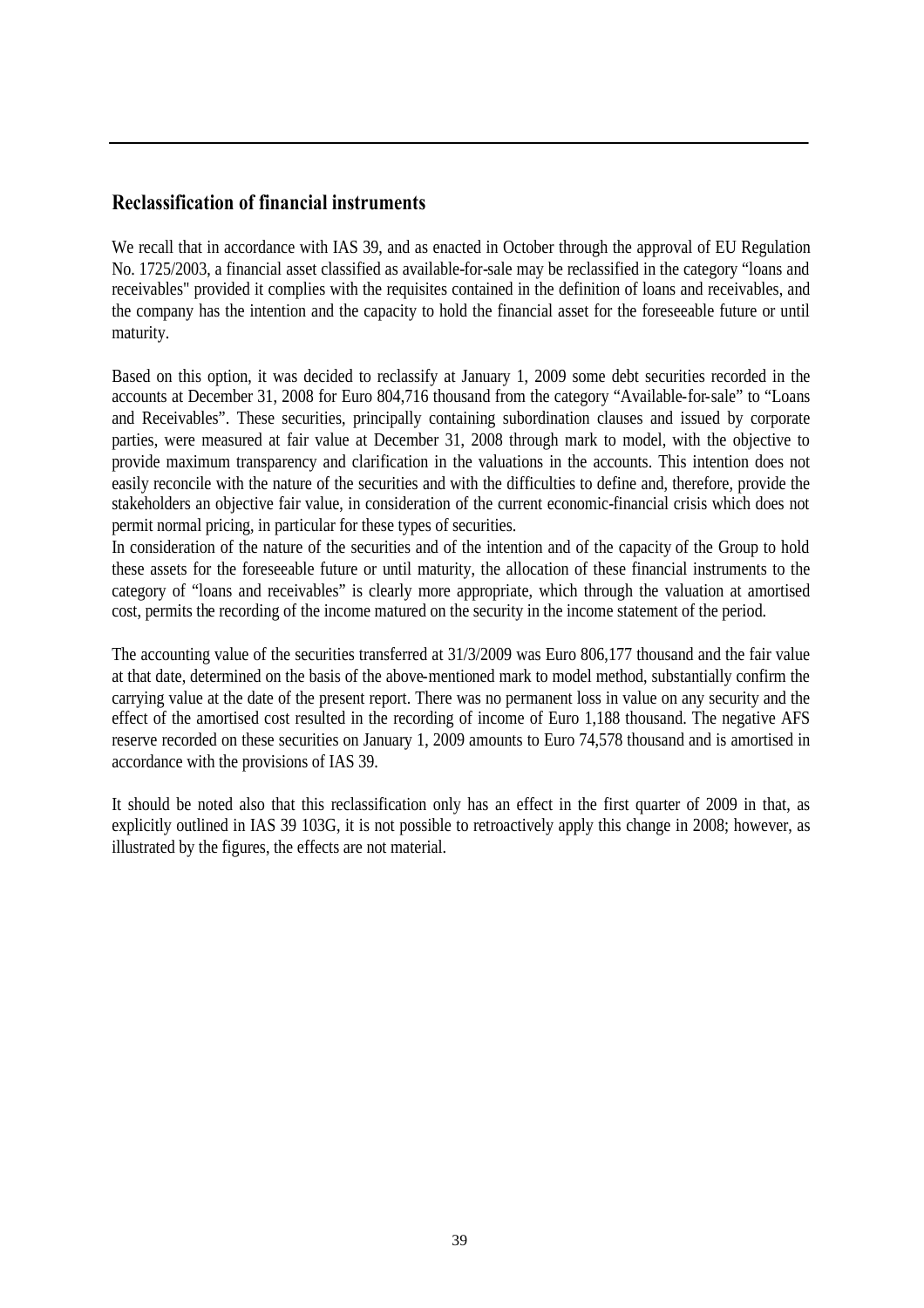# **Net technical reserves**

The net technical reserves are as follows:

| (in Euro thousands)                          | 31/03/2009 | 31/12/2008 | Cge. $%$ | 31/03/2008 |
|----------------------------------------------|------------|------------|----------|------------|
|                                              |            |            |          |            |
| <b>Non-Life technical reserves</b>           |            |            |          |            |
| Unearned premium reserve                     | 2,546,789  | 2,564,860  | (0.70)   | 2,513,577  |
| Claims reserve                               | 7,914,383  | 8,065,652  | (1.88)   | 8,258,153  |
| Other reserves                               | 14,157     | 14,444     | (1.99)   | 16,326     |
| <b>Total Non-Life reserves</b>               | 10,475,329 | 10,644,956 | (1.59)   | 10,788,056 |
|                                              |            |            |          |            |
| Life technical reserves                      |            |            |          |            |
| Actuarial reserves                           | 13,873,372 | 13,671,861 | 1.47     | 13,870,151 |
| Reserve for sums to pay                      | 181.949    | 232,107    | (21.61)  | 244,117    |
| Technical reserves where the investment risk |            |            |          |            |
| is borne by policyholders                    | 4,255,855  | 4,245,012  | 0.26     | 4,307,819  |
| Other reserves                               | (247, 192) | (305,948)  | (19.20)  | (140,005)  |
| <b>Total Life Reserves</b>                   | 18,063,984 | 17,843,032 | 1.24     | 18,282,082 |
| <b>Total</b>                                 | 28,539,313 | 28,487,988 | 0.18     | 29,070,138 |

The technical reserves of the Non-Life Division at 31/3/2009 include the unearned premium reserve of Euro 2,547 million, calculated under the pro-rata basis, and the claims reserve of Euro 7,914 million.

The other technical reserves of the Non-Life Division include the ageing reserve of the health division, calculated in accordance with the national regulations: this is created against the greater insurance risk due to the ageing of the policyholders.

The technical reserves of the Life Division are those relating to insurance contracts and investment contracts with discretionary participation elements as per IFRS 4. This account does not include the liabilities relating to the policies (prevalently index and unit-linked) which, having an insignificant insurance risk, are governed by IAS 39 (Financial instruments) and are therefore recorded under financial liabilities.

In addition, the technical reserves of the Life Division decreased, compared to the value calculated in accordance with Italian GAAP, by Euro 375 million due to the accounting of the deferred liabilities towards policyholders, consequent of the application of the shadow accounting technique as per IFRS 4 (Euro 437 million at 31/12/2008).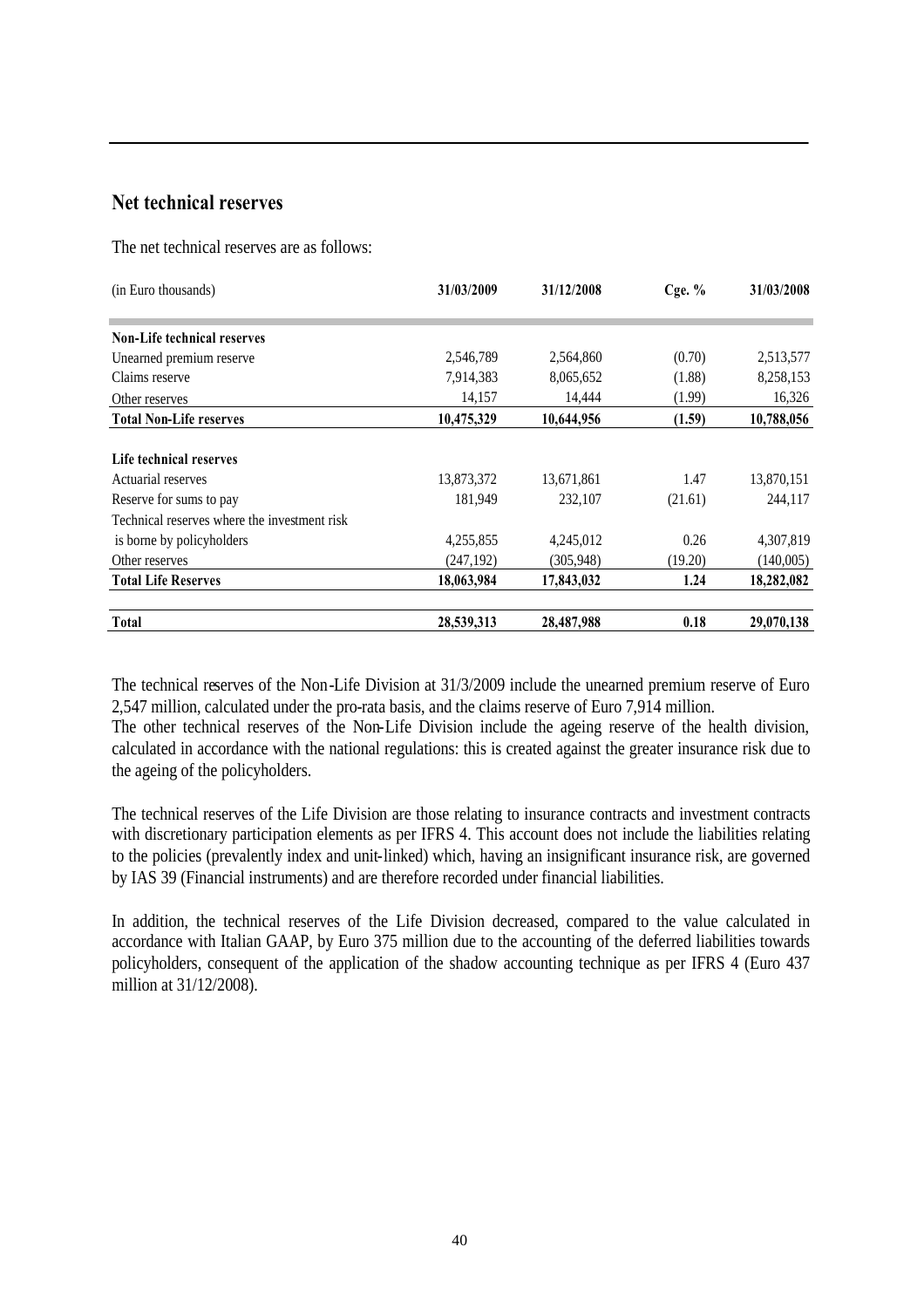# **Financial liabilities**

Within the financial liabilities a separation was made between operating debt and financial debt. In particular, the operating debt relates to the financial liabilities where there is a correlation with a specific asset account.

The breakdown of the financial liabilities is shown below:

| (in Euro thousands)                                            | 31/03/2009 | 31/12/2008 | $C$ ge. $%$ | 31/03/2008 |
|----------------------------------------------------------------|------------|------------|-------------|------------|
| <b>Financial liabilities</b>                                   |            |            |             |            |
| Sub-ordinated liabilities                                      | 1.047.769  | 1.050.497  | (0.26)      | 815,459    |
| Financial liabilities recorded at fair value through profit or |            |            |             |            |
| loss                                                           | 3,352,534  | 3.454.262  | (2.94)      | 3,956,700  |
| Other financial liabilities                                    | 1,833,178  | 1.758.449  | 4.25        | 1,706,234  |
| <b>Total financial liabilities</b>                             | 6,233,481  | 6,263,208  | (0.47)      | 6,478,393  |

For the **Subordinated liabilities** account, reference should be made to the section below on debt.

The account **Financial liabilities recorded at fair value through profit or loss** includes at 31/3/2009 Euro 3,324 million (Euro 3,401 million at 31/12/2008) relating to liabilities from financial contracts issued by insurance companies, treated under the deposit accounting method which, substantially, requires the recognition in the income statement of only the profit margins and the recording under financial liabilities of the premiums written.

The **Other financial liabilities** include Euro 457 million (Euro 404 million at 31/12/2008) relating to customer deposits at the subsidiaries BancaSai and Banca Gesfid, In addition, Euro 184 million (Euro 182 million at 31/12/2008 ) relates to the payable for a nominal amount of Euro 180.4 million by the subsidiary Sainternational and repayable exclusively in Intesa Sanpaolo shares owned.

The account also includes Euro 16 million (Euro 16 million at 31/12/2008) relating to investment contracts signed by Life policyholders valued in accordance with the amortised cost method. It also includes Euro 115 million (Euro 118 million at 31/12/2008) relating to time deposit operations on loans agreed by the subsidiary SAI Mercati Mobiliari. The residual refers principally to deposits with reinsurers.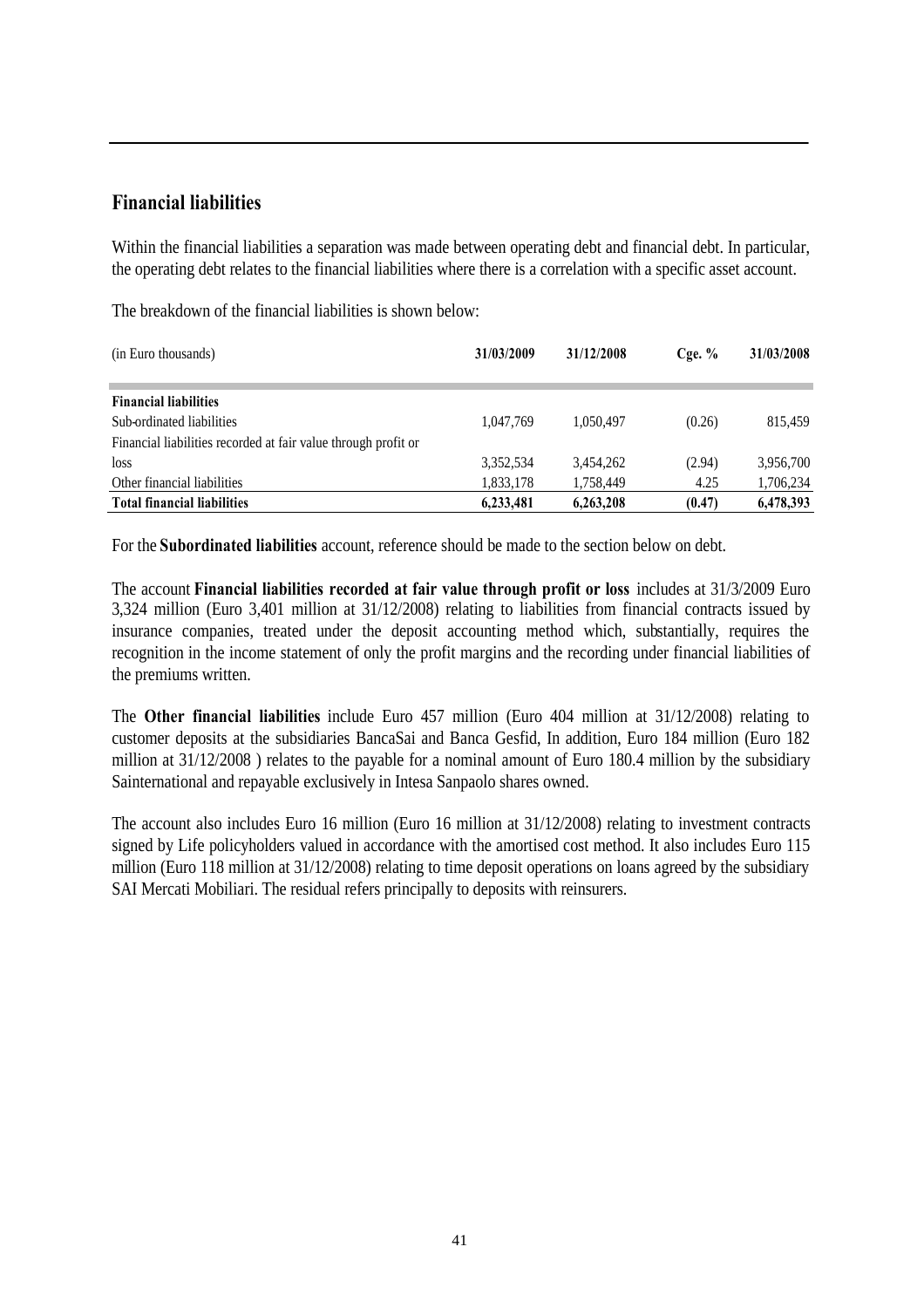## **FONDIARIA-SAI GROUP DEBT**

In order for a correct representation of the accounts under examination, information is provided below of the financial payables, which is the total amount of the financial liabilities for which it is not possible to establish a correlated specific asset account.

The situation is summarised in the table below:

| (in Euro millions)        | 31/03/2009 | 31/12/2008 | Changes |
|---------------------------|------------|------------|---------|
| Subordinated loans        | 1,047.8    | 1,050.5    | (2.7)   |
| Mandatory SAInternational | 184.4      | 181.6      | 2.8     |
| Bank and other borrowings | 674.8      | 644.2      | 30.6    |
| Total debt                | 1.907.0    | 1,876.3    | 30.7    |

The account **Subordinated loans** include the following loans of the Parent Company with Mediobanca, with ISVAP authorisation:

- A subordianted loan of Euro 400 million, agreed and issued on July 23, 2003. Following some contractual modifications in December 2005, the interest rate is Euribor at 6 months +180 basis points and repayable in five equal annual instalments from the  $16<sup>th</sup>$  anniversary of the loan. This loan was obtained in order to increase the constituting elements of the solvency margin;
- A subordinated loan of Euro 100 million agreed on December 20, 2005 (received on December 31, 2005), with the same subordination characteristics of the previous loan. The interest rate is Euribor at 6 months  $+180$  basis points and is repayable in five equal annual instalments from the  $16<sup>th</sup>$  anniversary of the loan.
- A subordinated loan of Euro 300 million agreed on June 22, 2006 (received on July 14, 2006), 50% subscribed by Fondiaria-SAI and the other 50% by Milano Assicurazioni. This loan provides for interest at Euribor at 6 months +180 basis points and is repayable in five equal annual instalments from the  $16<sup>th</sup>$ anniversary of the loan. In particular, this latter contract contributes to a further improvement in the solvency margin available to the Group for the part provided by the subsidiary Milano Assicurazioni. On July 14, 2008, Milano Assicurazioni made a partial advance repayment of this loan for Euro 100 million;
- A hybrid subordinated loan with a perpetual duration of Euro 250 million agreed and received on July 14, 2008 by Fondiaria-SAI. The interest rate is Euribor at 6 months +350 basis points for the first 10 years and thereafter 450 basis points. The repayment should be made in one repayment after 10 years. This loan was agreed to increase the constituting elements of the solvency margin;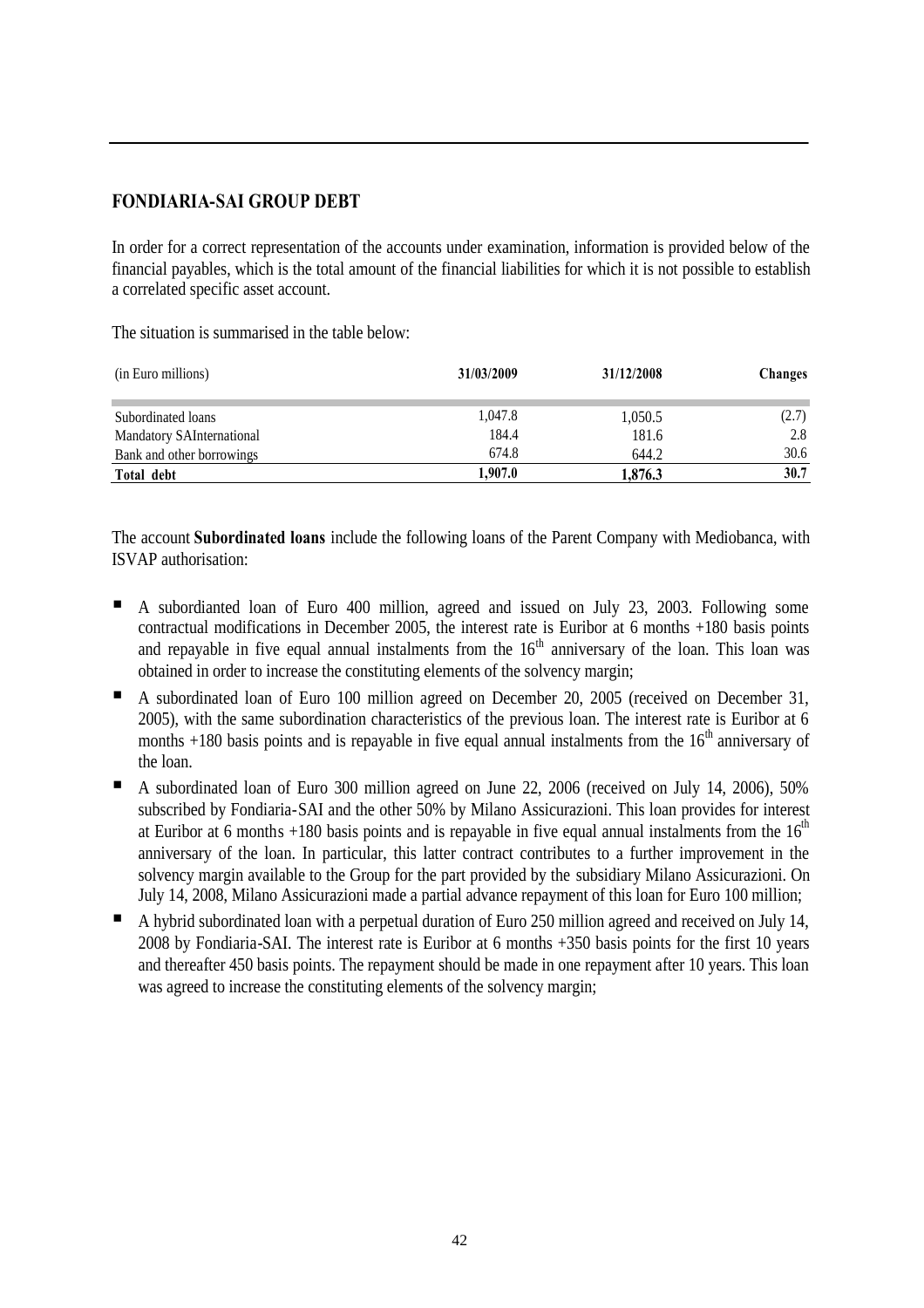- A hybrid subordinated loan with a perpetual duration of Euro 100 million agreed and received on July 14, 2008 by Milano Assicurazioni. The interest rate is Euribor at 6 months +350 basis points for the first 10 years and thereafter 450 basis points. The repayment should be made in one repayment after 10 years. This loan was agreed to increase the constituting elements of the solvency margin;
- Subordinated loans of BPM Vita received during 2003 for a nominal value of Euro 8 million divided 50% with Banco Popolare di Milano and 50% with Banca di Legnano. It is recalled that these loans have an indefinite expiry and interest rates of Euribor at 12 months increased by 2.50%.

With reference to the subordinated loan of Euro 400 million, it is recalled that the entire position is fully hedged by interest rate swap operations in order to neutralise the risk related to the above-mentioned loan, stabilising on an annual basis the interest streams to be paid to the counterparty. On December 4, 2008, two IRS contracts were signed, one by Fondiaria-SAI to hedge the subordinated loan of Euro 150 million and the other by Milano Assicurazioni to hedge the subordinated loan of Euro 50 million.

On April 30, 2009 an IRS agreement was signed hedging the subordinated loan of Euro 100 million.

On September 27, 2004, the Luxembourg subsidiary Sainternational S.A. issued a Convertible and Repayable Bond exclusively with Intesa Sanpaolo ordinary shares owned by Fondiaria-SAI, with maturity on September 29, 2010 and listed on the Luxembourg Stock Exchange. The bonds, of a total nominal value of Euro 180.4 million, will be repayable on maturity through the delivery of 44,000,000 Intesa Sanpaolo ordinary shares, formally owned by Fondiaria-SAI, at the exchange price of Euro 4.10 per share, and therefore with a premium of 35.13% compared to the prices of the Intesa Sanpaolo ordinary shares at the moment of the definition of the offer price. The annual coupon of the bonds and the return on maturity are 6.10%.

With reference to **Bank and other lenders**, amounting to Euro 674.8 million, the most significant amounts are reported below:

- Euro 251.2 million refers to a senior loan signed on January 11, 2008 between Fondiaria-SAI S.p.A. and Mediobanca for a nominal amount of Euro 250 million in order to temporarily support the financial needs of the Parent Company, and following amendments in the final quarter of 2008, interest is paid halfyearly rather than quarterly while the maturity remains at 25/1/2010, the date on which the nominal amount will be paid in one lump sum. The loan was received in one single amount on January 25, 2008;
- Euro 203.4 million refers entirely to the consolidated debt of the subsidiary Immobiliare Lombarda. This relates to the re-negotiation of the debt of Immobiliare Lombarda in 2005. The interest rate on the loan is Euribor plus a spread of 0.9%. The maturity dates are variable up to December 31, 2012. In the first quarter of 2007, Immobiliare Lombarda agreed a loan of approx. Euro 38 million with Efibanca, in order to acquire the investment in IGLI. The interest rate on the latter loan is at Euribor plus a spread of 0.83% and the expiry date is December 31, 2012;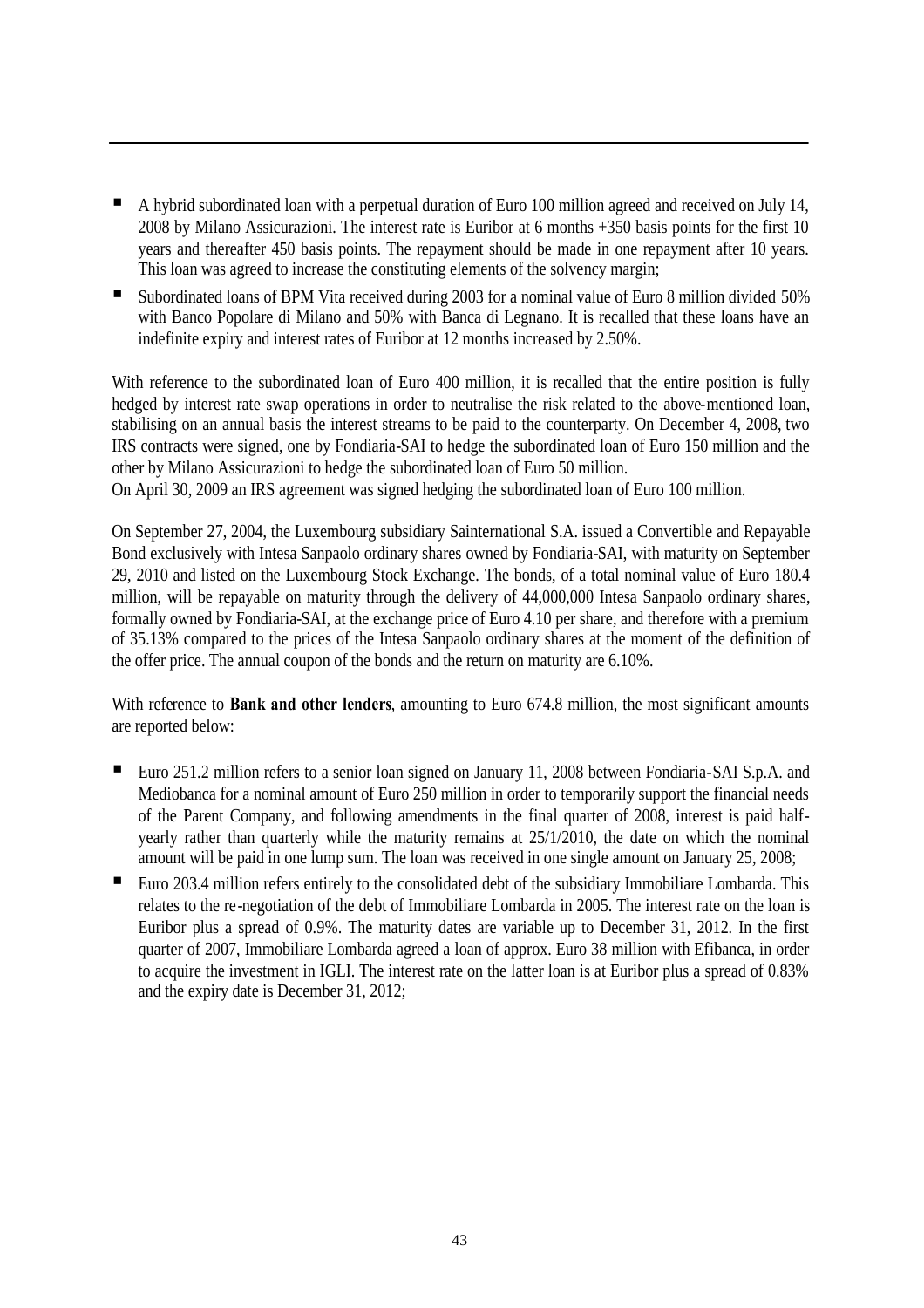■ Euro 182.6 million refers to the loan of the Tikal R.E. Closed Real Estate Fund from Intesa SanPaolo, with this latter as Bank Organiser, Agent and Lender. The purpose of the loan is to improve the return on own capital and therefore the capital invested by the participants. The amount involves a total credit line of Euro 280 million, utilised for investments in new projects and to undertake improvements in view of future sales and incremental returns. The cost of the loan is Euribor plus a variable credit spread between 70 and 110 b.p.

The Fund, since the previous year, has utilised two credit instruments, in application of a hedging policy on the potential risk of an increase in interest rates on the loan granted;

- Euro 4.6 million refers to the bonds issued in 2008 by BancaSai in part at a variable interest rate and in part at a fixed interest rate, with variable expiry from 2011 to 2014 and placed externally to the Group;
- Euro 32.7 million refers to short-term loans for fixed use (so-called "hot money") obtained by the subsidiary Finitalia from various credit entities;
- The residual amounts relates to other insignificant payable positions.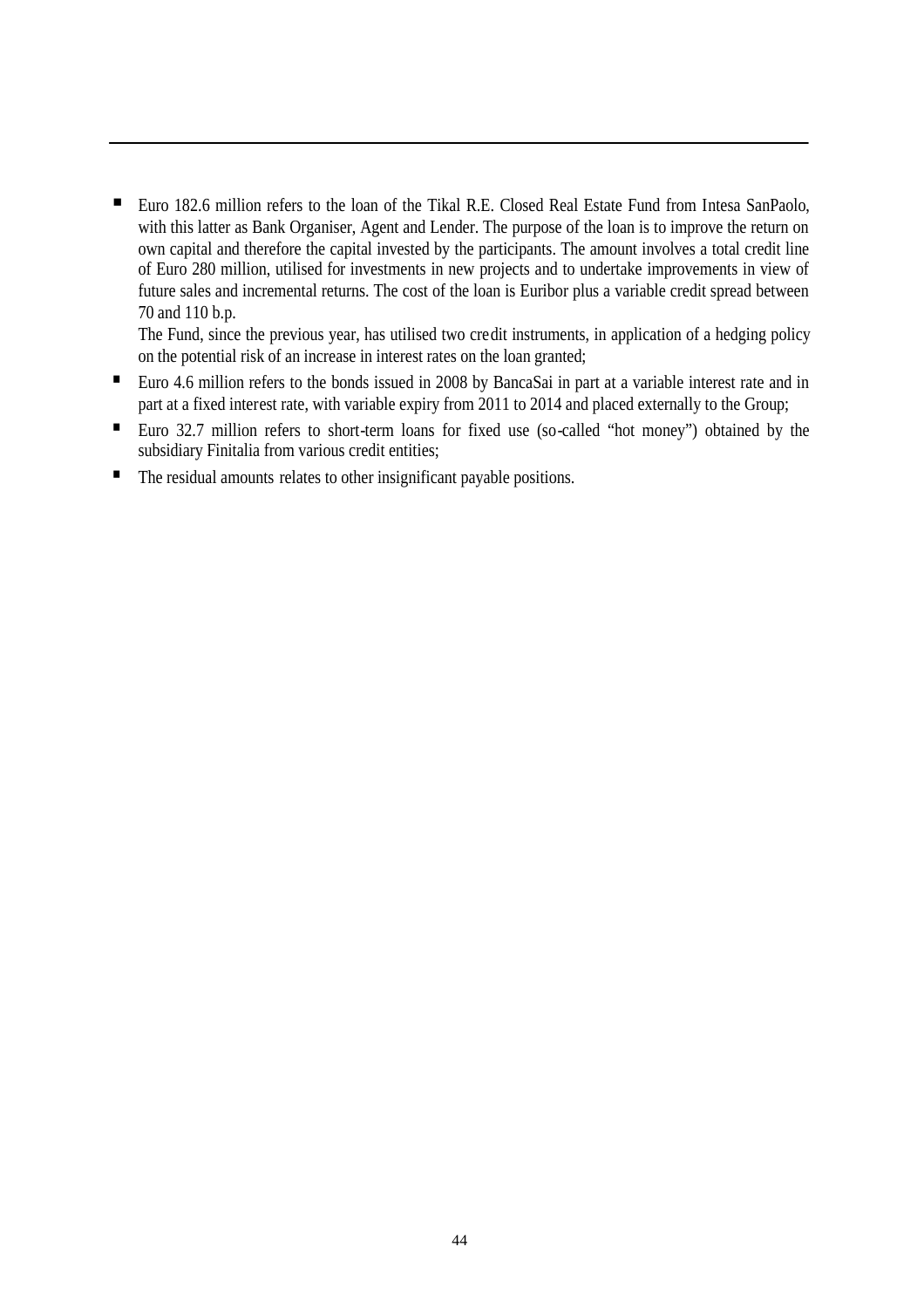## **INVESTMENT MANAGEMENT**

The measures taken against the international crisis by the Monetary Authorities and Governments across the world greatly accelerated the policies in place to combat the economic crisis, which has entirely infiltrated the real economy, with a general increase in unemployment and a consequent halt in consumption and investments.

At a monetary level, the most important Central Banks, except the European Central Bank, undertook non traditional policies known as "Quantitative Easing" or rather non orthodox measures, through the direct purchase of Government Bonds, Corporate Bonds and/or any private debt instrument, in order to reduce the market rates when the nominal benchmark rates are close to zero.

These operations, undertaken by the American, UK, Japanese and Swiss monetary authorities also have the objective of avoiding a dangerous deflationary spiral of the international economic system i.e. a general and prolonged decrease in prices.

While the monetary authorities are concentrating their efforts on massive non conventional measures to stimulate final demand, alleviating as much as possible the consequences of the contraction of credit following the global financial crisis, the political authorities, overall, are implementing fiscal stimulus policies in order to stimulate economic growth.

The combination of these "extraordinary" monetary and fiscal actions should permit the global economy to halt the continual deceleration, with first signs of growth at the end of 2009 and the beginning of 2010, although largely under the relative potential growth.

In relation to the equity market, the first part of the quarter saw great turbulence on the markets, due to negative reports on the United States real economy and the strong deterioration also in the European economy, and lower volatility in March, when the principal stock markets reacted positively to the presentation by the US Government of a new plan to offload the "toxic assets" from the banks. Some positive indications on the microeconomic front are added to this, with better performances than expected in the first quarter of the year for important financial operators, signs which permitted an improvement in the market with very compressed valuations and for months dominated by pessimism. In particular the recovery of the financial securities drove the indices, but an excellent performance was also reported by the technological sector, illustrated by the recovery of the NASDAQ index.

On an operating level, the activities of the Company were developed in the first quarter on Fixed Income, which benefited, in the Non-Life segment, of discrete levels of trading favoured by the conviction at the beginning of the year and subsequently proved correct, that the European Central Bank would be forced to lower the European interest rates with significant performances for the short-term bond segment.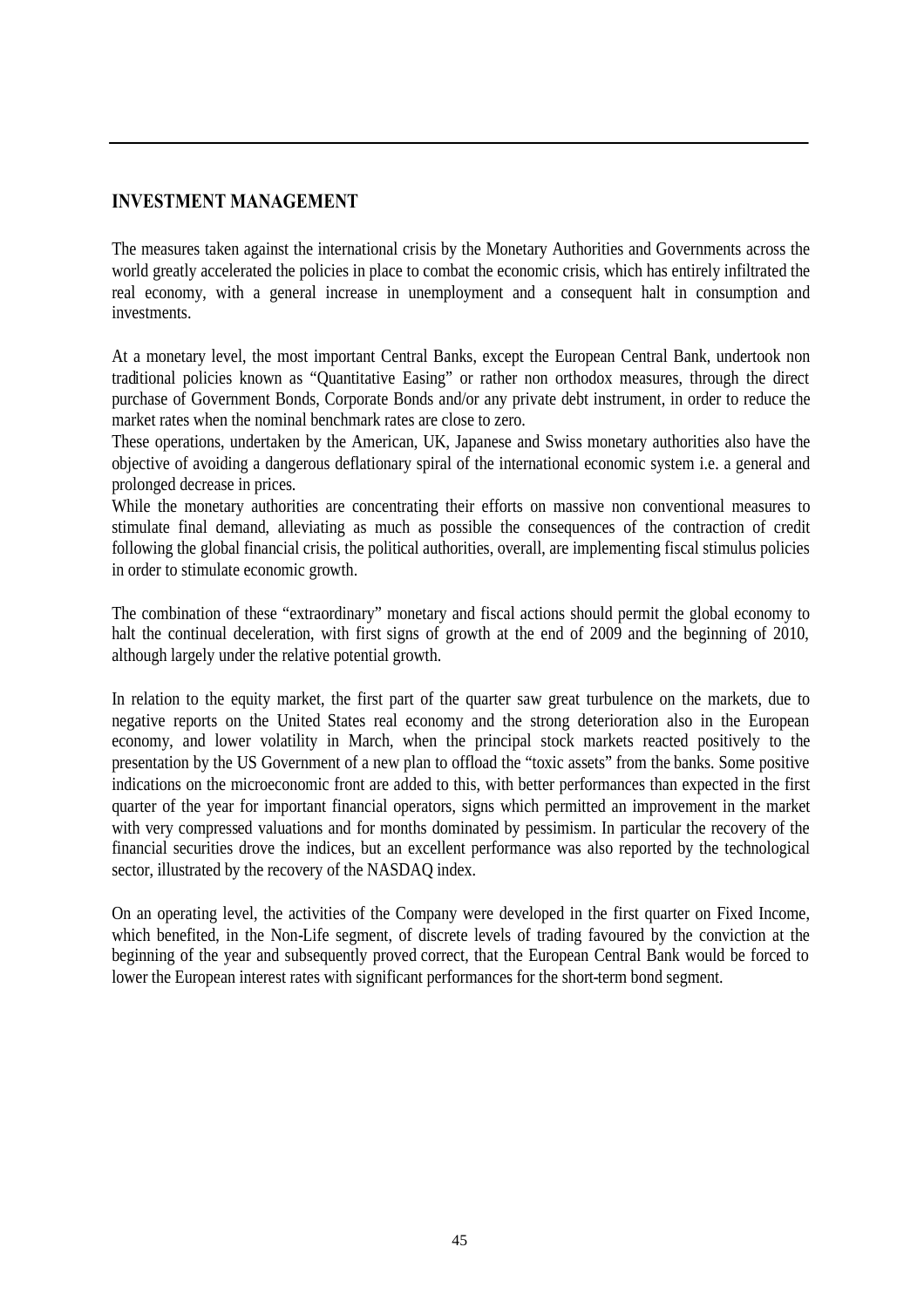It was decided also to reduce a large part of the Covered Bonds component, which performed well in the face of higher illiquidity and financial tensions, in consideration that the new guaranteed bank issues on similar maturities are becoming a highly competitive product, in terms of rating, yield and liquidity.

Overall the duration of the portfolios, thanks also to the constant monitoring of the A.L.M. requirements and a fundamental macro vision, did not record significant changes in the Life segment, while in the Non-Life segment there was a small reduction in the duration.

The approach to the corporate bonds, increasingly more selective and concentrated on sectors less connected to the volatility of the financial world was aimed, residually, to the issue of conservative ratings and in anti cyclical and "cash" generating business areas such as Telecoms, Utilities and Energy.

At operating level, the activities undertaken by the Company on the equity front was characterised by maintaining Cyclicals and Industrial sectors underweight, in favour of more defensive sectors. Considering the continued uncertainties on the markets, it was decided to seek benefits from the high levels of volatility through a strategic management policy of investments, through the sale of call options on securities in portfolio, thus supporting ordinary yields of separated management. In relation to the strategic portfolio, the partial release from favourable hedges in previous years and the simultaneous reduction of underlying securities continued; these operations began in the second half of 2008.

At consolidated level the percentage of equity net of hedging was 5.8%, with an average yield of 2.6%. The Non-Life Division has an equity holding of around 9%, while the Life Division had 4.5%. At geographic level, the greatest exposure refers to the Eurozone with 60%, while the currency exposure amounts to 14%.

Currently, the overall view on equity remains prudent in the short-term period but with a view to the progressive increase of the investment in the medium-long term period.

#### **Fondiaria-SAI**

Excluding the assets covering contracts where the investment risk is borne by the policyholders as well as the non-listed shares, the bond sector at the end of the first quarter of 2009 represented 71.4% of the total portfolio, with a total duration of approx. 4.96 years.

The Non-Life Division is composed of 44% of fixed income bonds, with the remaining 52.6% at a variable rate (including the BOT securities). There is also a residual component of approx. 3.4% in time deposit monetary assets.

The total duration of the Non-Life portfolio is 1.8 years and the return is 3.15%.

The Life Division has an asset allocation based primarily on fixed rates (86%) while the variable portion includes the BOT securities (11.9%). There is also a residual component of approx. 2% in time deposit monetary assets.

The total duration of the Life portfolio is 5.83 years and the return is 5.01%.

The Corporate Securities are, largely, belonging to the "investment grade" category.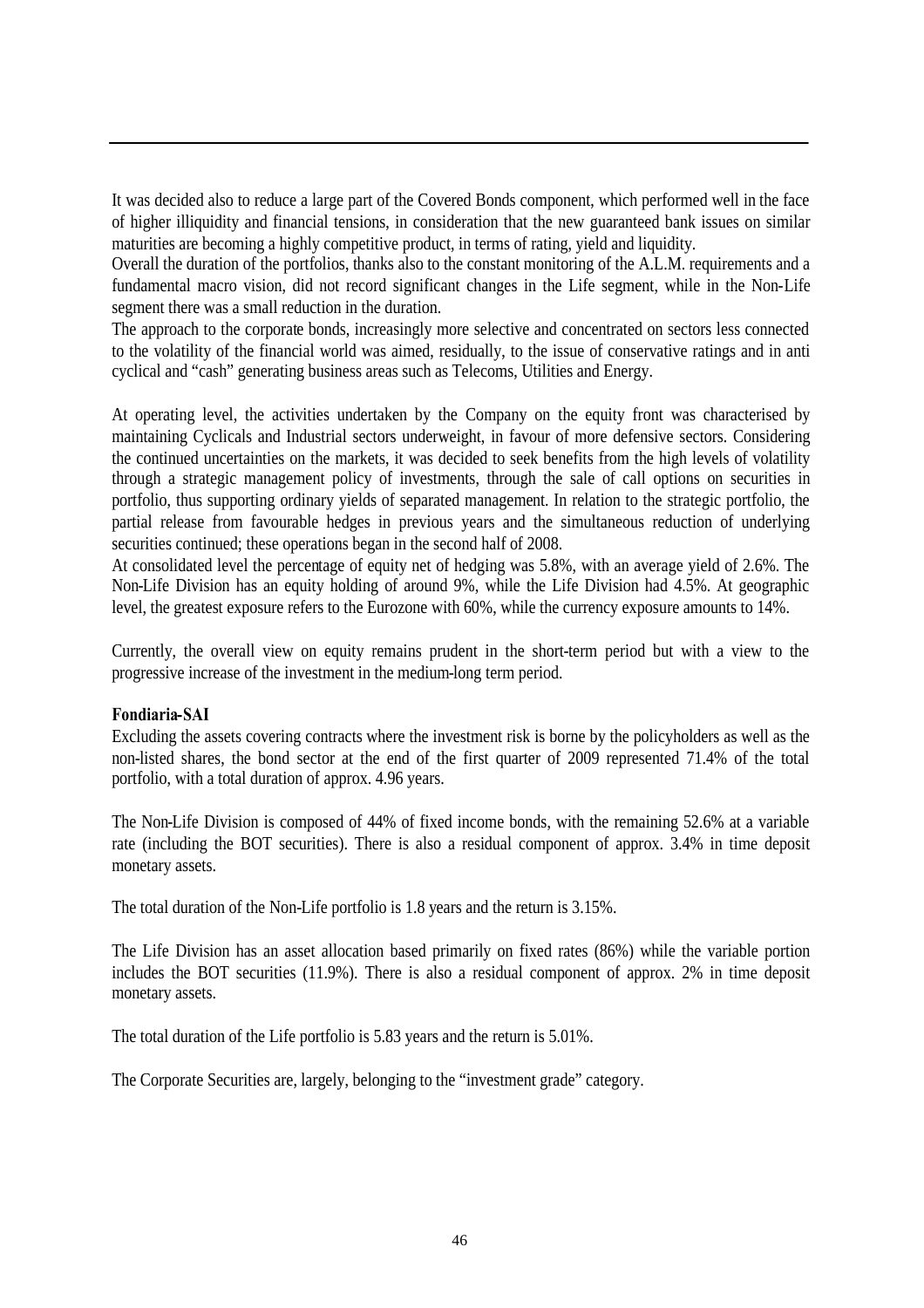#### **Milano Assicurazioni**

Excluding the assets covering contracts where the investment risk is borne by the policyholders as well as the non-listed shares, the bond sector at the end of the first quarter of 2009 represented 81.8% of the total portfolio, with a total duration of approx. 3.56 years.

The Non-Life Division is composed of 58.6% of fixed income bonds, with the remaining 35.9% at a variable rate (including the BOT securities). There is also a residual component of approx. 5.5% in time deposit monetary assets.

The total duration of the Non-Life portfolio is 1.65 years and the return is 3.25%.

The Life Division has an asset allocation based primarily on fixed rates (81.8%) while the variable portion includes the BOT securities (17.5%). There is also a residual component of approx. 0.7% in time deposit monetary assets.

The total duration of the Life portfolio is 5.15 years and the return is 4.97%.

The Corporate Securities are, largely, belonging to the "investment grade" category.

#### **TREASURY SHARES, SHARES OF THE HOLDING COMPANIES AND ITS SUB SIDIARIES**

At 31/3/2009 and at 31/12/2008, the Parent Company holds treasury shares and shares in the parent company Premafin Finanziaria as shown in the table below:

| (in Euro thousands)                    | 31/03/2009    | 31/12/2008        |               |                   |
|----------------------------------------|---------------|-------------------|---------------|-------------------|
|                                        | <b>Number</b> | <b>Book value</b> | <b>Number</b> | <b>Book value</b> |
| Treasury shares held by:               |               |                   |               |                   |
| Fondiaria-SAI                          | 3,200,000     | 64,366            | 3,200,000     | 64,366            |
| Milano Assicurazioni                   | 9,982,557     | 229.261           | 8,382,557     | 209,900           |
| Sai Holding                            | 1,200,000     | 28,306            | 1,200,000     | 28,306            |
| Total                                  | 14,382,557    | 321,933           | 12,782,557    | 302,572           |
| Saving treasury shares held by:        |               |                   |               |                   |
| Fondiaria–SAI                          |               |                   |               |                   |
| <b>Total</b>                           |               |                   |               |                   |
| Shares of the holding company held by: |               |                   |               |                   |
| Fondiaria-SAI                          | 18,340,027    | 18,349            | 18,340,027    | 22,741            |
| Milano Assicurazioni                   | 9.157.710     | 9,162             | 9,157,710     | 11,356            |
| Saifin - Saifinanziaria                | 66,588        | 67                | 66,588        | 89                |
| <b>Total</b>                           | 27,564,325    | 27,578            | 27,564,325    | 34,186            |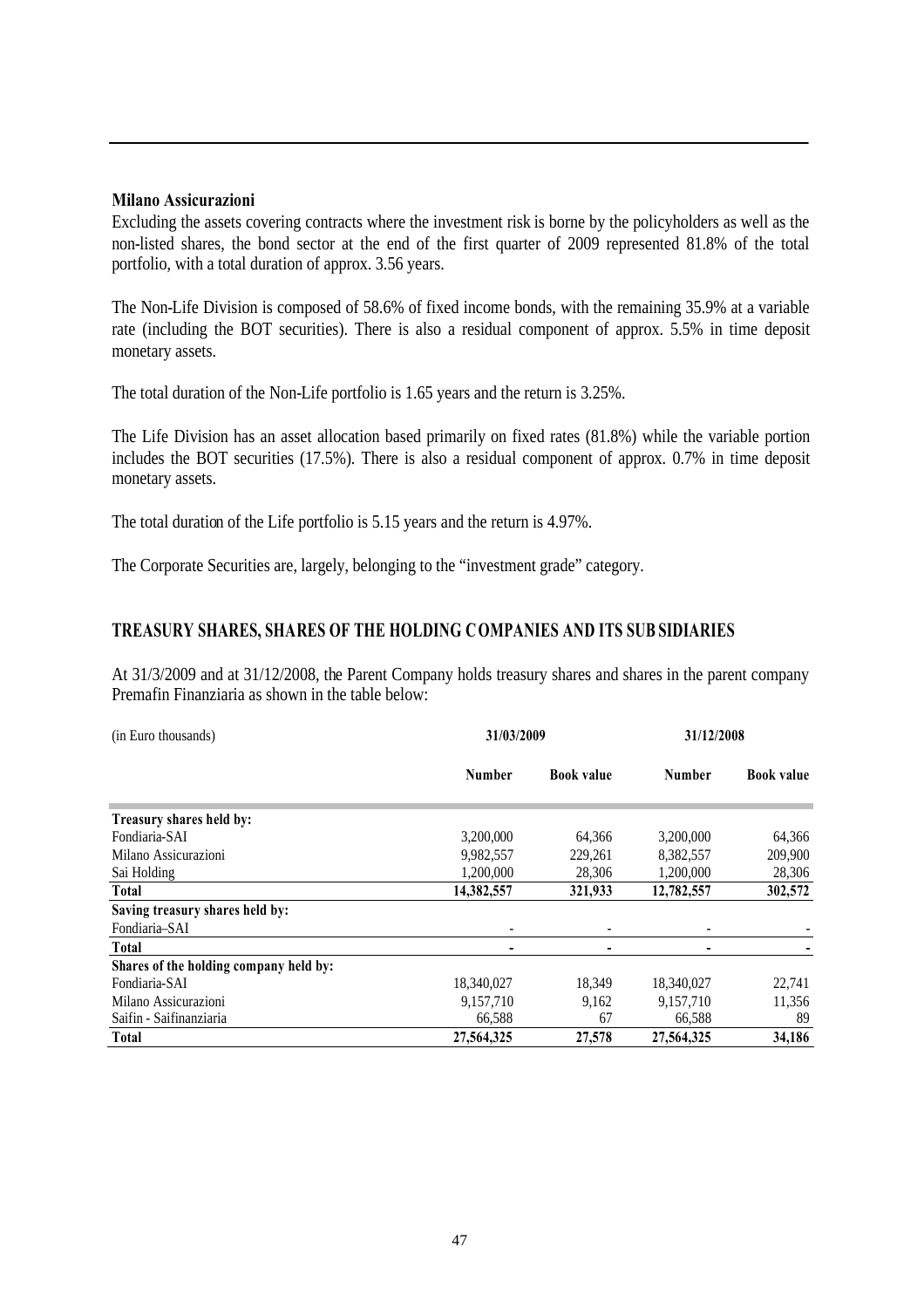## **OTHER INFORMATION**

# **Sales organisation and personnel**

The personnel of the Fondiaria-SAI Group at 31/03/2009 is as follows:

|                            | 31/03/2009 | 31/12/2008 |
|----------------------------|------------|------------|
| Italian companies          | 5,706      | 5,696      |
| of which Parent Company:   | 2,671      | 2,668      |
| Foreign entities           | 2.213      | 2,236      |
| Fondiaria-SAI S.p.A. Group | 7.919      | 7,932      |

In addition, the employees of the foreign companies include 543 brokers.

With reference to the first quarter of 2009, the national distribution of the Fondiaria-SAI Agents was as follows:

|              | <b>SAI Mandate</b> | Fondiaria<br>Mandate | <b>Total</b><br>at 31/03/2009 | <b>Total</b><br>at 31/12/2008 |
|--------------|--------------------|----------------------|-------------------------------|-------------------------------|
| North        | 407                | 250                  | 657                           | 662                           |
| Centre       | 141                | 164                  | 305                           | 312                           |
| South        | 218                | 142                  | 360                           | 361                           |
| <b>TOTAL</b> | 766                | 556                  | 1,322                         | 1,335                         |

With reference to the Group, it is noted that the sales agencies at the end of the first quarter of 2009 amounted to 3,336 agencies (3,515 at 31/12/2008), operating through 2,900 sales points (2,936 at 31/12/2008) representing the traditional distribution channel.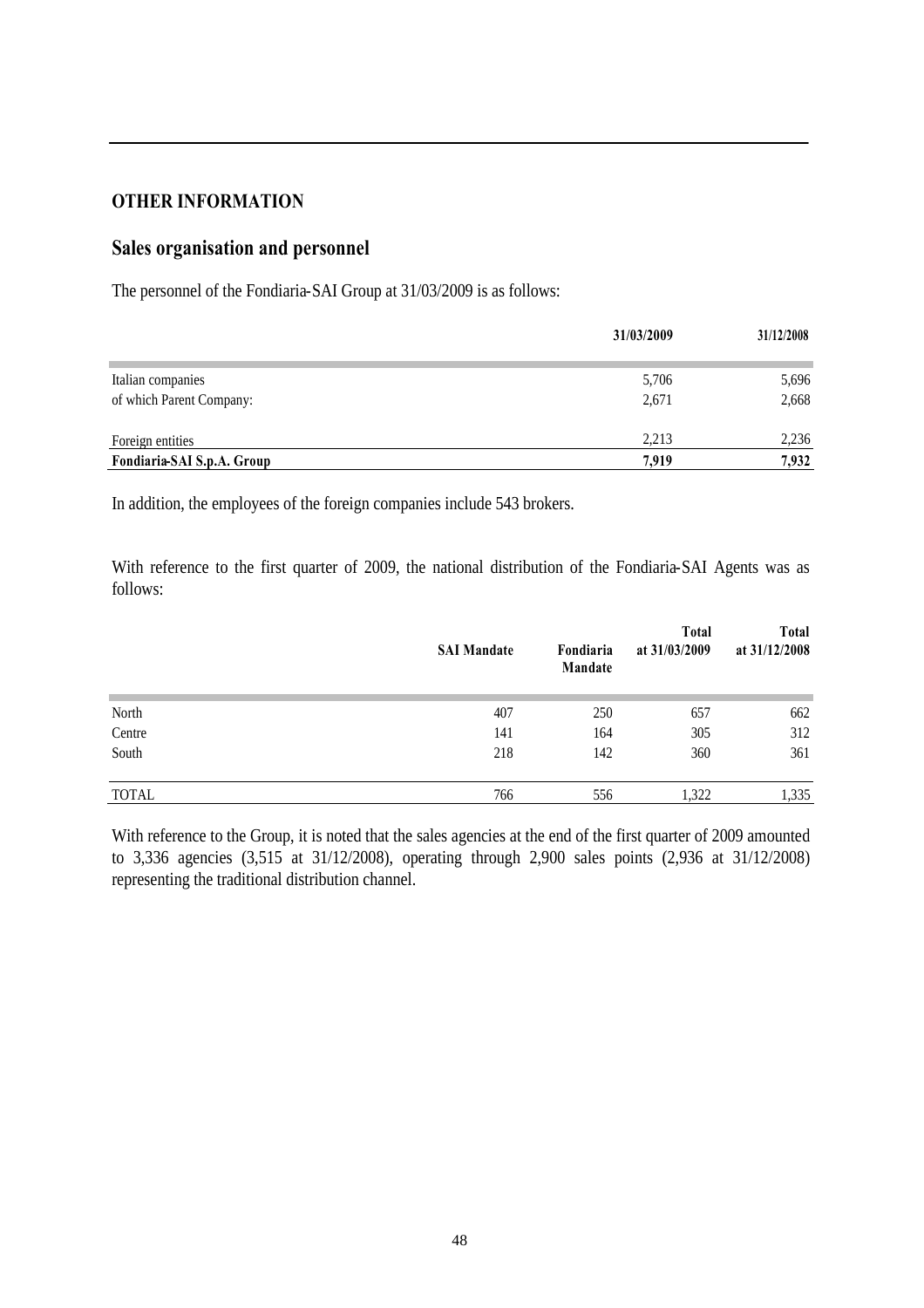#### **Stock options plans, information on warrants and dividends**

On 14/7/2006, the Board of Directors of Fondiaria-SAI approved the assignment of options of the Fondiaria-SAI 2006-2011 stock option plan for executive directors and management of Fondiaria-SAI, of its subsidiaries and of the parent company for the purchase of Fondiaria-SAI saving shares.

Consequently, in accordance with IFRS 2 "Share-based payments", the implicit costs relating to the above stock option plan were determined. Through appropriate evaluation models, the fair value of the options were determined, consequently increasing personnel costs by Euro 0.8 million, and also recording this in a net equity reserve.

As the plan involves some executive directors and management of the subsidiaries Milano Assicurazioni and Immobiliare Lombarda, the economic effects of the stock option plan are also recorded in the financial statements of these companies for their share. On the other hand, the consolidated financial statements of Fondiaria-SAI do not include the cost of the options assigned to the executive directors and management of its parent company. The total cost of the plan is estimated, for the Fondiaria-SAI Group, at Euro 36 million, of which Euro 33 million was expensed in the three previous years.

| (in Euro)                              | <b>Number</b><br>options<br>granted | <b>Residual life</b>     | Option<br>value | <b>Total cost</b> | Cost at<br>31/03/2009    |
|----------------------------------------|-------------------------------------|--------------------------|-----------------|-------------------|--------------------------|
| Tranche A                              | 5,173,360                           | ٠                        | 2.792           | 14,445,940        | $\overline{\phantom{a}}$ |
| Tranche B                              | 3,880,020                           | $\overline{\phantom{a}}$ | 2.708           | 10,506,003        | ٠                        |
| Tranche C                              | 3,880,020                           |                          | 2.809           | 10,897,715        | 888,686                  |
| <b>Total Fondiaria-SAI Group</b>       | 12,933,400                          |                          |                 | 35,849,658        | 888,686                  |
| Options granted to the holding company | 2,066,600                           |                          |                 |                   |                          |
| Total                                  | 15,000,000                          |                          |                 |                   |                          |

We recall, in addition, that on May 21, 2009, following the allocation of the 2008 net profit as approved by the Shareholders' Meeting on April 24, 2009, the dividend of Euro 0.70 per ordinary share and Euro 0.752 for each saving share will be paid.

# **SIGNIFICANT EVENTS AFTER THE END OF THE QUARTER**

There were no significant events after the end of the quarter.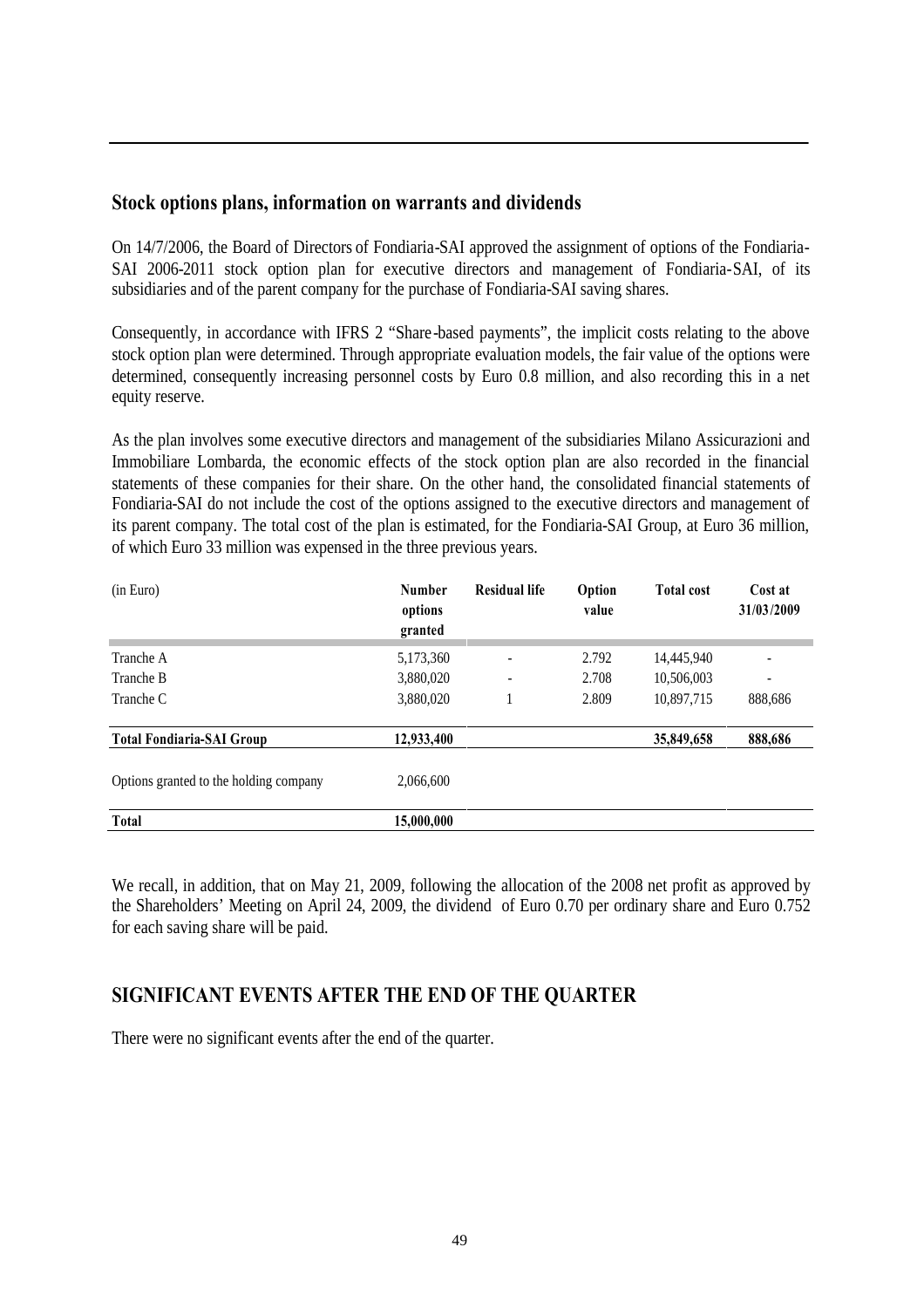# **OUTLOOK**

Within a weakened financial and economic environment, Fondiaria-SAI has set out the conditions and strategies to face the difficulties in 2009, based on the strengths which have always distinguished the operations of the Group.

During the past year the company favoured strong balance sheet values rather than an uncontrolled development of premiums. In particular, in relation to the Motor TPL Class, the maintaining of a certain type of expansion at all costs would have further penalised the average premium, although within a lowering trend due to the strong competition within the segment.

The real competition will be played out within "costs/services" as it is necessary to safeguard the equilibrium of industrial operations. "Auto Presto & Bene" was developed in this context, which has the objective of strengthening the level of service offered and reducing costs, rationalising the processes of the auto repairs and benefiting from the volumes of claims settled and from commercial agreements with a network of trusted operators. This strategy will also continue in the coming months, with the completion of the rollout plan, simultaneous to the changes in the portfolio mix in the Non-Motor Classes, to the protection and improvement of the technical balances and to the maintaining of the equilibrium threshold within the Life Classes. With reference to these latter, the objective is to favour more traditional products rather than products with high financial content.

The current financial crisis does not permit the Companies to reflect their fundamental values. The current market conditions are extraordinary in nature and, as sector leader, the Group is more affected than others. We are certain that all the measures undertaken and the actions implemented to protect the profitability will permit us to confront the difficulties in the current year, except for further effects from the current financial crisis which at the moment are unforeseen.

*Milan, 13/5/2009*

*For the Board of Directors The Chairperson*

Ms. Jonella LIGRESTI